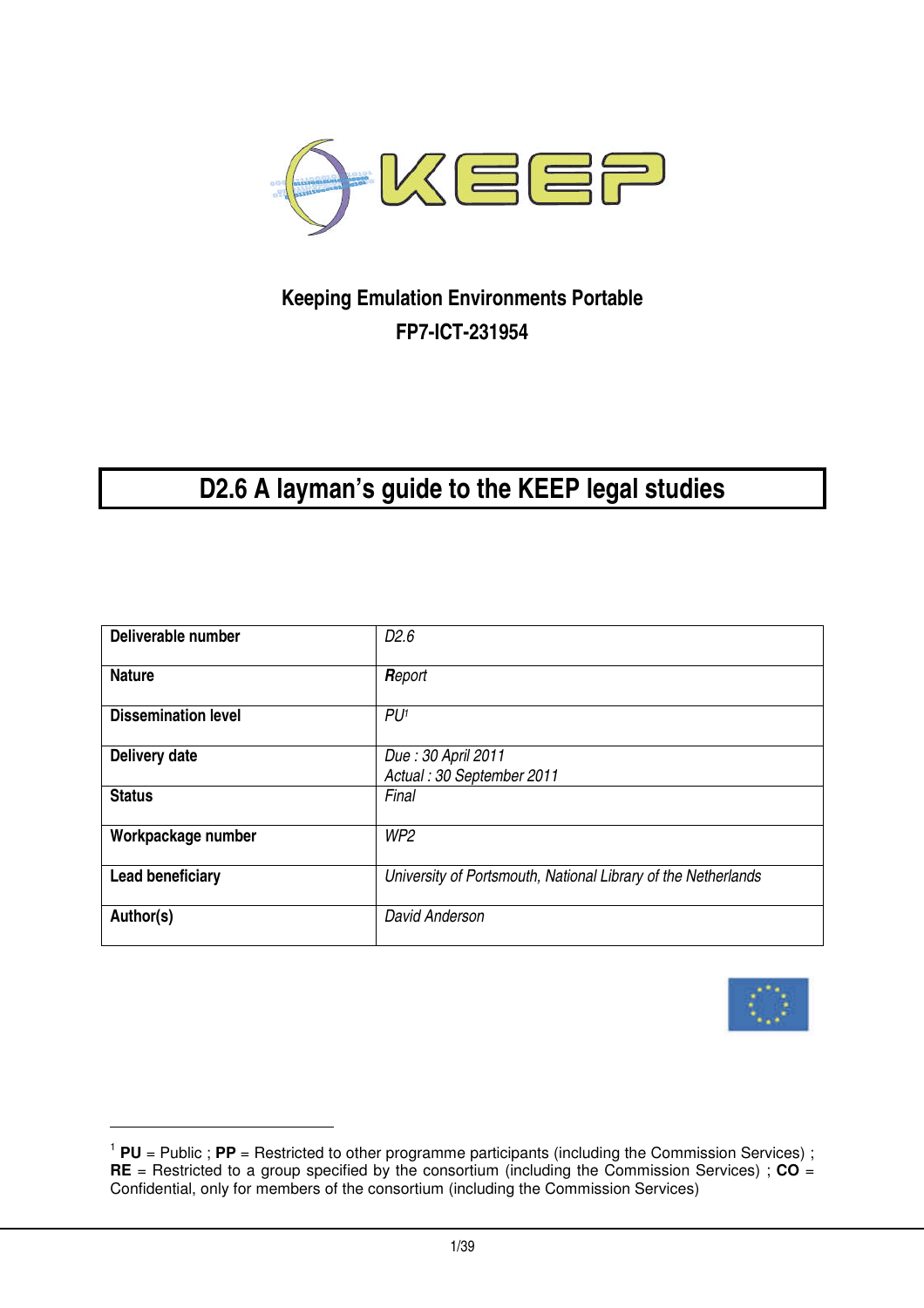

## **Document history**

### **Revisions**

| <b>Version</b>   | <b>Date</b>       | <b>Author</b>          | <b>Changes</b>                                                                             |
|------------------|-------------------|------------------------|--------------------------------------------------------------------------------------------|
| V <sub>0.1</sub> | 01 April 2011     | <b>David Anderson</b>  | <b>Initial version</b>                                                                     |
| V <sub>0.2</sub> | 12 July 2011      | <b>David Anderson</b>  | (1) Rework introductory<br>material.                                                       |
|                  |                   |                        | (2) Incorporate feedback<br>received from Malte Berhmann<br>on German Legal System         |
| V <sub>0.3</sub> | 25 July 2011      | <b>David Anderson</b>  | Incorporate feedback received<br>from Annemarie Beunen on<br>the Dutch Legal System        |
| V <sub>0.4</sub> | 29 July 2011      | <b>David Anderson</b>  | Incorporate feedback received<br>from Sophie Sepetjan on the<br><b>French Legal System</b> |
| V <sub>0.5</sub> | 1 August 2011     | <b>David Anderson</b>  | (1) Rework introductory<br>material.                                                       |
|                  |                   |                        | (2) Rework Executive<br><b>Summary</b>                                                     |
|                  |                   |                        | (3) Rework Recommendations                                                                 |
| V1.0             | 30 September 2011 | Jeffrey van der Hoeven | Minor mark-up changes.                                                                     |

#### **Reviews**

| <b>Date</b>    | <b>Name</b>             | Result                                               |
|----------------|-------------------------|------------------------------------------------------|
| ∣ 14 June 2011 | <b>Malte Berhmann</b>   | <b>Feedback provided (Legal System:Germany)</b>      |
| 29 June 2011   | <b>Sophie Sepetjan</b>  | <b>Feedback provided (Legal System: France)</b>      |
| 13 July 2011   | <b>Annemarie Beunen</b> | <b>Feedback provided (Legal System: Netherlands)</b> |

### **Signature/Approval**

| <b>Approved by (signature)</b> | <b>Date</b> |
|--------------------------------|-------------|
|                                |             |

| Accepted by at European Commission (signature) | <b>Date</b> |
|------------------------------------------------|-------------|
|                                                |             |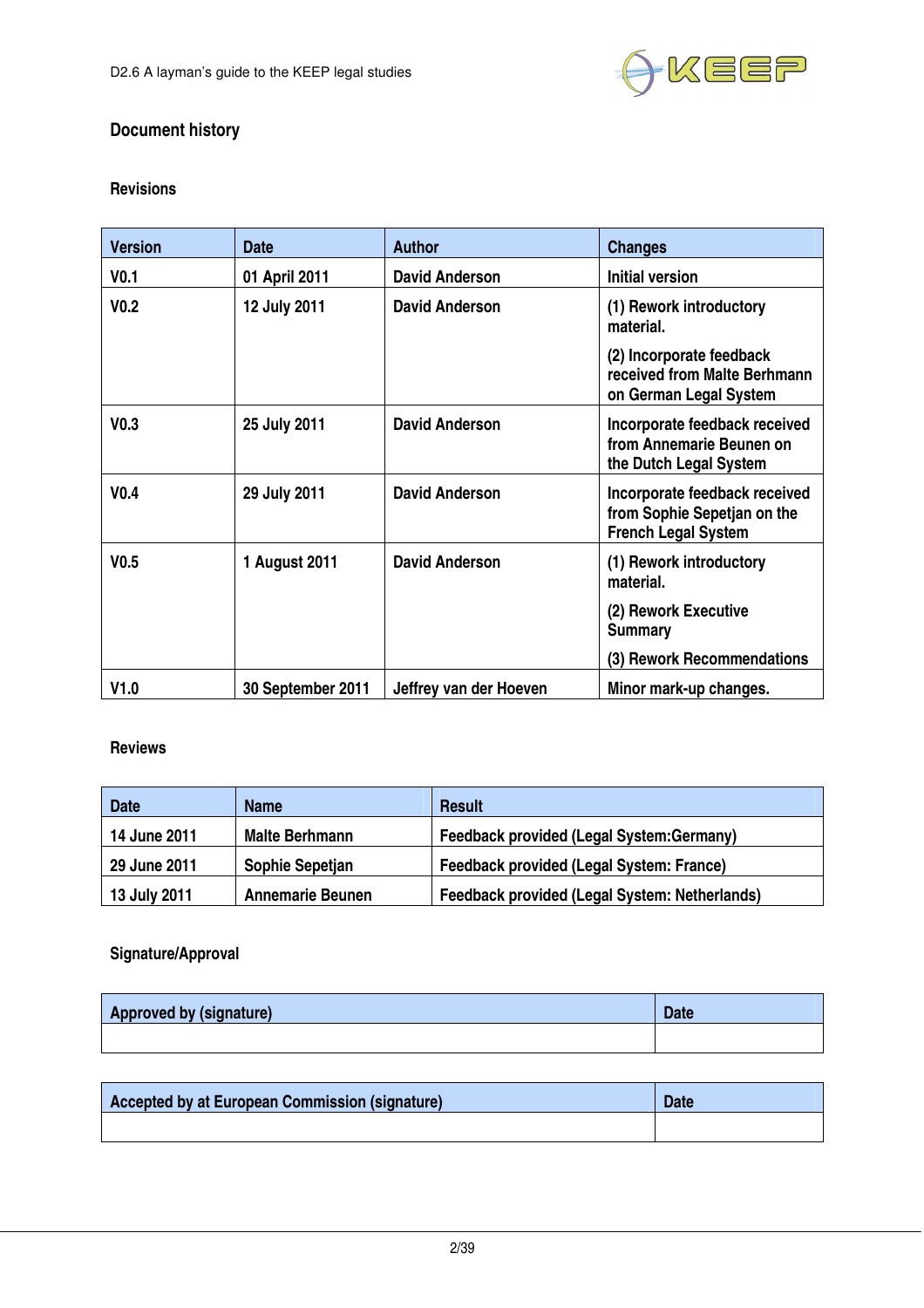

# **Table of Contents**

|                                                                                                        | 19 |
|--------------------------------------------------------------------------------------------------------|----|
|                                                                                                        |    |
| Limitations and exceptions to copyright provided by the "Information Society Directive" 2001/29/ EC 20 |    |
| Limitations and exceptions to copyright provided by the "Computer Programs Directive" 2009/24/ EC 20   |    |
|                                                                                                        |    |
|                                                                                                        |    |
|                                                                                                        |    |
|                                                                                                        |    |
|                                                                                                        |    |
|                                                                                                        |    |
|                                                                                                        |    |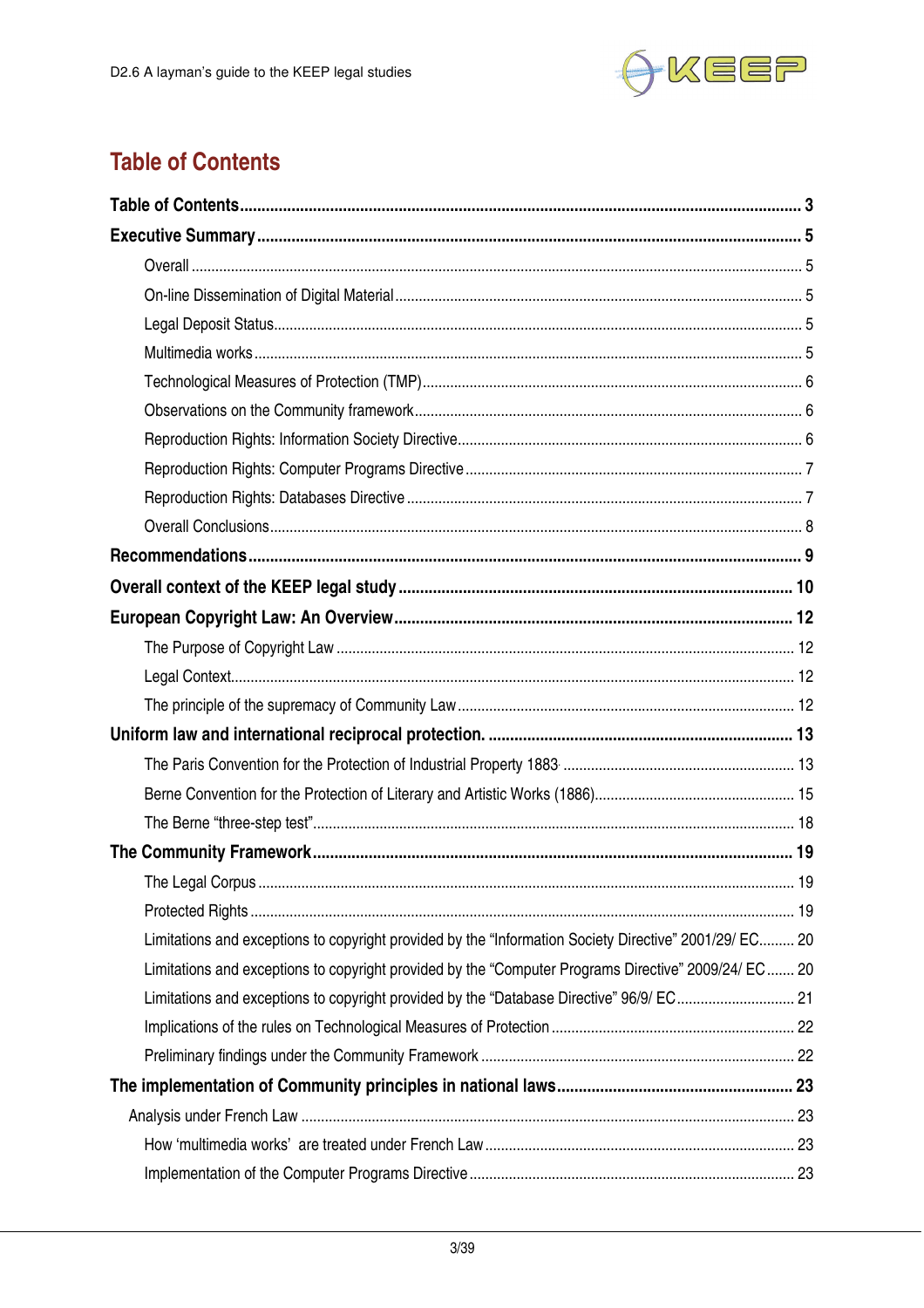

| The implementation of research, educational and heritage exceptions for works other than computer         |
|-----------------------------------------------------------------------------------------------------------|
|                                                                                                           |
|                                                                                                           |
|                                                                                                           |
|                                                                                                           |
|                                                                                                           |
| Implementation of the Information Society Directive with regard to exceptions for reproduction rights and |
|                                                                                                           |
|                                                                                                           |
|                                                                                                           |
|                                                                                                           |
|                                                                                                           |
| Implementation of the Information Society Directive with regard to exceptions to reproduction rights and  |
|                                                                                                           |
|                                                                                                           |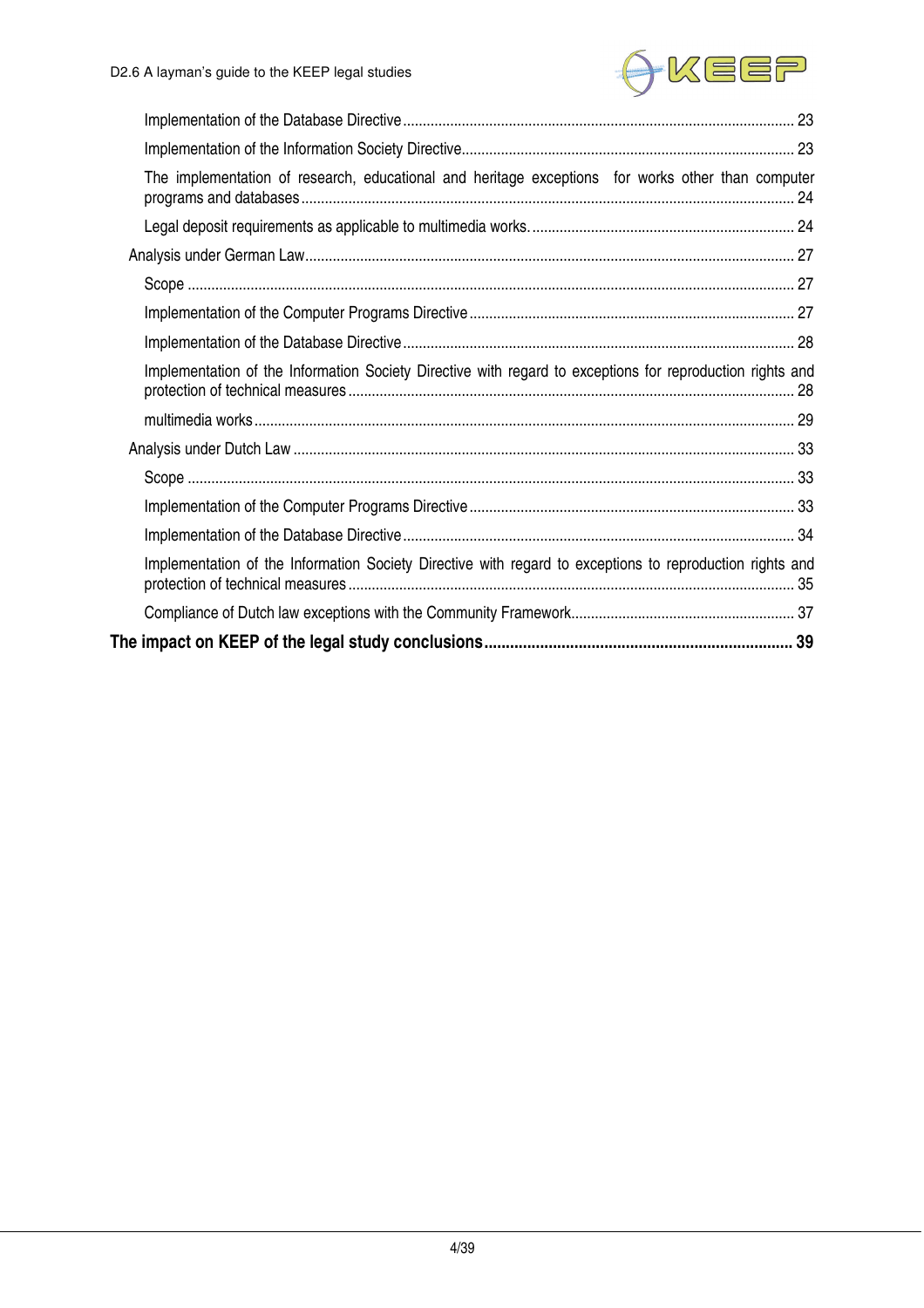

# **Executive Summary**

#### **Overall**

Digital preservation activity in the European Union takes places within a complicated and often contradictory legislative landscape. Of most immediate concern to preservationists is the national legislation under which they operate day to day. Different nation states have their own laws and the understanding of key terms that prevails in one country often does not conform to that which holds elsewhere. Over and above national law, stands the European Community framework – which, although meant to be incorporated into member state legislation, is not uniformly or completely implemented across the whole of the EU. Here again there is some disagreement over the interpretation of key terms. Finally, there is non-EU legislation, and international treaties and obligations such as the Paris Convention for the Protection of Industrial Property (1883), and the Berne Convention for the Protection of Literary and Artistic Works (1886), to consider.

The KEEP legal studies threw up two important issues: making copies of digital materials (media transfer) and making these copies available to users. Libraries and archives have no general right of reproduction but may reproduce (or transfer) digital material only in certain specified cases. The exemptions which libraries enjoy are sufficient to permit at least some of the activities necessary for preservation. However the inconsistency between national and Community laws and the lack of clarity on key terms (eg., multimedia works) give rise to confusion at the margins. There is a tendency for national legislation to be both more permissive than Community law, and for it to provide a greater degree of detailed governance. Unfortunately this leads both to inconsistency between member states, and to national regulation which is, in certain key areas, almost certainly incompatible with Community law.

Complex though the legal landscape is, a number of consistent and clear messages have emerged from the investigations carried out both into EC law and the three national jurisdictions.

#### **On-line Dissemination of Digital Material**

In line with the general approach to the knowledge economy libraries and others increasingly try to bring information to users rather than requiring users to come to information. It is clear that the current legislative framework on copyright and digital material does not support this approach.

#### **Legal Deposit Status**

Community law provides no specific exceptions in respect of Legal Deposit. Consequently, national legislation which grants special exemptions to legal depositories permitting them to engage in preservation activities not open to others is almost certainly at odds with EC law.

#### **Multimedia works**

No definition of 'multimedia works' exists either in Community law or in the national jurisdictions examined. There is, however, general agreement on taking a distributive, approach in which each component part of a multimedia work: audio, graphics, software, database, etc., is considered separately. Since multimedia works are not, in general, made available on computer platforms in such a way that individual elements can be removed from the whole, this means that, in practice, multimedia works enjoy, as a whole, the strongest protection under law that is available for any of their constituent parts.

This has a significant impact on the preservation of multimedia works. Libraries (and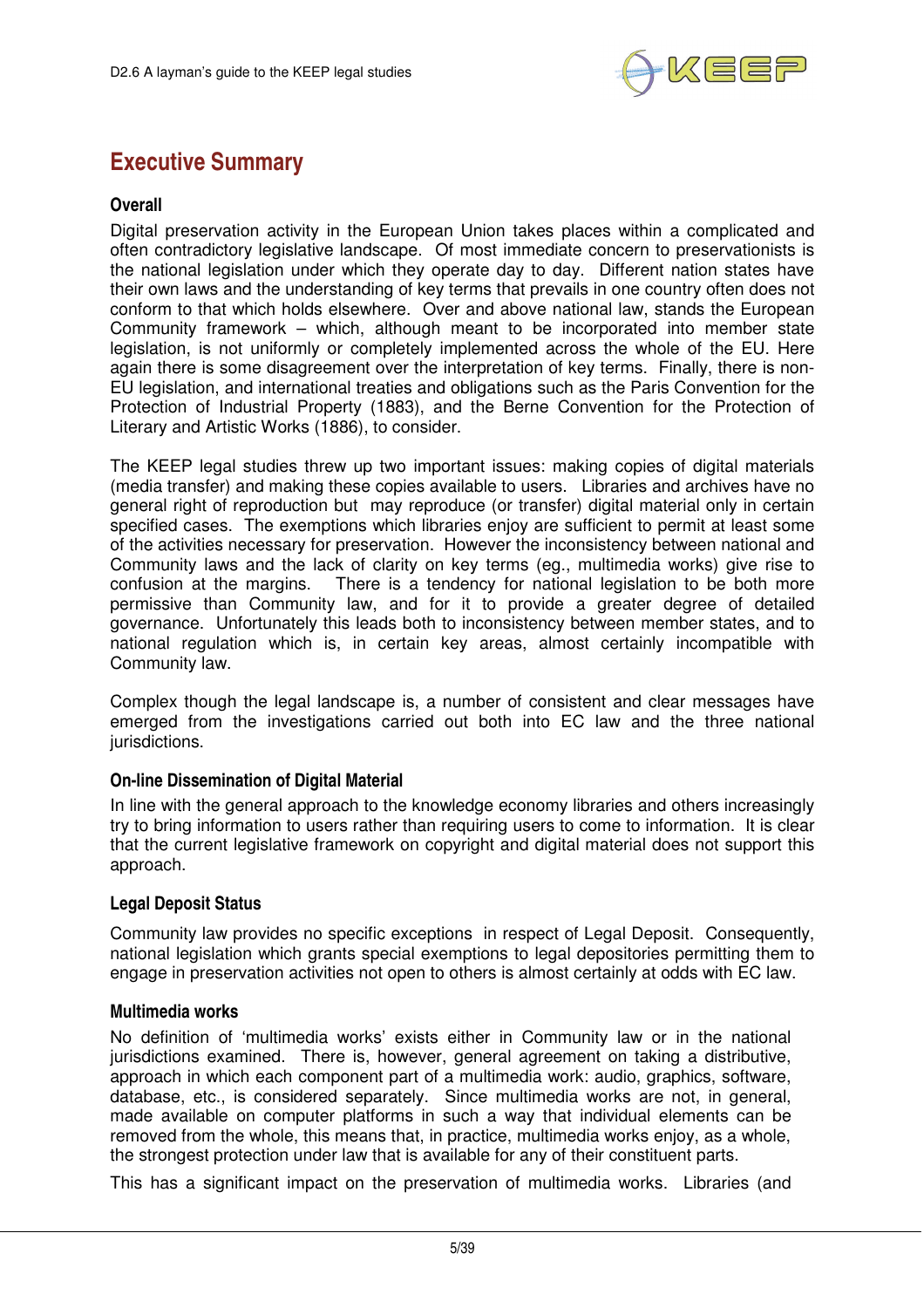

others) are placed under a responsibility to perform a detailed assessment for each individual multimedia work they intend to preserve (or transfer from one storage medium to another) to establish the level of legal protection it enjoys. Given the scale on which national legal depositories are required to operate, such an individual assessment is impractical. This places libraries in a difficult position.

#### **Technological Measures of Protection (TMP)**

Many works are made available in a form to which technical measures have been applied to prevent or restrict the use that may be made of them. This might take the form of a simple password protection scheme or may involve considerable technical sophistication.

The Information Society Directive (2001/29/EC) recognises the "need to provide for harmonised legal protection against circumvention of effective technological measures and against provision of devices and products or services to this effect" . It stipulates that "Member States shall provide adequate legal protection against the circumvention of any effective technological measures, which the person concerned carries out in the knowledge, or with reasonable grounds to know, that he or she is pursuing that objective."<sup>2</sup> However it also permits Member States to be given the option of "providing for certain exceptions or limitations for cases such as educational and scientific purposes, for the benefit of public institutions such as libraries and archives".

Our investigation has shown that the potential for exemptions is quite limited and does not extend to permitting the creation or use of tools by individuals to bypass TMP:

- In Germany, circumvention of TMP is illegal. Tools designed to circumvent TMP may be destroyed.
- In France, circumvention of TMP is a criminal act in general and it is not possible to bypass TMP on Multimedia works.
- In the Netherlands, legal scope does exist to bypass TMP, but in practice TMP has prevailed over the available 'exceptions'.

It should be noted that even in the limited situations where TMP may legitimately be circumvented, subsequent use of the transferred or copied material is extremely limited.

#### **Observations on the Community framework**

A number of obstacles in the way of transferring 'multimedia works' from their original medium (floppy disk etc.,) to a new medium or onto the KEEP emulation platform:

#### **Reproduction Rights: Information Society Directive**

The Information Society Directive (also known as the Copyright Directive) provides just one limitation to copyright protection:

- Temporary acts of reproduction which are transient or incidental [and] an integral and essential part of a technological process and whose sole purpose is to enable:
	- $\circ$  a transmission in a network between third parties by an intermediary, or
	- $\circ$  a lawful use of a work or other subject-matter to be made, and which have no independent economic significance

The directive permits Member States to make four exceptions or limitations to the right of reproduction which are of direct relevance to KEEP:

 $\overline{a}$ 

 $2$  Article 6 [2]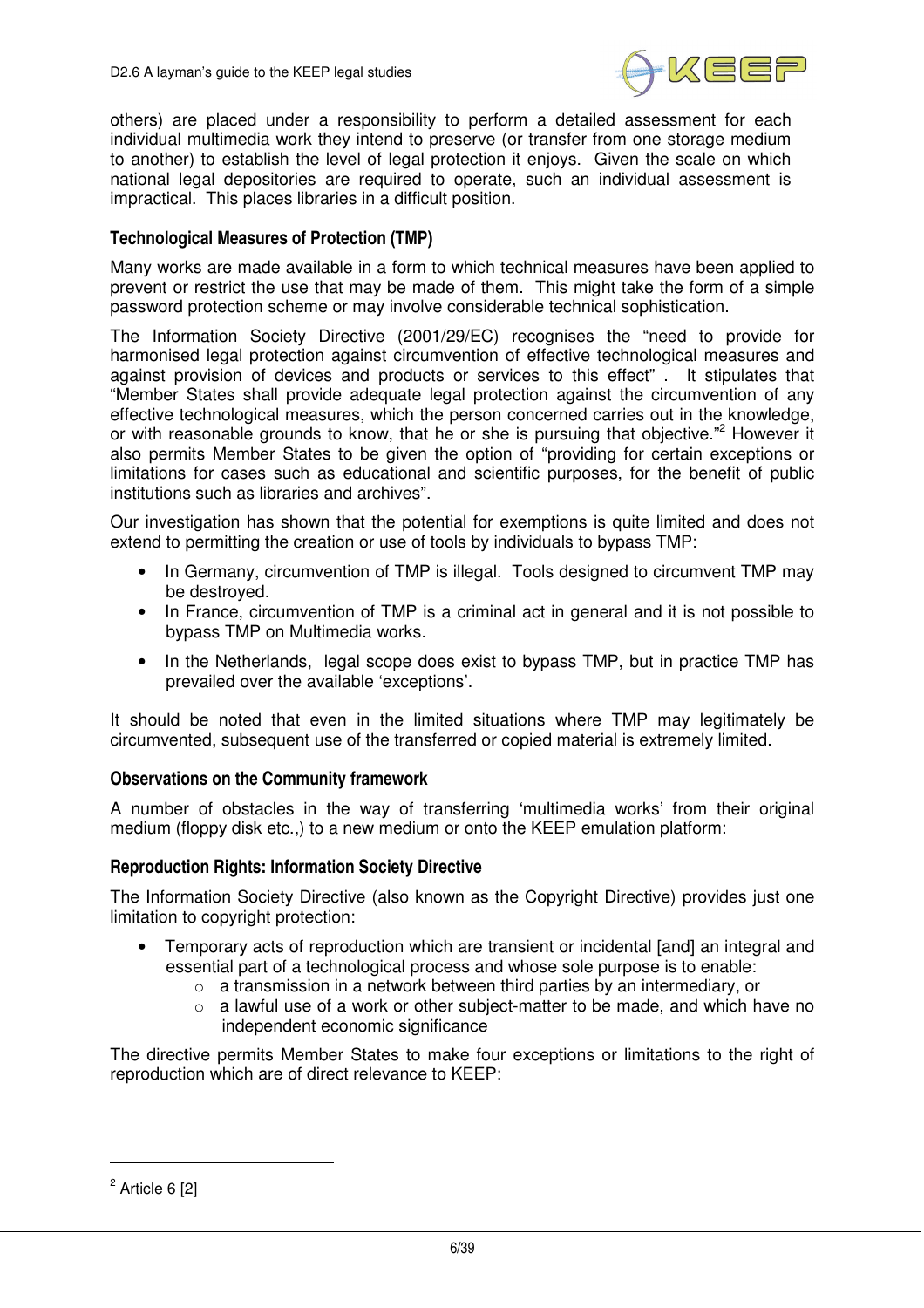

- in respect of specific acts of reproduction made by publicly accessible libraries, educational establishments or museums, or by archives, which are not for direct or indirect economic or commercial advantage (Art. 5, 2(c) );
- incidental inclusion of a work or other subject-matter in other material (Art. 5, 3(i));
- use in connection with the demonstration or repair of equipment (Art.  $5, 3(1)$ );
- use by communication or making available, for the purpose of research or private study, to individual members of the public by dedicated terminals on the premises of establishments referred to in paragraph 2(c) of works and other subject-matter not subject to purchase or licensing terms which are contained in their collections (Art. 5, 3(n) );

It should be noted:

- that Member States have no power to introduce new limitations not already included in the Directive. This has the unwelcome effect that Member States have no independent ability to keep their legislative frameworks up to date with unforeseen technological developments
- no clear guidance is given on issues such as "format-shifting" (particularly important for migration-based approaches to preservation) or the number of copies that can be made
- with respect to electronic dissemination of materials to users, recital 40 of the Directive states that the exception for libraries should not cover "uses made in the context of online delivery of protected works or other subject matter".

The KEEP legal study concluded that media transfer should primarily be assessed under the Computer Programs Directive and the Database Directive.

#### **Reproduction Rights: Computer Programs Directive**

The Computer Programs Directive gives the rights holder the exclusive right to authorize:

- the permanent or temporary reproduction of a computer program by any means and in any form, in part or in whole; in so far as loading, displaying, running, transmission or storage of the computer program necessitate such reproduction
- the translation, adaptation, arrangement and any other alteration of a computer program and the reproduction of the results thereof, without prejudice to the rights of the person who alters the program
- any form of distribution to the public, including the rental, of the original computer program or of copies thereof

None of the exceptions set out in the Directive expressly serves the purpose of the stakeholders in the KEEP project and the Directive does not provide for an related to legal deposit requirements or for scientific, study or education purposes that would be similar or close to those set out by Article 5.2 (c) and 5.3 (n) of the Information Society Directive.

As a result, reproduction of computer programs carried out by institutions like libraries and museums even when authorized under national laws, is in conflict with the Directive.

#### **Reproduction Rights: Databases Directive**

The Databases Directive of 11th March 1996 does however allow to provide limitations of rights in the following cases:

- in the case of reproduction for private purposes of a non-electronic database
- where there is use for the sole purpose of illustration for teaching or scientific research, as long as the source is indicated and to the extent justified by the noncommercial purpose to be achieved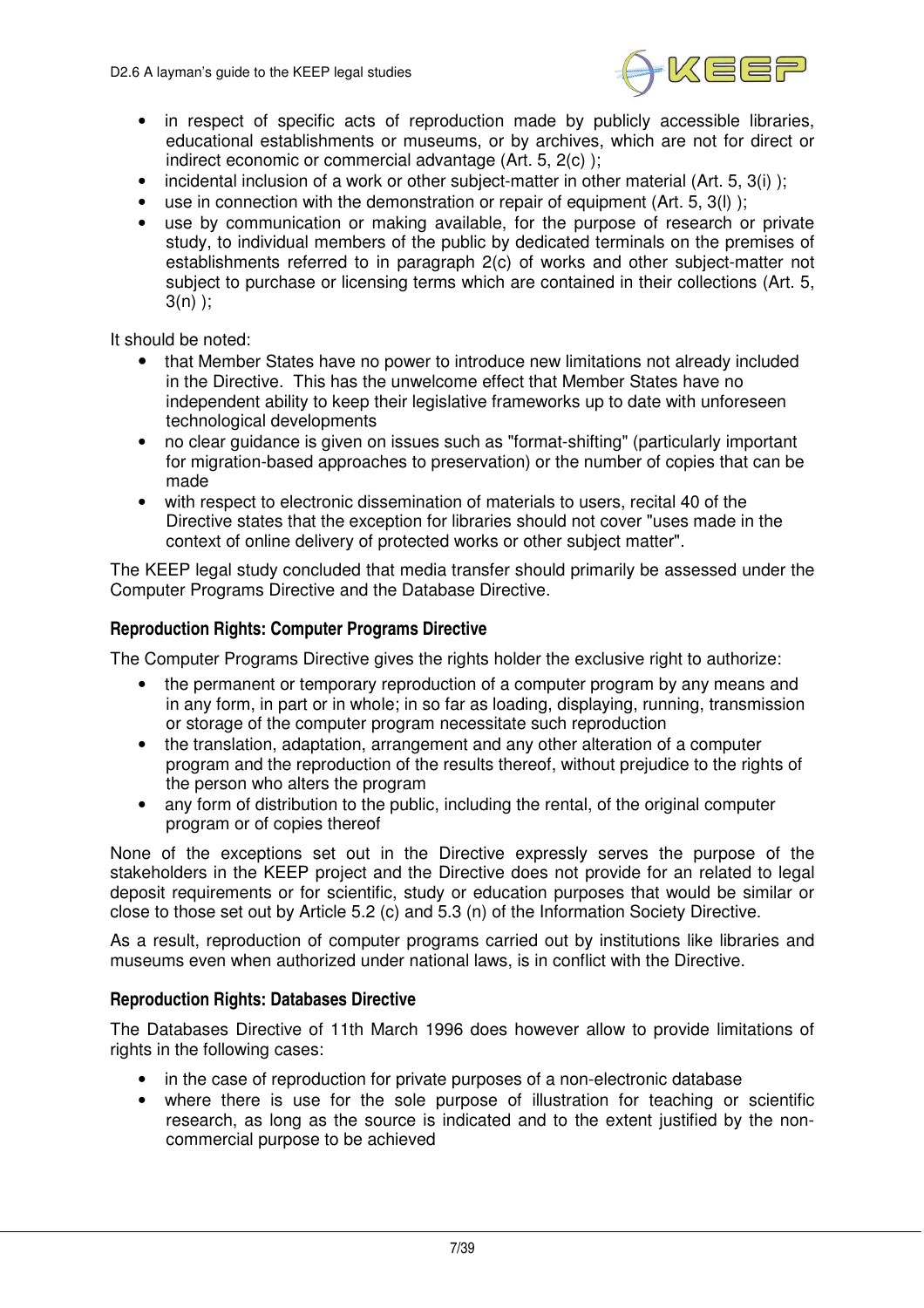

• where there is use for the purposes of public security of for the purposes of an administrative or judicial procedure

It is reasonable to assume that a significant portion of databases that are in the scope of the KEEP project, whether made available on a standalone basis or embedded in a multimedia device, will be protected by copyright.

None of the copyright related exceptions or sui generis rights offered by the Directive are relevant for KEEP. Consequently, the reproduction of a database for purposes originally contemplated in the KEEP project fails to comply with the provisions of the Directive.

#### **Overall Conclusions**

Community law does not provide a legal framework appropriate to the project in terms of reproduction rights:

- None of the exceptions set out at the EC level serves fully the original purposes of the KEEP project.
- EC Law does not provide for legal deposit requirements
- EC Law does not provide for scientific, study or education purposes across the full range required for KEEP
- Reproduction of computer programs and databases even when carried out by memory organisations and authorized under national laws, is in conflict with EC Law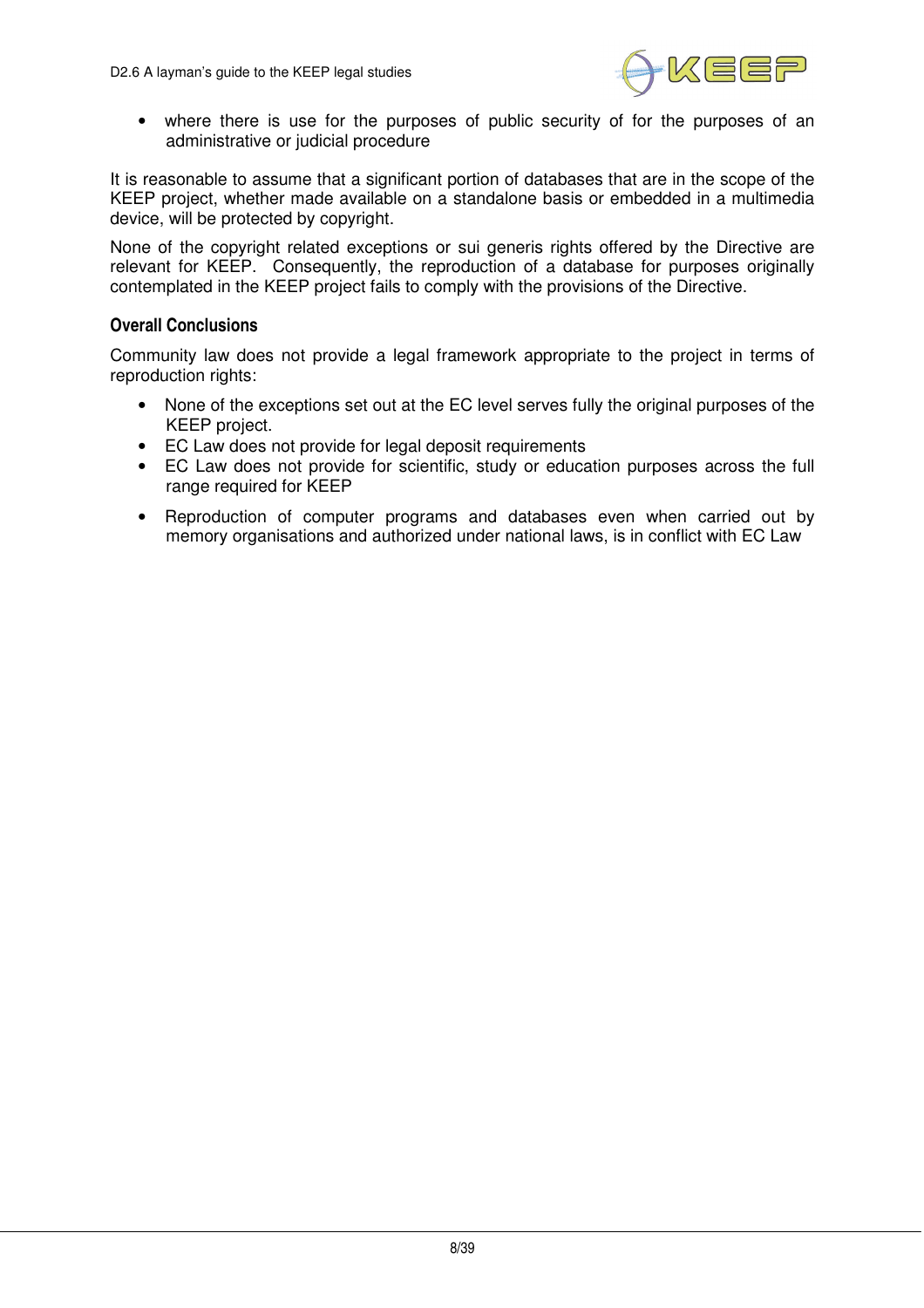

## **Recommendations**

Given the complexity of the legal issues involved it is recommended that organisations engaged in digital preservation whether or not they are national legal depositories, should secure the agreement of rights holders before undertaking preservation actions. It would be very help if guidelines or model licenses for contractual arrangements between right holders and users for the implementation of copyright exceptions could be developed at the Community level.

Given the fast-evolving development of delivery technologies, the system of non-mandatory and fixed exceptions currently offered by Community law is not fit for purpose. There needs to be a re-examination of this approach to create greater flexibility and to bring legislation more into line with 21<sup>st</sup> century requirements.

The scope of the exception for publicly accessible libraries, educational establishments, museums and archives needs to be clarified with respect to:

- Format shifting;
- The number of copies that can be made;
- The nature and legal status of 'multimedia works'
- How the teaching and research exception might be modified to accommodate modern forms of distance learning including the use of works at home for study.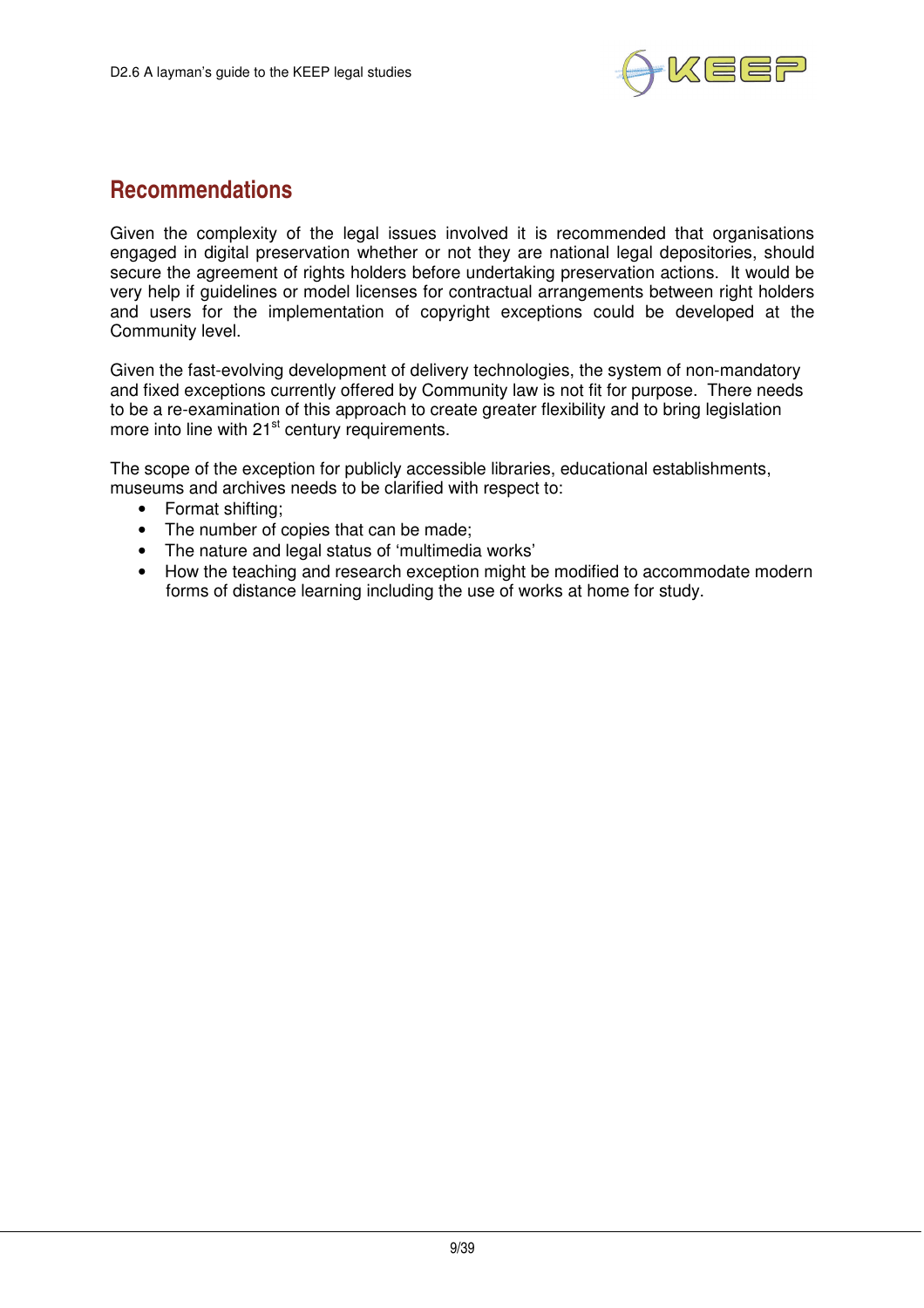

# **Overall context of the KEEP legal study**

During the first year of the KEEP project two legal studies were commissioned to explore the impact of European law on the project's proposed programme of work. Particular emphasis was placed on the legal frameworks in force in the Netherlands, Germany and France. The legal work was sub-contracted to Bird & Bird and was presented to the KEEP consortium in the form of detailed reports. The purpose of the present document is, as far as is possible, to articulate the main conclusions of these reports in layman's terms. Naturally enough, this involves some diminution of legal rigour and, in consequence, the present document should not be regarded as in any sense legally definitive.

The KEEP legal studies were necessarily somewhat narrow in their focus and particular attention was given over to a legal examination of topics identified by the project team as both central to the work KEEP initially proposed to undertake, and as potentially problematic under law.

The KEEP project is concerned in the broadest sense with digital preservation. As the first EC-funded project to concern itself primarily with an emulation-based approach it was recognised from the outset that there was some potential for the project to encounter legal issues which do not arise in other areas of digital preservation. Emulation involves the creation of software which enables one hardware platform (computer) to 'mimic' the behaviour of an entirely different hardware platform. In a preservation context this has enormous potential as it offers the possibility to run software originally designed for a now obsolete computer on the latest hardware. There are, of course, considerable technical challenges which need to be addressed before this potential can be achieved. There are also obvious copyright issues which need to be considered when writing or using software which attempts to reproduce exactly the behavioural characteristics of third party code.

An emulation-based approach to preservation has the advantage of avoiding any need to make alterations to preserved files in order to make them accessible on modern machines. In this respect emulation is very different in character from 'migration'-based preservation techniques which 'convert' old file formats into forms which run on new platforms. The process of file conversion has considerable potential to involve violation of the rights of authors but as emulation-based approaches require no file conversion this is not something which was explicitly considered in KEEP. The primary problem which KEEP sought to address concerns 'media transfer' which is the process of moving computer files from their original storage medium (5.25 in floppy, magnetic tape, etc.,) onto a managed storage system within a library context. This is essentially a process of copying software.

The KEEP project initially proposed to create a framework which would agglomerate a number of distinct media transfer tools, with the aim of creating a "one-stop shop" for media transfer within a digital preservation context. It was recognised from the outset that transferring copyrighted material from one medium to another was subject to legal regulation both with respect to what might legitimately be transferred, and what use might permissibly be made of material after transfer had taken place. One aim of the legal studies was to delineate more precisely the legal boundaries. Rights holders very frequently look to protect their rights over digital material by means of encryption, password protection or by other so called "Technical Measures of Protection" (TMP). There are a number of situations in which a library or archive may have a need, or even a legal responsibility, to bypass TMP but cannot agree with the rights holder a means by which this might be achieved. On some occasions the rights holder cannot be identified or has ceased trading or may be unwilling to cooperate. The legal studies therefore sought to clarify the state of the law with respect to bypassing TMP.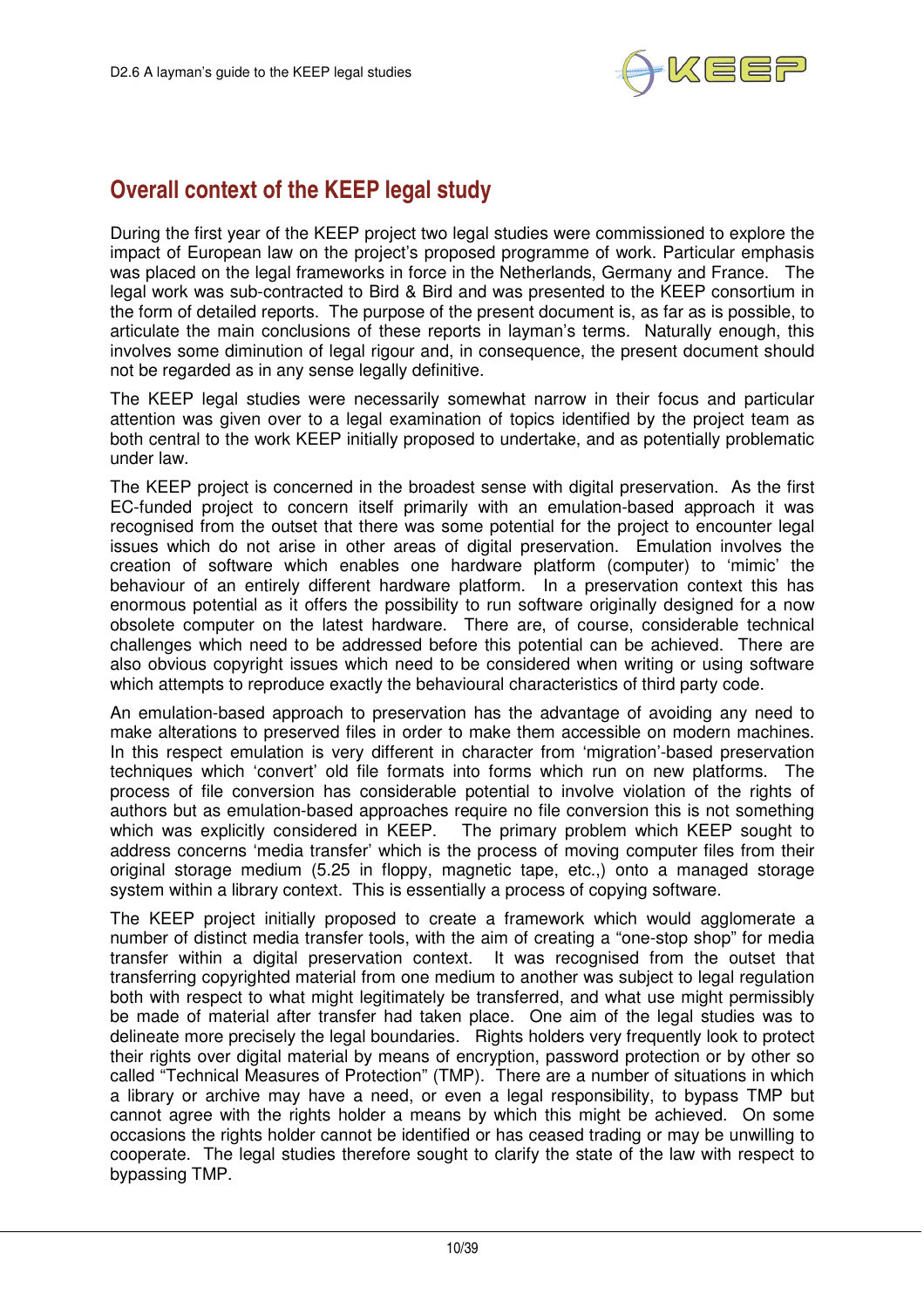$\overline{a}$ 



The KEEP consortium contains three national libraries each of which has a 'legal deposit' responsibility within its own legislative framework. Another of the topics which the legal studies sought to explore was the extent to which "legal deposit' is recognised at the Community level and the extent to which exercising legal deposit responsibilities might attenuate the operation of the law on copyright.

The stakeholders in the KEEP project were particularly interested in so-called 'complex digital objects', such as multimedia works<sup>3</sup> (eg. computer games), and interactive educational software, and therefore wanted to have greater clarity about whether the complexity of the digital objects concerned had any consequences in law. Furthermore, the KEEP project sought legal clarification on any restrictions which might apply to the use of computer files following media transfer. Finally, the project sought clarification about any limitations which the law might place on batch (i.e., large scale) transfer of software, since the national libraries likely to be involved in this activity have vast quantities of software titles which need to be preserved.

 $3$  For the purposes of the legal studies study, the term 'multimedia works' is understood as combining audiovisual, software and, as the case may be, databases elements along with off-the-shelf software programs and databases considered on a standalone basis.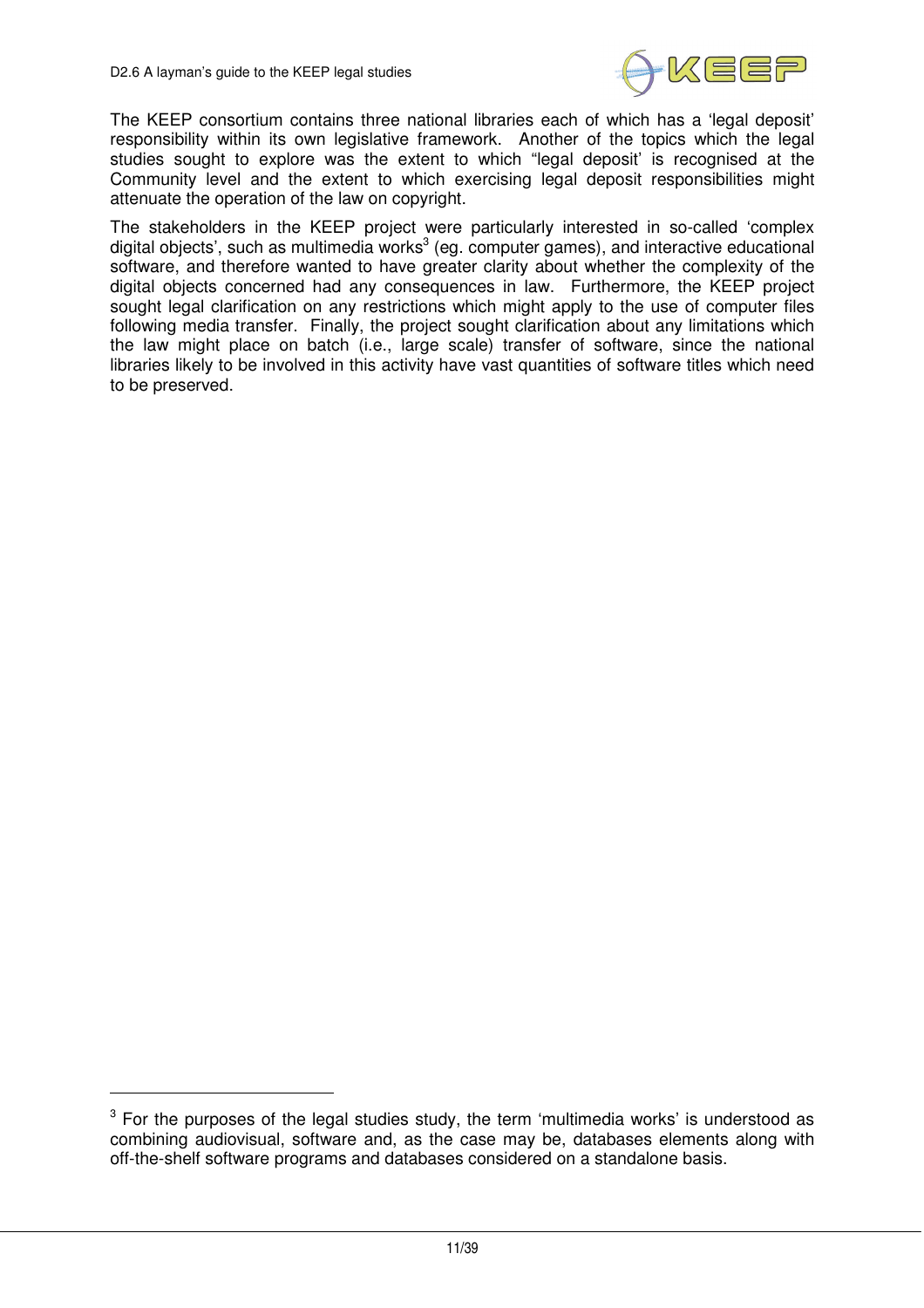

# **European Copyright Law: An Overview**

#### **The Purpose of Copyright Law**

Copyright laws have generally attempted to balance ensuring a reward for creativity and investment, and the dissemination of knowledge. The preamble to the Directive 2001/29/EC of the European Parliament and of the Council of 22 May 2001 on the harmonisation of certain aspects of copyright and related rights in the information society makes clear that the overriding purpose of harmonising copyright regulation within the EC is to ensure that competition in the internal market is not distorted. This is fully in line both with the Treaty establishing the European Community, and with general notion that the primary purpose of copyright law is to promote knowledge by establishing, for authors and creators, a temporary monopoly over their output thereby permitting them to protect and stimulate the development and marketing of new products and services and the creation and exploitation of their creative content.

The rights granted to authors while very extensive are not unrestricted since there is a recognition that creating an absolute monopoly would have the effect of stifling rather than promoting markets. Where the rights of authors are seen as conflicting with a public interest, various exemptions are provided. However, the onus is those who wish to make use of exemptions to copyright protection to demonstrate clearly that they are properly entitled to do so, and that they have complied with any restrictions placed on the use of material reproduced under a copyright exemption. This is, in practice, somewhat difficult to accomplish.

#### **Legal Context**

 $\overline{a}$ 

Digital preservation activity in the European Union takes places within a complex and often contradictory legislative landscape. Of most immediate concern to preservationists is the national legislation under which they operate day to day. Different nation states have their own laws and the understanding of key terms that prevails in one country often does not conform to that which holds elsewhere. Over and above national law, stands the European Community framework – which, although meant to be incorporated into member state legislation, is not uniformly or completely implemented across the whole of the EU. Here again there is some disagreement over the interpretation of key terms. Finally, there is non-EU legislation, and international treaties and obligations such as the Paris Convention for the Protection of Industrial Property (1883), and the Berne Convention for the Protection of Literary and Artistic Works (1886), to consider.

#### **The principle of the supremacy of Community Law**

In 1964 the European Court of Justice established the principle of supremacy of Community law over national legislation4. The purpose of the KEEP legal studies was to come to a view about the legal status of the work proposed to be carried out within the KEEP project. Something of the complexity that this task involves may be understood by carrying out a 'keyword' search at legislation.gov.uk to see how many pieces of UK legislation touch on a given topic.

<sup>&</sup>lt;sup>4</sup> Established in Case 6/64, Costa v. Enel [1964], Court of Justice of the European Communities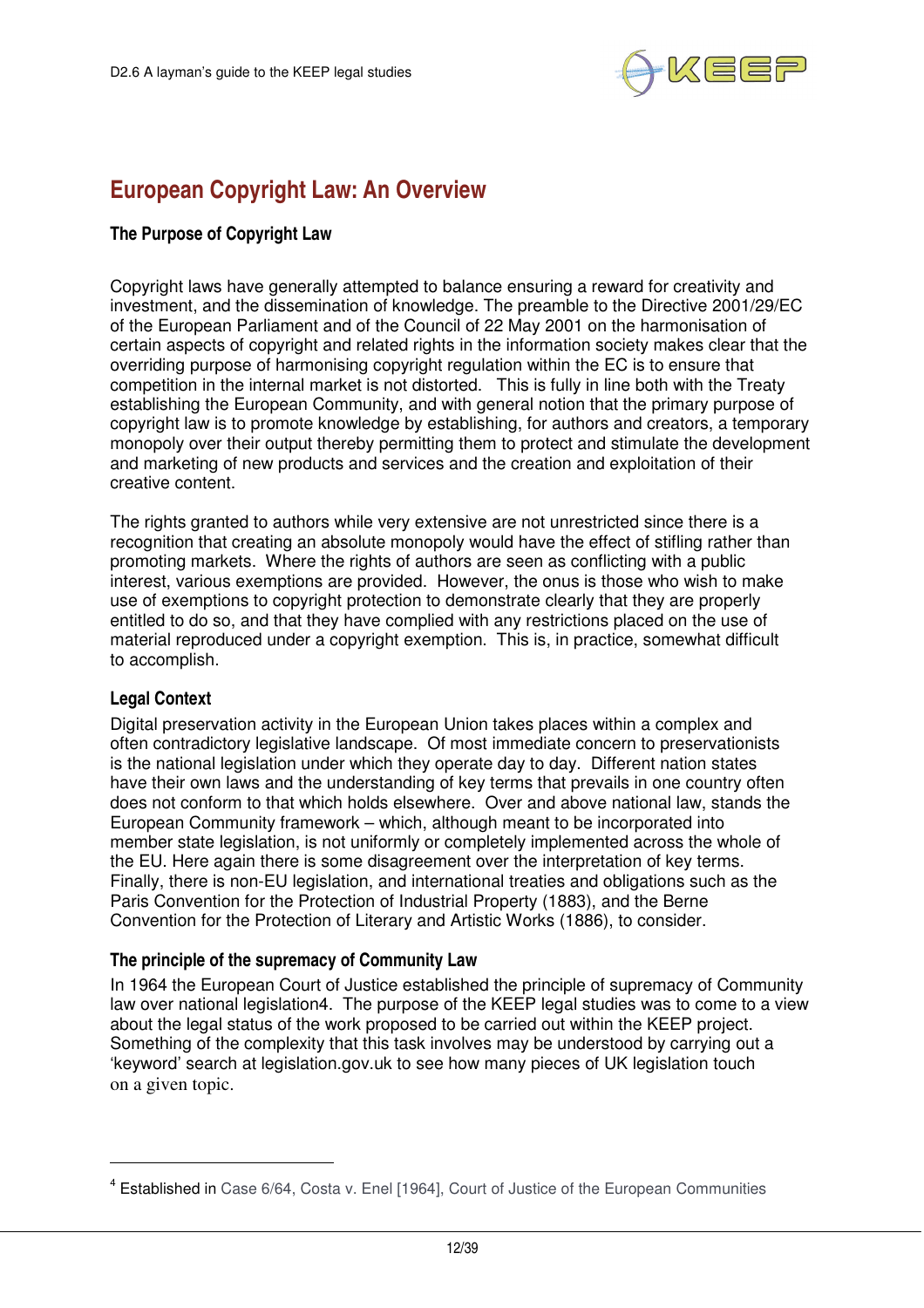

| <b>Keyword</b>                      | <b>Pieces of legislation</b> |
|-------------------------------------|------------------------------|
| Copyright                           | $>200$                       |
| Software                            | $>200$                       |
| Database                            | 167                          |
| <b>Intellectual Property Rights</b> | 163                          |
| <b>Trademark</b>                    | 74                           |

The complexity indicated by the result of this search should make us hesitant in assuming that it is possible, within the context of the KEEP legal studies, to arrive at anything other than the most tentative of conclusions.

## **Uniform law and international reciprocal protection.**

The overwhelming majority of nations are signatories to at least one of various international conventions dealing with Intellectual Property Rights (IPR). A number of these conventions are administered by the World Intellectual Property Organisation (WIPO) under the auspices of the United Nations. According to the World International Property Organization (WIPO), "the need for international protection of intellectual property became evident when foreign exhibitors refused to attend the International Exhibition of Inventions in Vienna in 1873 because they were afraid their ideas would be stolen and exploited commercially in other countries."("WIPO Treaties - General Information").

#### **The Paris Convention for the Protection of Industrial Property 18835.**

The Paris Convention was concluded in 1883, was revised at Brussels in 1900, at Washington in 1911, at The Hague in 1925, at London in 1934, at Lisbon in 1958 and at Stockholm in 1967, and it was amended in 1979. This agreement applies to industrial property in the widest sense, including patents, marks, industrial designs, utility models (a kind of "small patent" provided for by the laws of some countries), trade names (designations under which an industrial or commercial activity is carried on), geographical indications (indications of source and appellations of origin) and the repression of unfair competition. The substantive provisions of the Convention fall into three main categories: national treatment, right of priority, common rules.

(1) Under the provisions on national treatment, the Convention provides that, as regards the protection of industrial property, each contracting State must grant the same protection to nationals of the other contracting States as it grants to its own nationals. Nationals of non-contracting States are also entitled to national treatment under the Convention if they are domiciled or have a real and effective industrial or commercial establishment in a contracting State.

(2) The Convention provides for the right of priority in the case of patents (and utility models, where they exist), marks and industrial designs. This right means that, on the basis of a regular first application filed in one of the contracting States, the applicant may, within a certain period of time (12 months for patents and utility models; 6 months for industrial designs and marks), apply for protection in any of the other contracting States; these later applications will then be regarded as if they had been filed on the same day as the first application. In other words, these later applications will have priority (hence the expression "right of priority") over applications which may

 $\overline{a}$ 

<sup>5</sup> http://www.wipo.int/treaties/en/ip/paris/trtdocs\_wo020.html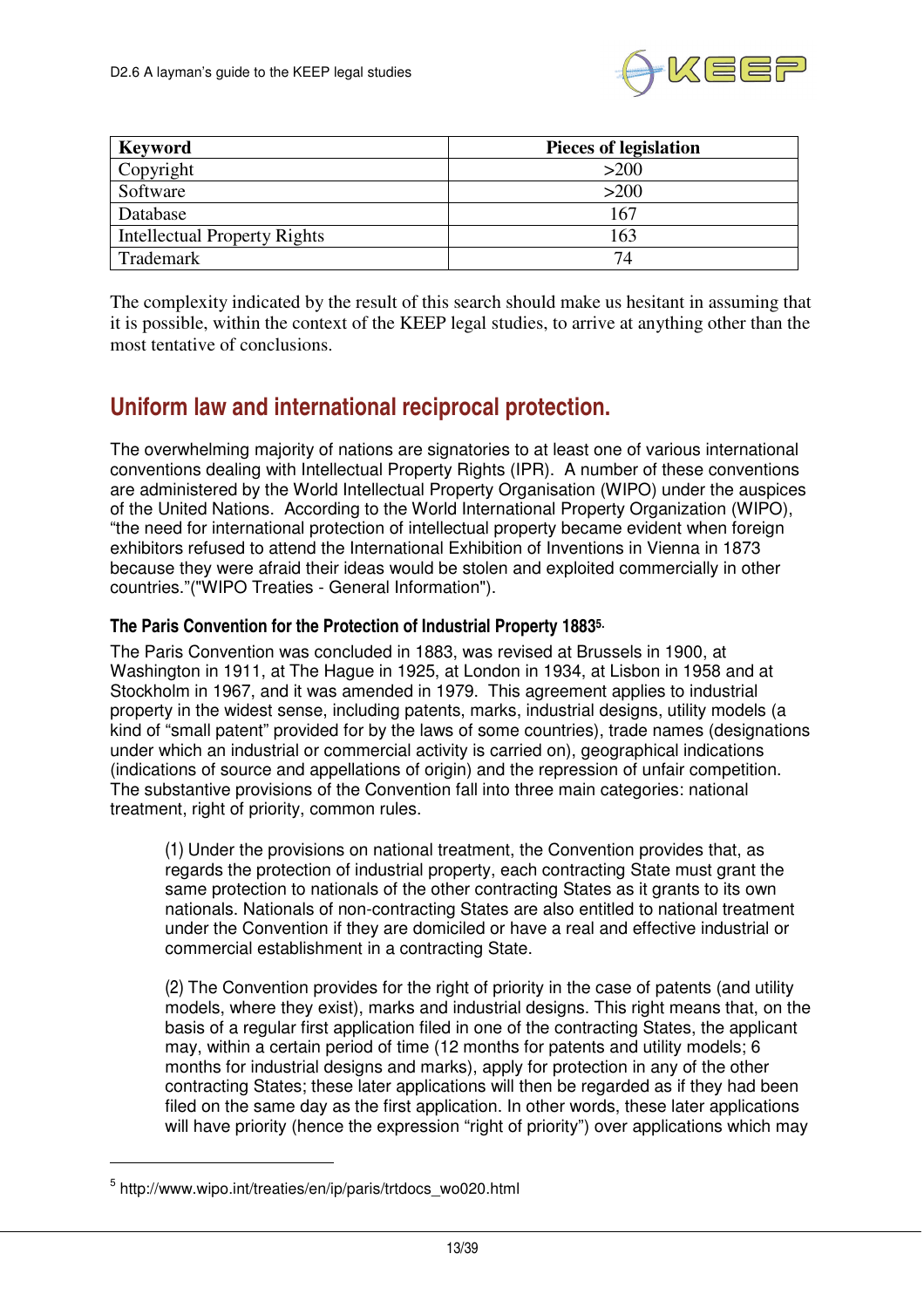

have been filed during the said period of time by other persons for the same invention, utility model, mark or industrial design. Moreover, these later applications, being based on the first application, will not be affected by any event that may have taken place in the interval, such as any publication of the invention or sale of articles bearing the mark or incorporating the industrial design. One of the great practical advantages of this provision is that, when an applicant desires protection in several countries, he is not required to present all his applications at the same time but has six or 12 months at his disposal to decide in which countries he wishes protection and to organize with due care the steps he must take to secure protection.

(3) The Convention lays down a few common rules which all the contracting States must follow. The most important are the following:

(a) As to Patents: Patents granted in different contracting States for the same invention are independent of each other: the granting of a patent in one contracting State does not oblige the other contracting States to grant a patent; a patent cannot be refused, annulled or terminated in any contracting State on the ground that it has been refused or annulled or has terminated in any other contracting State.

The inventor has the right to be named as such in the patent.

The grant of a patent may not be refused, and a patent may not be invalidated, on the ground that the sale of the patented product, or of a product obtained by means of the patented process, is subject to restrictions or limitations resulting from the domestic law.

Each contracting State that takes legislative measures providing for the grant of compulsory licenses to prevent the abuses which might result from the exclusive rights conferred by a patent may do so only with certain limitations. Thus, a compulsory license (license not granted by the owner of the patent but by a public authority of the State concerned) based on failure to work the patented invention may only be granted pursuant to a request filed after three or four years of failure to work or insufficient working of the patented invention and it must be refused if the patentee gives legitimate reasons to justify his inaction. Furthermore, forfeiture of a patent may not be provided for, except in cases where the grant of a compulsory license would not have been sufficient to prevent the abuse. In the latter case, proceedings for forfeiture of a patent may be instituted, but only after the expiration of two years from the grant of the first compulsory license.

(b) As to Marks: The Paris Convention does not regulate the conditions for the filing and registration of marks which are therefore determined in each contracting State by the domestic law. Consequently, no application for the registration of a mark filed by a national of a contracting State may be refused, nor may a registration be invalidated, on the ground that filing, registration or renewal has not been effected in the country of origin. Once the registration of a mark is obtained in a contracting State, it is independent of its possible registration in any other country, including the country of origin; consequently, the lapse or annulment of the registration of a mark in one contracting State will not affect the validity of registration in other contracting States.

Where a mark has been duly registered in the country of origin, it must, on request, be accepted for filing and protected in its original form in the other contracting States. Nevertheless, registration may be refused in well-defined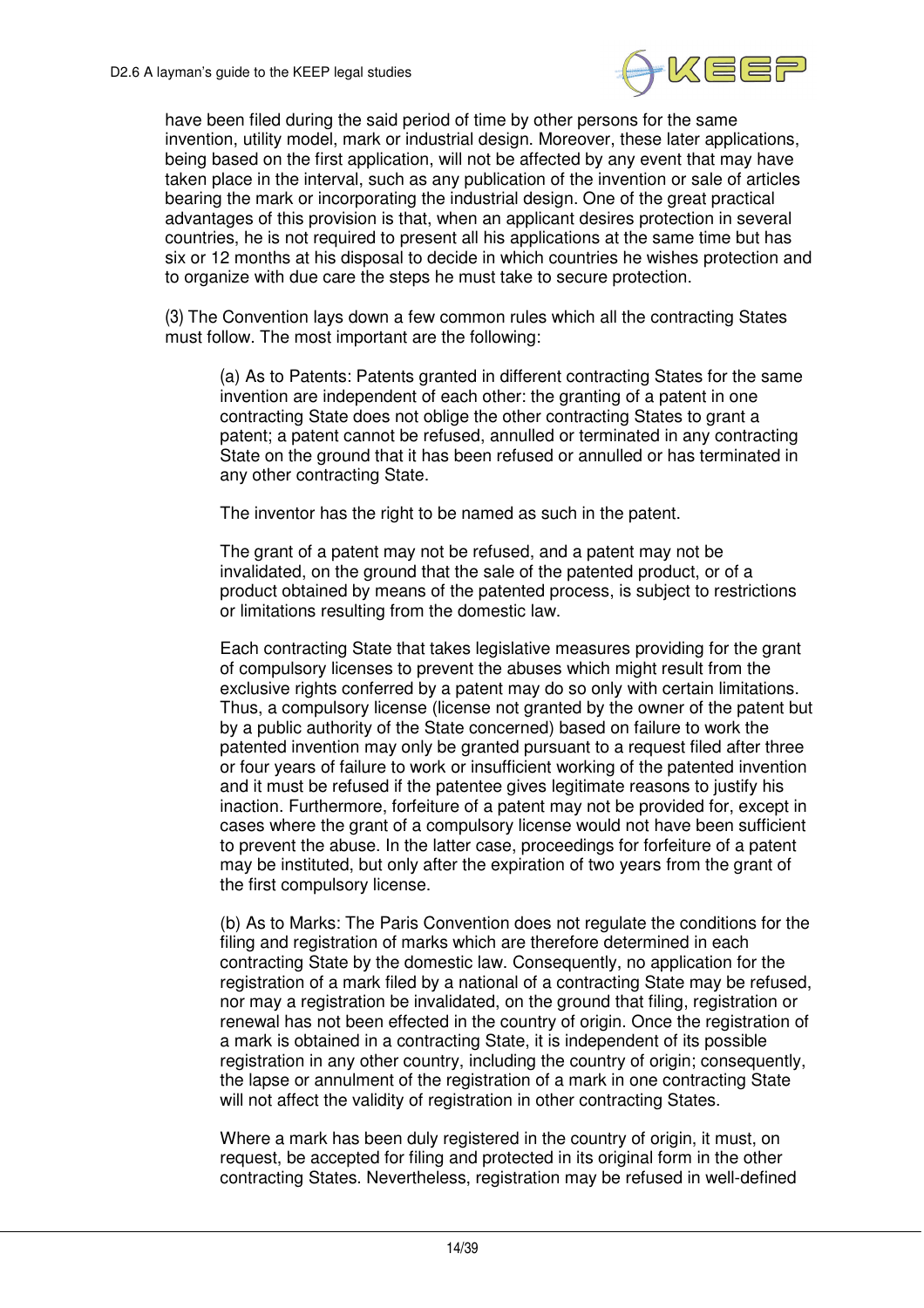

cases, such as when the mark would infringe acquired rights of third parties, when it is devoid of distinctive character, when it is contrary to morality or public order, or when it is of such a nature as to be liable to deceive the public.

If, in any contracting State, the use of a registered mark is compulsory, the registration cannot be cancelled until after a reasonable period, and only if the owner cannot justify his inaction.

Each contracting State must refuse registration and prohibit the use of marks which constitute a reproduction, imitation or translation, liable to create confusion, of a mark considered by the competent authority of that State to be well known in that State as being already the mark of a person entitled to the benefits of the Convention and used for identical or similar goods.

Each contracting State must likewise refuse registration and prohibit the use of marks which consist of or contain without authorization, armorial bearings, State emblems and official signs and hallmarks of contracting states, provided they have been communicated through the International Bureau of WIPO. The same provisions apply to armorial bearings, flags, other emblems, abbreviations and names of certain intergovernmental organizations.

Collective marks must be granted protection.

(c) As to Industrial Designs: Industrial designs must be protected in each contracting State, and protection may not be forfeited on the ground that the articles incorporating the design are not manufactured in that State.

(d) As to Trade Names: Protection must be granted to trade names in each contracting State without the obligation of filing or registration.

(e) As to Indications of Source: Measures must be taken by each contracting State against direct or indirect use of a false indication of the source of the goods or the identity of the producer, manufacturer or trader.

(f) As to Unfair Competition: Each contracting State must provide for effective protection against unfair competition.

The Paris Union, established by the Convention, has an Assembly and an Executive Committee. Every State member of the Union which has adhered to at least the administrative and final provisions of the Stockholm Act (1967) is a member of the Assembly. The members of the Executive Committee are elected from among the members of the Union, except for Switzerland, which is a member ex officio.

The establishment of the biennial program and budget of the WIPO Secretariat—as far as the Paris Union is concerned—is the task of its Assembly.

The Convention is open to all States. Instruments of ratification or accession must be deposited with the Director General of WIPO.

#### **Berne Convention for the Protection of Literary and Artistic Works (1886)<sup>6</sup>**

The Berne Convention, concluded in 1886, was revised at Paris in 1896 and at Berlin in 1908, completed at Berne in 1914, revised at Rome in 1928, at Brussels in 1948, at

 $\overline{a}$ 

<sup>6</sup> http://www.wipo.int/treaties/en/ip/berne/summary\_berne.html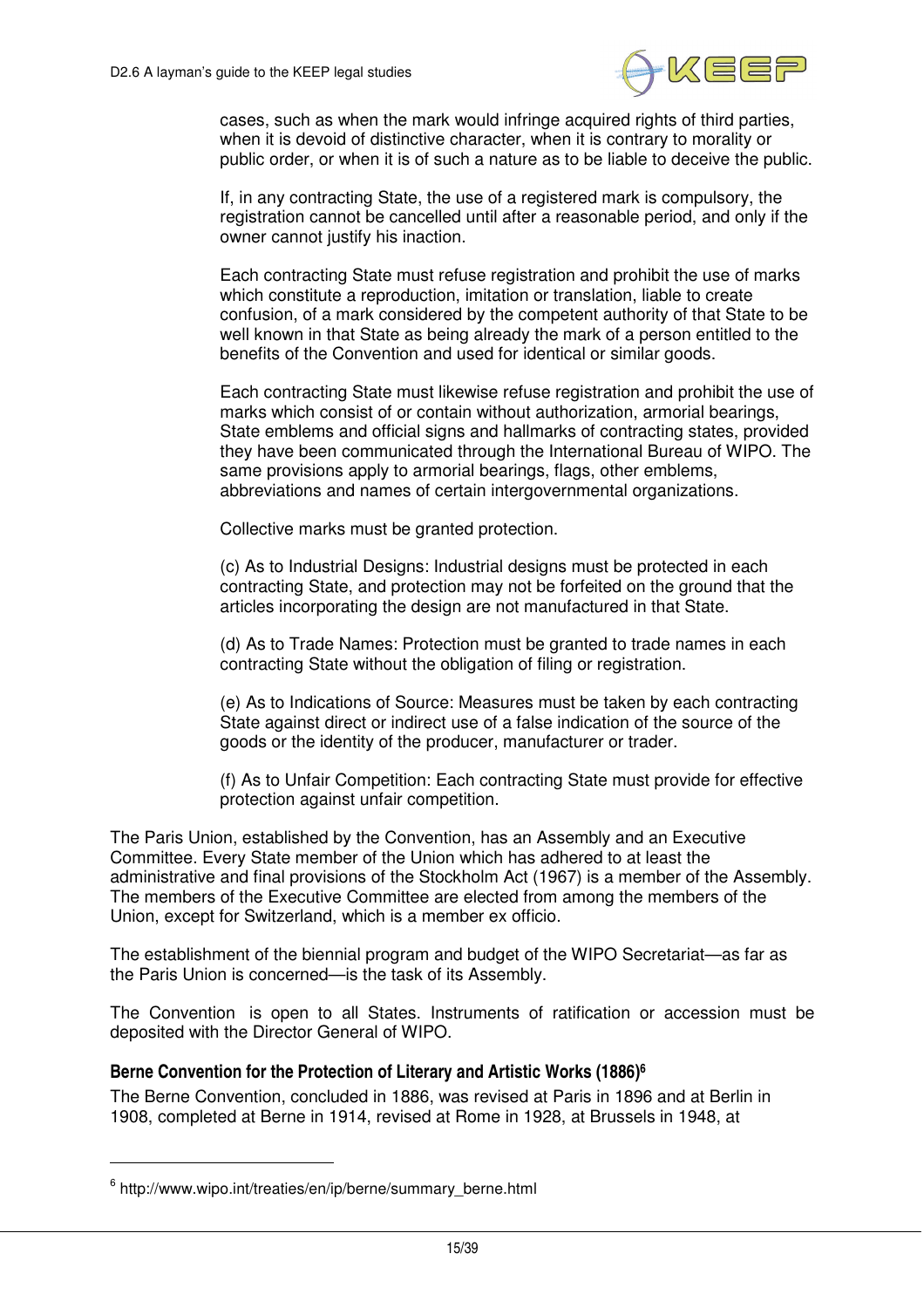

Stockholm in 1967 and at Paris in 1971, and was amended in 1979.

The Convention rests on three basic principles and contains a series of provisions determining the minimum protection to be granted, as well as special provisions available to developing countries which want to make use of them.

The three basic principles are:

(a) Works originating in one of the contracting States (that is, works the author of which is a national of such a State or works which were first published in such a State) must be given the same protection in each of the other contracting States as the latter grants to the works of its own nationals (principle of "national treatment")<sup>7</sup>.

(b) Such protection must not be conditional upon compliance with any formality (principle of "automatic" protection).

(c) Such protection is independent of the existence of protection in the country of origin of the work (principle of the "independence" of protection). If, however, a contracting State provides for a longer term than the minimum prescribed by the Convention and the work ceases to be protected in the country of origin, protection may be denied once protection in the country of origin ceases.

The minimum standards of protection relate to the works and rights to be protected, and the duration of the protection:

(a) As to works, the protection must include "every production in the literary, scientific and artistic domain, whatever may be the mode or form of its expression" (Article 2(1) of the Convention).

(b) Subject to certain permitted reservations, limitations or exceptions, the following are among the rights which must be recognized as exclusive rights of authorization:

the right to translate.

 $\overline{a}$ 

- the right to make adaptations and arrangements of the work,
- the right to perform in public dramatic, dramatico-musical and musical works,
- the right to recite in public literary works,
- the right to communicate to the public the performance of such works,
- the right to broadcast (with the possibility of a contracting State to provide for a mere right to equitable remuneration instead of a right of authorization),
- the right to make reproductions in any manner or form (with the possibility of a contracting State to permit, in certain special cases, reproduction without authorization provided that the reproduction does not conflict with the normal exploitation of the work and does not unreasonably prejudice the legitimate interests of the author, and with the possibility of a contracting State to provide, in the case of sound recordings of musical works, for a right to

<sup>&</sup>lt;sup>7</sup> Under the Agreement on Trade-Related Aspects of Intellectual Property (TRIPS Agreement), the principles of national treatment, automatic protection and independence of protection also bind those World Trade Organization (WTO) Members which are not party to the Berne Convention. In addition, the TRIPS Agreement imposes an obligation of "most-favoured-nation treatment," under which advantages accorded by a WTO Member to the nationals of any other country must also be accorded to the nationals of all WTO Members. It is to be noted that the possibility of delayed application of the TRIPS Agreement does not apply to national treatment and most-favoured-obligations.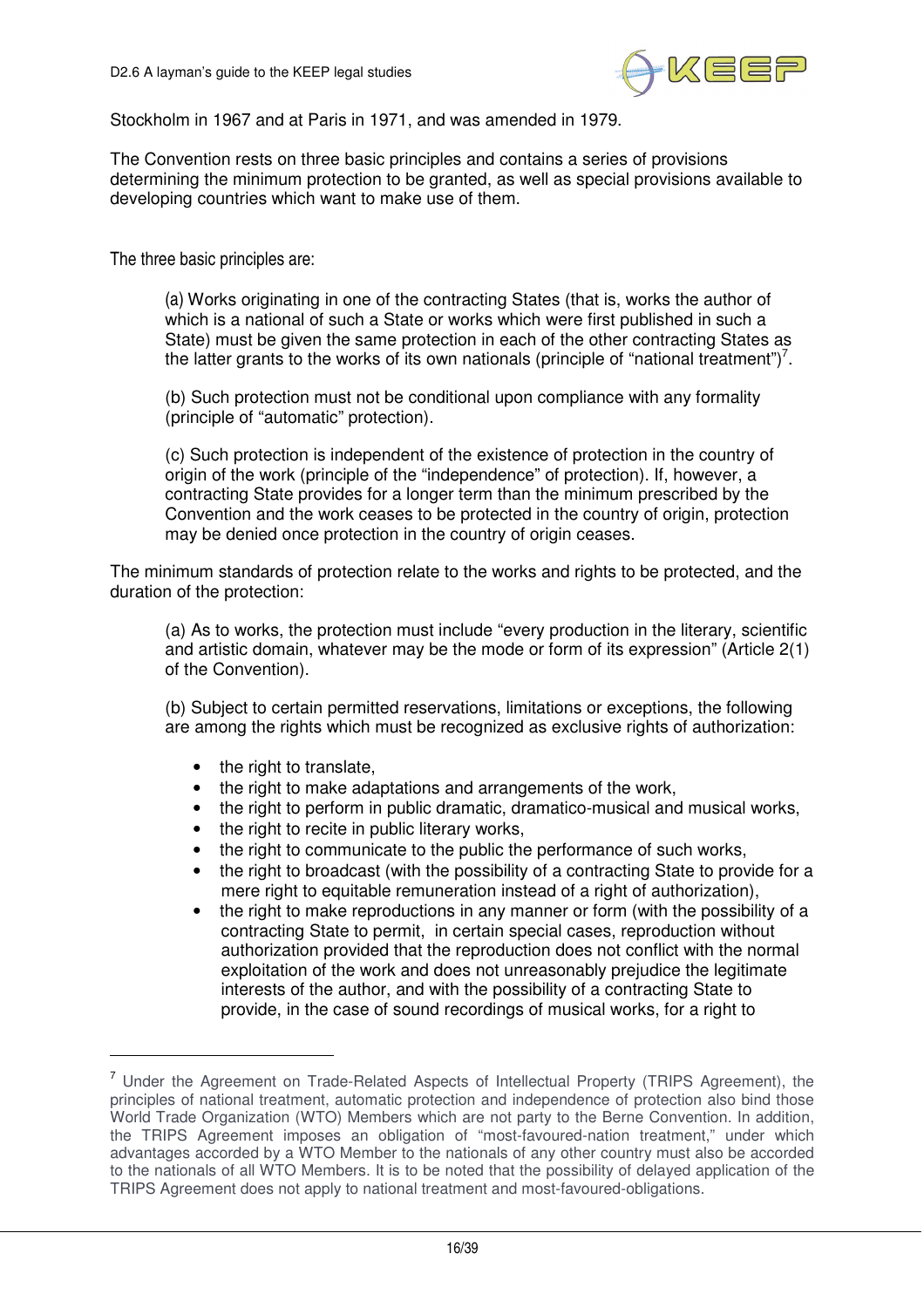$\overline{a}$ 



equitable remuneration),

• the right to use the work as a basis for an audiovisual work, and the right to reproduce, distribute, perform in public or communicate to the public that audiovisual work<sup>8</sup>.

The Convention also provides for "moral rights," that is, the right to claim authorship of the work and the right to object to any mutilation or deformation or other modification of, or other derogatory action in relation to, the work which would be prejudicial to the author's honor or reputation.

(c) As to the duration of protection, the general rule is that protection must be granted until the expiration of the 50th year after the author's death. There are, however, exceptions to this general rule. In the case of anonymous or pseudonymous works, the term of protection expires 50 years after the work has been lawfully made available to the public, except if the pseudonym leaves no doubt as to the author's identity or if the author discloses his identity during that period; in the latter case, the general rule applies. In the case of audiovisual (cinematographic) works, the minimum term of protection is 50 years after the making available of the work to the public ("release") or—failing such an event—from the creation of the work. In the case of works of applied art and photographic works, the minimum term is 25 years from the creation of such a work<sup>9</sup>.

Countries regarded as developing countries in conformity with the established practice of the General Assembly of the United Nations may, for certain works and under certain conditions, depart from these minimum standards of protection with regard to the right of translation and the right of reproduction.

The Berne Union has an Assembly and an Executive Committee. Every country member of the Union which has adhered to at least the administrative and final provisions of the Stockholm Act is a member of the Assembly. The members of the Executive Committee are elected from among the members of the Union, except for Switzerland, which is a member ex officio.

The establishment of the biennial program and budget of the WIPO Secretariat—as far as the Berne Union is concerned—is the task of its Assembly.

The Convention is open to all States. Instruments of ratification or accession must be deposited with the Director General of WIPO<sup>10</sup>.

<sup>&</sup>lt;sup>8</sup> Under the TRIPS Agreement, an exclusive right of rental must be recognized in respect of computer programs and, under certain conditions, audiovisual works.

<sup>&</sup>lt;sup>9</sup> Under the TRIPS Agreement, any term of protection which is calculated on a basis other than the life of a natural person, must be at least 50 years from the first authorized publication of the work, or failing such an event—50 years from the making of the work. However, this rule does not apply to photographic works, or works of applied art.

 $10$ WTO Members, even if they are not party to the Berne Convention, must comply with the substantive law provisions of the Berne Convention, except that WTO Members not party to the Convention are not bound by the moral rights provisions of the Convention. Least developed countries may until July 1, 2013, delay the application of most of the obligations provided for in the TRIPS Agreement (Article 65). Naturally, States party to the Berne Convention cannot delay the application of their obligations provided for in the Berne Convention.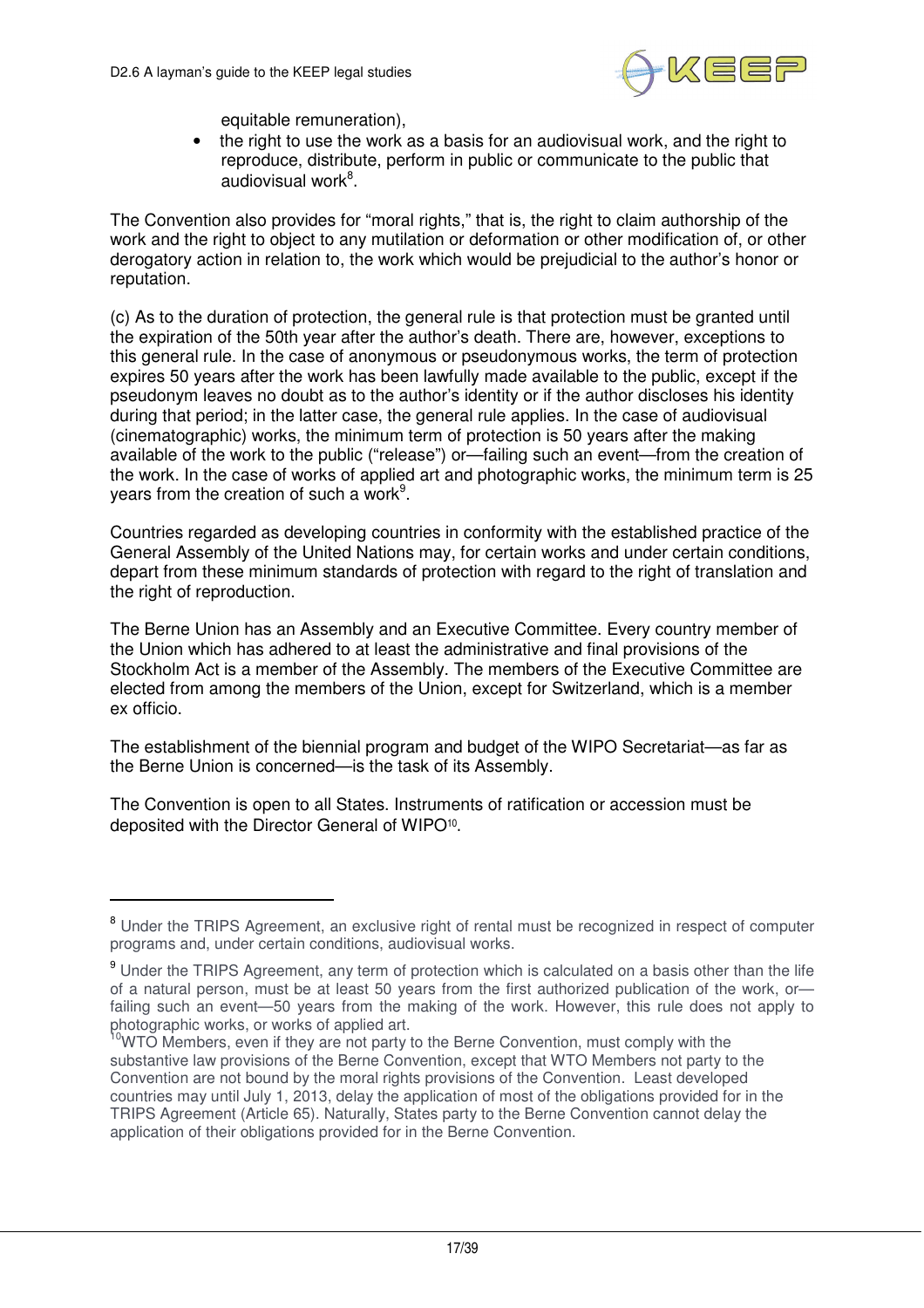

#### **The Berne "three-step test"**

The three-step test, which first appeared in the Berne Convention, is regarded as a cornerstone of international copyright regulation, and imposes on constraints on the possible limitations and exceptions to exclusive rights under national copyright laws.

The three-step test applies to limitations and exceptions to copyright protection and specifies that they will :

- be confined to certain special cases
- not conflict with a normal exploitation of the work
- not unreasonably prejudice the legitimate interests of the rights holder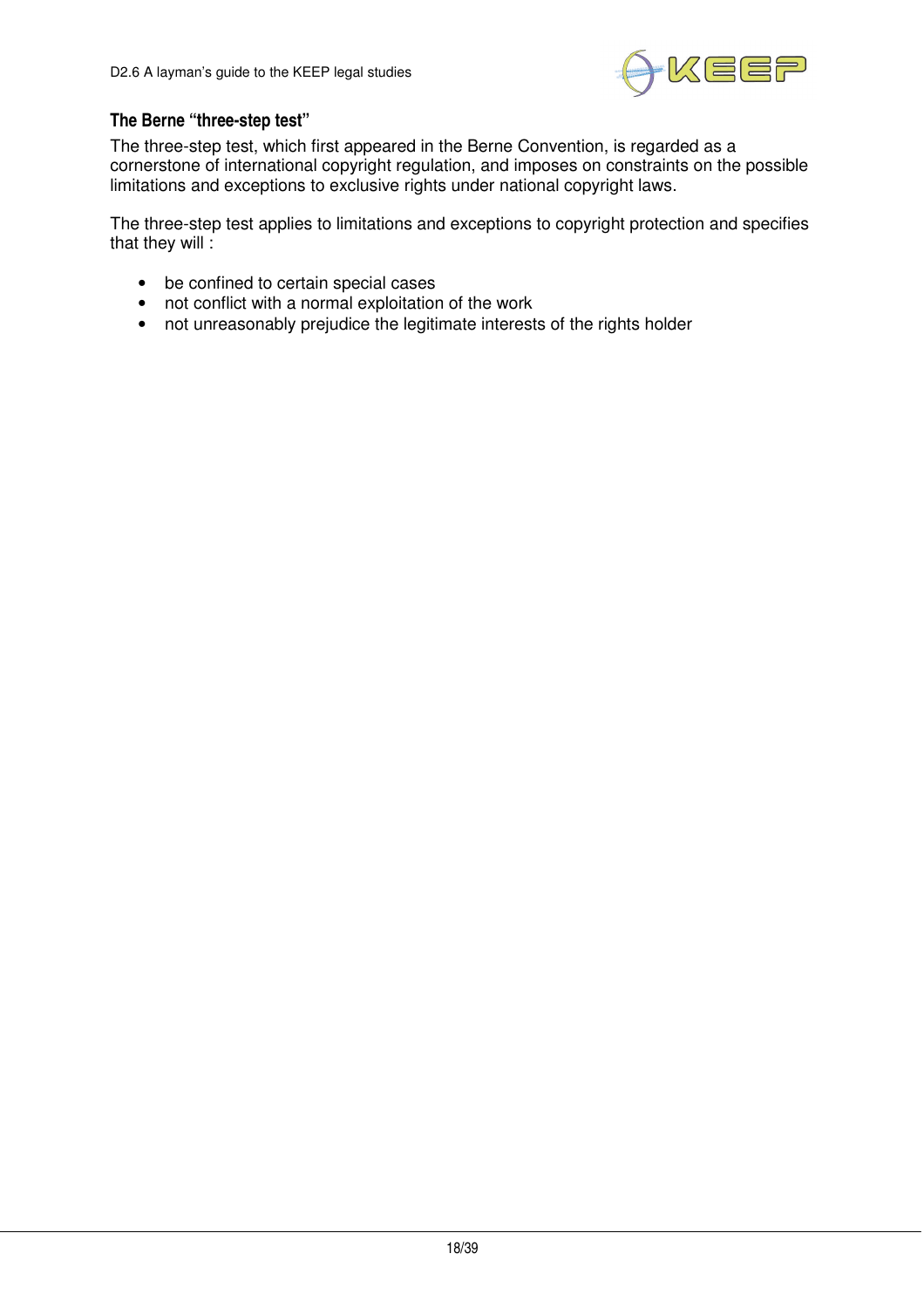

# **The Community Framework**

Problematically for the KEEP project, the Community Framework does not recognize the notion of multimedia works as a specific type of protected content. As a result, no definition or specific framework related to multimedia works is available under EU law. Reproduction of multimedia works is addressed at the Community level through the various copyright and related rights directives as they apply to the constituent elements of a multimedia work: e.g., software programs, databases, sound, and images. This is a pattern which is replicated in national legislation.

#### **The Legal Corpus**

Key Legislation at the Community Level includes:

- Directive 2001/29/ EC of 22 May 2001 on the harmonization of certain aspects of copyright and related rights in the information society (the "Information Society Directive")
- Directive 2009/24/EC of 23 April 2009 on the legal protection of computer programs (Codified version replacing the abrogated Directive 91/250/ EEC of 14 May 1991, known as the "Computer Programs Directive")
- Directive 96/9/EC of 11 March 1996 on the legal protection of databases (the "Database Directive")

(Collectively referred to as the "Community Framework")

- Directive 2001/84/EC of the European Parliament and of the Council of 27 September 2001 on the resale right for the benefit of the author of an original work of art
- Directive 92/100/EEC of 19 November 1992 on rental right and lending right and on certain rights related to copyright in the field of intellectual property

#### **Protected Rights**

The following rights are protected by European Union law:

- right of reproduction for authors, performers, producers of phonograms and films and broadcasting organisations
- right of communication to the public for authors, performers, producers of phonograms and films and broadcasting
- right of distribution for authors and for performers, producers of phonograms and films and broadcasting organisations
- right of fixation for performers and broadcasting right of rental and/or lending for authors, performers, producers of phonograms and films
- right of broadcasting for performers, producers of phonograms and broadcasting organisations
- right of communication to the public by satellite for authors, performers, producers of phonograms and broadcasting organisations
- The rights of reproduction, distribution and rental for authors of computer programs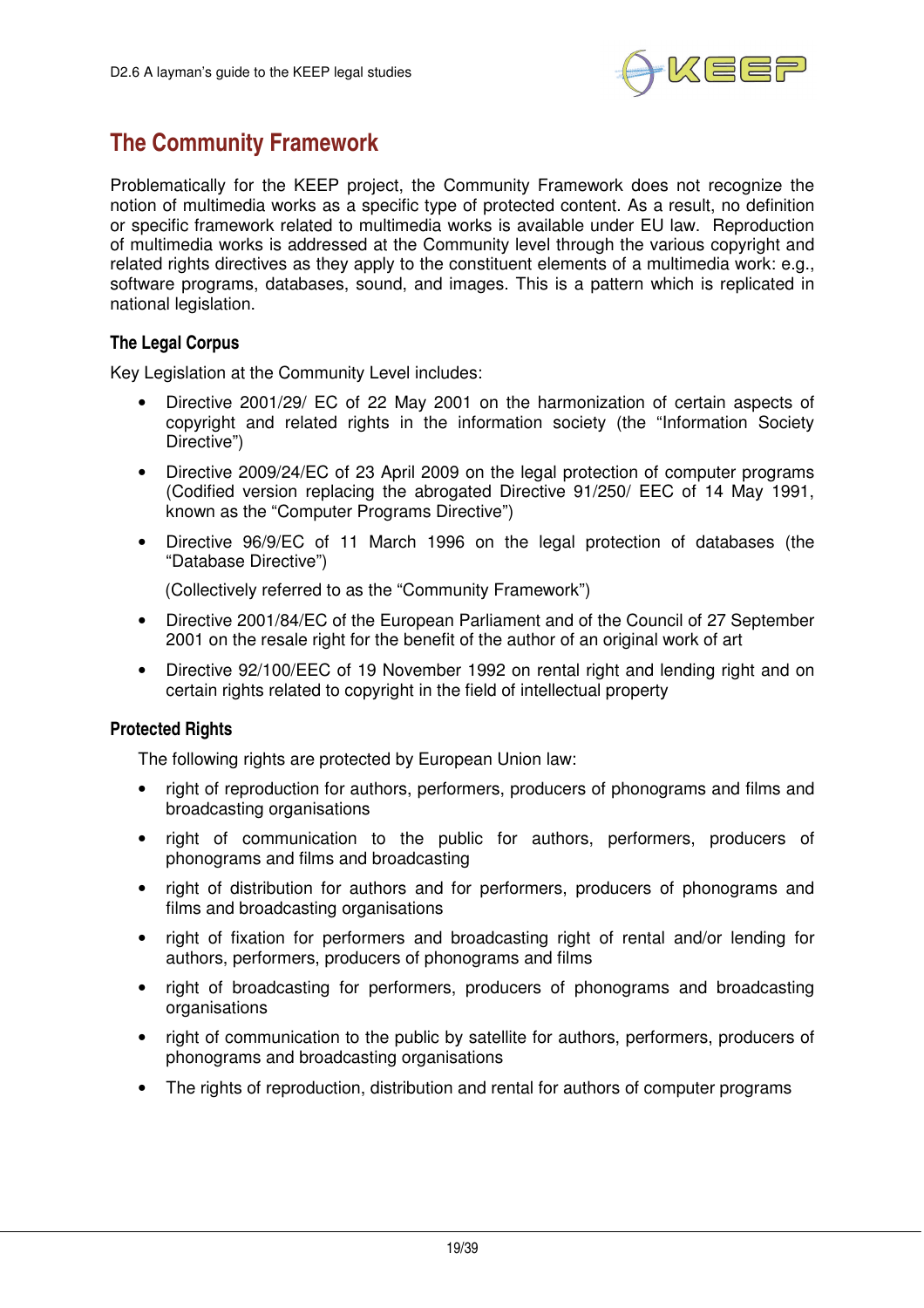

#### **Limitations and exceptions to copyright provided by the "Information Society Directive" 2001/29/ EC**

The Information Society Directive (also known as the Copyright Directive) is a highly controversial Directive<sup>11</sup> which provides just one limitation to copyright protection:

- Temporary acts of reproduction which are transient or incidental [and] an integral and essential part of a technological process and whose sole purpose is to enable:
	- o a transmission in a network between third parties by an intermediary, or
	- o a lawful use of a work or other subject-matter to be made, and which have no independent economic significance

The directive permits Member States to make provision exceptions or limitations to the right of reproduction and/or communication in some twenty cases. Of these the following four are of direct relevance to KEEP:

- in respect of specific acts of reproduction made by publicly accessible libraries, educational establishments or museums, or by archives, which are not for direct or indirect economic or commercial advantage (Art. 5, 2(c) );
- incidental inclusion of a work or other subject-matter in other material (Art. 5, 3(i));
- use in connection with the demonstration or repair of equipment (Art. 5, 3(l) );
- use by communication or making available, for the purpose of research or private study, to individual members of the public by dedicated terminals on the premises of establishments referred to in paragraph 2(c) of works and other subject-matter not subject to purchase or licensing terms which are contained in their collections (Art. 5,  $3(n)$  );

In all of these cases, the exceptions and limitations provided are subject to the Berne 'threestep test' (Art. 5, 5 ).

The Directive therefore permits limited rights for memory institutions to make copies for the purpose of preservation, but not for general communication. For reproduction to be permissible it would not have to be permitted under national law, and should not conflict with a normal exploitation of the work, nor unreasonably prejudice the legitimate interests of the rights holder. The Information Society Directive is typically regarded by the academic community as a victory for copyright-owning interests (publishing, film, music and major software companies) over content users' interests.

The list of exceptions outlined in the Directive has achieved a certain degree of harmonization but it should be noted that Member States have no power to introduce new limitations not already included in the Directive. This has the unwelcome effect that Member States have no independent ability to keep their legislative frameworks up to date with unforeseen technological developments.

The KEEP legal study concluded that media transfer should primarily be assessed under the Computer Programs Directive and the Database Directive.

#### **Limitations and exceptions to copyright provided by the "Computer Programs Directive" 2009/24/ EC**

The Computer Programs Directive gives the rights holder the exclusive right to authorize:

- the permanent or temporary reproduction of a computer program by any means and in any form, in part or in whole; in so far as loading, displaying, running, transmission or storage of the computer program necessitate such reproduction
- the translation, adaptation, arrangement and any other alteration of a computer

 $\overline{\phantom{a}}$ <sup>11</sup> For example, see Hugenholtz, Bernt (2000). "Why the Copyright Directive is Unimportant, and Possibly Invalid". European Intellectual Property Review: 501.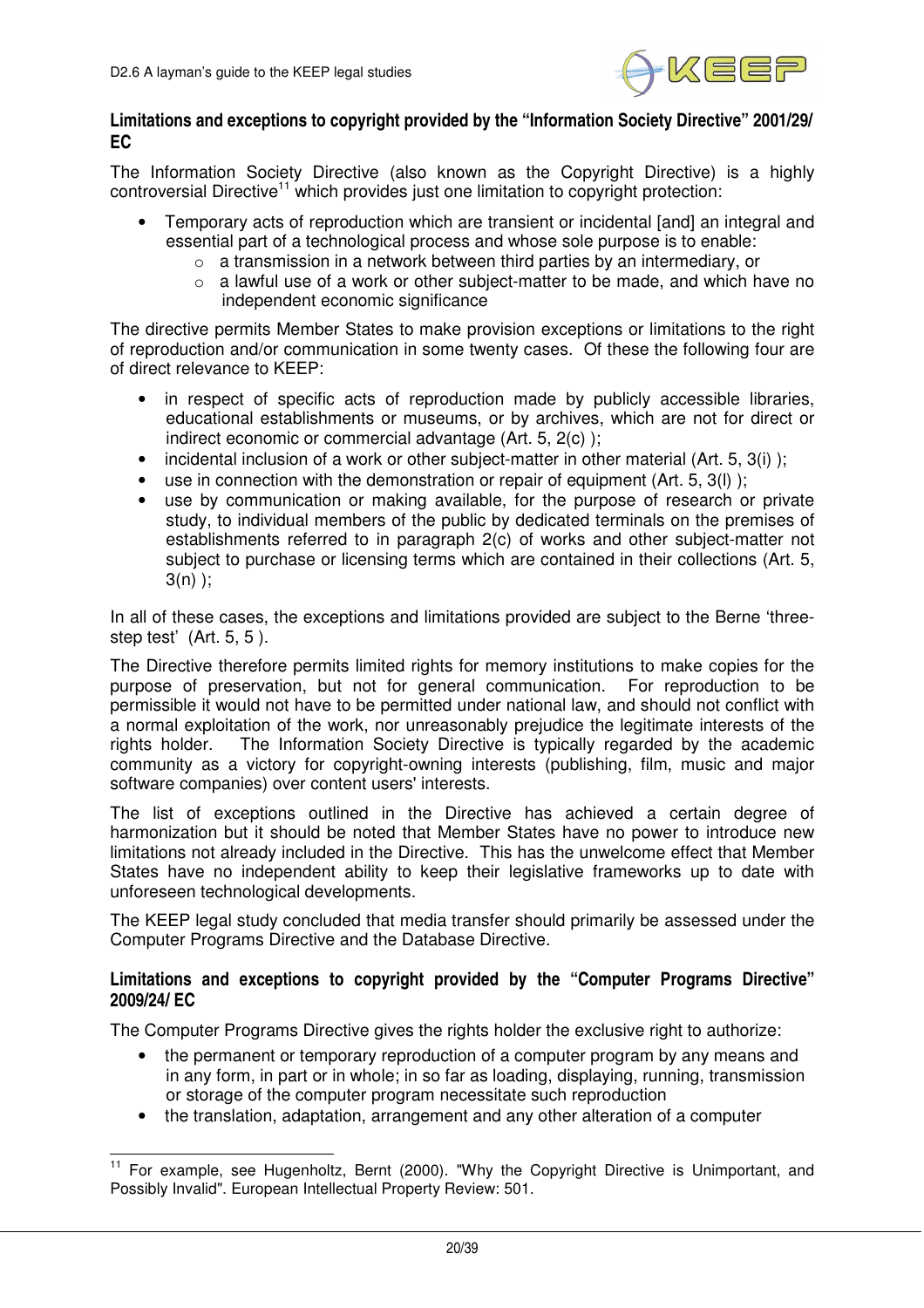

program and the reproduction of the results thereof, without prejudice to the rights of the person who alters the program

• any form of distribution to the public, including the rental, of the original computer program or of copies thereof

However, the legal owner of a program is assumed to have a licence to:

- create any copies necessary to use the program and to alter the program within its intended purpose (e.g. for error correction)
- make a back-up copy for his or her personal use
- decompile the program if this is necessary to ensure its operates with another program or device, but not for any other purpose.

None of the exceptions set out in the Directive expressly serves the purpose of the stakeholders in the KEEP project and the Directive does not provide for an related to legal deposit requirements or for scientific, study or education purposes that would be similar or close to those set out by Article 5.2 (c) and 5.3 (n) of the Information Society Directive.

As a result, reproduction of computer programs carried out by institutions like libraries and museums even when authorized under national laws, is in conflict with the Directive.

#### **Limitations and exceptions to copyright provided by the "Database Directive" 96/9/ EC**

The Database Directive harmonizes the treatment of databases under copyright law, and creates a new sui generis right for the creators of databases which do not otherwise qualify for copyright protection.

A database is defined as "a collection of independent works, data or other materials arranged in a systematic or methodical way and individually accessible by electronic or other means" (Article 1).

The overall objective of the Directive is to provide:

 $\overline{a}$ 

- copyright protection for the intellectual creation involved in the selection and arrangement of materials
- *sui generis* protection for an investment (financial and in terms of human resources, effort and energy) in the obtaining, verification or presentation of the contents of a database, whether or not these have an intrinsically innovative nature.

The Database Directive gives the rights holder the exclusive right to authorize:

- temporary or permanent reproduction by any means and in any form, in whole or in part;
- translation, adaptation, arrangement and any other alteration;
- any form of distribution to the public of the database or of copies thereof (subject to the exhaustion of rights)<sup>12</sup>.
- any communication, display or performance to the public;
- any reproduction, distribution, communication, display or performance to the public of a translation, adaptation, arrangement or other alteration

Member States are allowed to provide limitations of rights in the following cases:

• in the case of reproduction for private purposes of a non-electronic database

<sup>&</sup>lt;sup>12</sup> i.e., the first sale in the Community of a copy of the database by the rights holder or with his consent exhaust the right to control resale of that copy within the Community;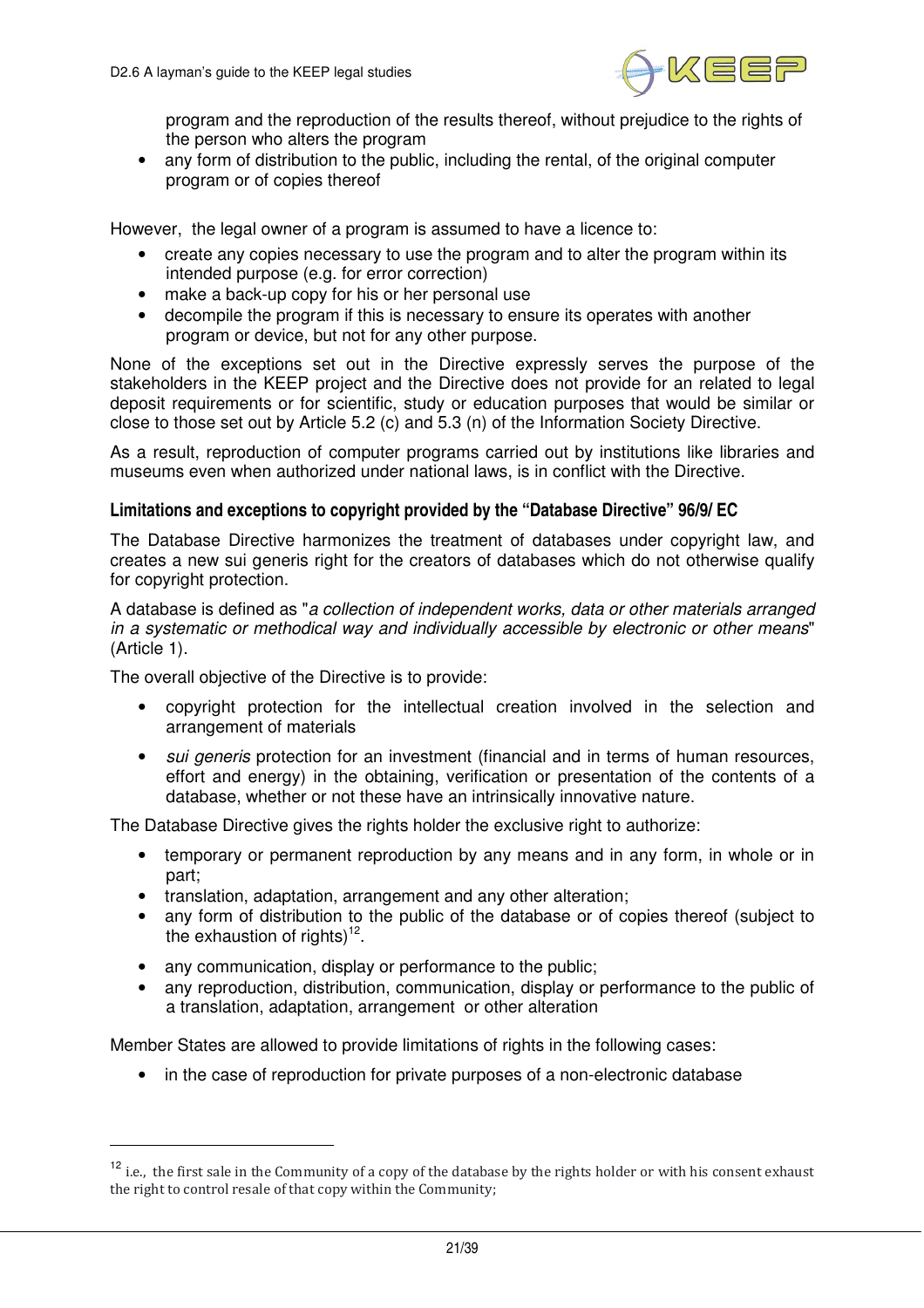

- where there is use for the sole purpose of illustration for teaching or scientific research, as long as the source is indicated and to the extent justified by the noncommercial purpose to be achieved
- where there is use for the purposes of public security of for the purposes of an administrative or judicial procedure

It is reasonable to assume that a significant portion of databases that are in the scope of the KEEP project, whether made available on a standalone basis or embedded in a multimedia device, will be protected by copyright. Databases put on the market or otherwise made available to the public on tangible media generally offer more than a simple list or catalogue of items or data and are likely to be eligible to copyright protection under national laws within the EU to the extent the selection and arrangements of the contents thereof as decided by the authors is a key factor to, inter alia, their merchantability.

None of the copyright related exceptions or sui generis rights offered by the Directive are relevant for KEEP. Consequently, the reproduction of a database for purposes originally contemplated in the KEEP project fails to comply with the provisions of the Directive.

#### **Implications of the rules on Technological Measures of Protection**

Provisions related to technological measures and rights management information originate from the WIPO Copyright Treaty (WCT) and the WIPO Performances and Phonograms Treaty (WPPT). These state that Members shall provide adequate legal protection and effective legal remedies against the circumvention of effective technological measures. The WCT and WPPT also mandate the provision of adequate and effective legal remedies against anyone knowingly performing an act that may induce, enable, facilitate or conceal an infringement of any right related to rights management information.

Following the WCT and WPPT, the Information Society Directive adopted a framework for the recognition and protection of TMP. However right holders who use TMP must allow otherwise legal reproduction.

#### **Preliminary findings under the Community Framework**

Although the Information Society Directive is stated to be without prejudice to provisions concerning legal deposit requirements (Article 9), neither the Programs Directive nor the Database Directive hand down provisions concerning legal deposit or any similar exceptions.

Accordingly, reproduction of computer programs, databases and multimedia works such as videogames (to the extent they include computer programs or database elements) even for legal deposit purposes is not compliant with the Community Framework.

The overall findings of the KEEP legal study with respect to Community Law are that:

- None of the exceptions set out at the Community level serves adequately the purposes of memory organisations in going about their digital preservation activity.
- Community Law does not provide for legal deposit requirements.
- Community Law does not provide for scientific, study or education purposes across the full range required for memory organisations.
- Reproduction of computer programs and databases even when carried out by memory organisations and authorized under national laws, is in conflict with Community Law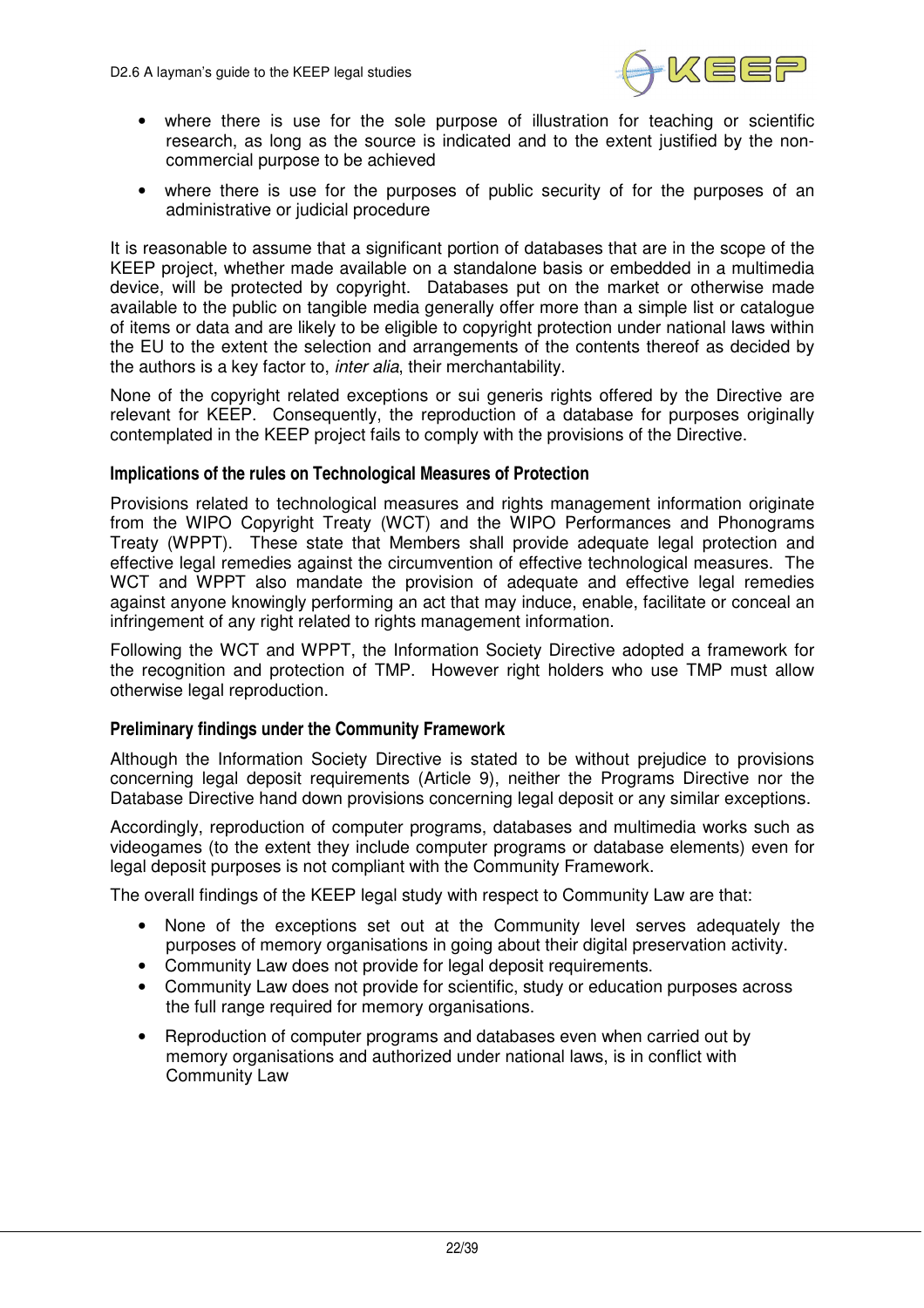

# **The implementation of Community principles in national laws**

### **Analysis under French Law**

#### **How 'multimedia works' are treated under French Law**

Early case law supported the view that multimedia work could be regarded as "computer programs"<sup>13</sup>. However, more recent practice within the French legislative framework, and opinion within legal literature regard multimedia works as 'complex works'. In practice this means that a distributive, fragmented approach is adopted, within which each component part of a multimedia work: audio, graphics, software, database, etc., is considered separately. Since multimedia works are not, in general, made available on computer platforms in such a way that individual elements can be removed from the whole, this means that a multimedia work will effectively enjoy, as a whole, the strongest protection under law that is available for any of its constituent parts.

Taking a legally distributive (or cumulative) approach to multimedia works means that each multimedia work which a library or archive intends to preserve must be considered individually in order to determine the protection that it enjoys under the law, and what exemptions might apply. It is not possible to say in advance that, for example, all the videogames held by a library enjoy the same protection simply because they are all 'videogames'. As the law protects each element of the multimedia work separately, videogames with music will have a different legal character than those without, and so on. Clearly this makes the task of digital preservationists very much more legally complicated than might otherwise be the case.

#### **Implementation of the Computer Programs Directive**

The Computer Programs Directive has been fully transposed in French law and no relevant deviations from the Directive terms need to be reported. It should, however, be noted that no specific provision is made for reproduction for conservation, public consultation or research purposes.

#### **Implementation of the Database Directive**

.

 $\overline{a}$ 

The Database Directive has been fully transposed into French law. As with the transposition of the Computer Programs Directive, no specific provision is made for reproduction for conservation, public consultation or research purposes.

#### **Implementation of the Information Society Directive**

Reflecting Articles 5.2 (c) and 5.3 (n) of the Information Society Directive, the DADVSI Act<sup>14</sup> modified both the French Intellectual Property Code ("IPC")<sup>15</sup> and French Code du Patrimoine ("Code of Patrimony") to incorporate research, educational and heritage exceptions (2.1.4.1). The DADVSI act failed to create a specific exception permitting 'legal

<sup>&</sup>lt;sup>13</sup> For example, The *Cour de Cassation* (French Supreme Court), on 21 June 2000 (criminal chamber) and on 27 April 2004 (1st civil chamber) ruled that a video game could be globally apprehended as a computer program.

 $14$  loi n° 2009-961 sur les droits d'auteur et les droits voisins dans la société de l'information » of 1 August 2006

<sup>&</sup>lt;sup>15</sup> Code de la Propriété intellectuelle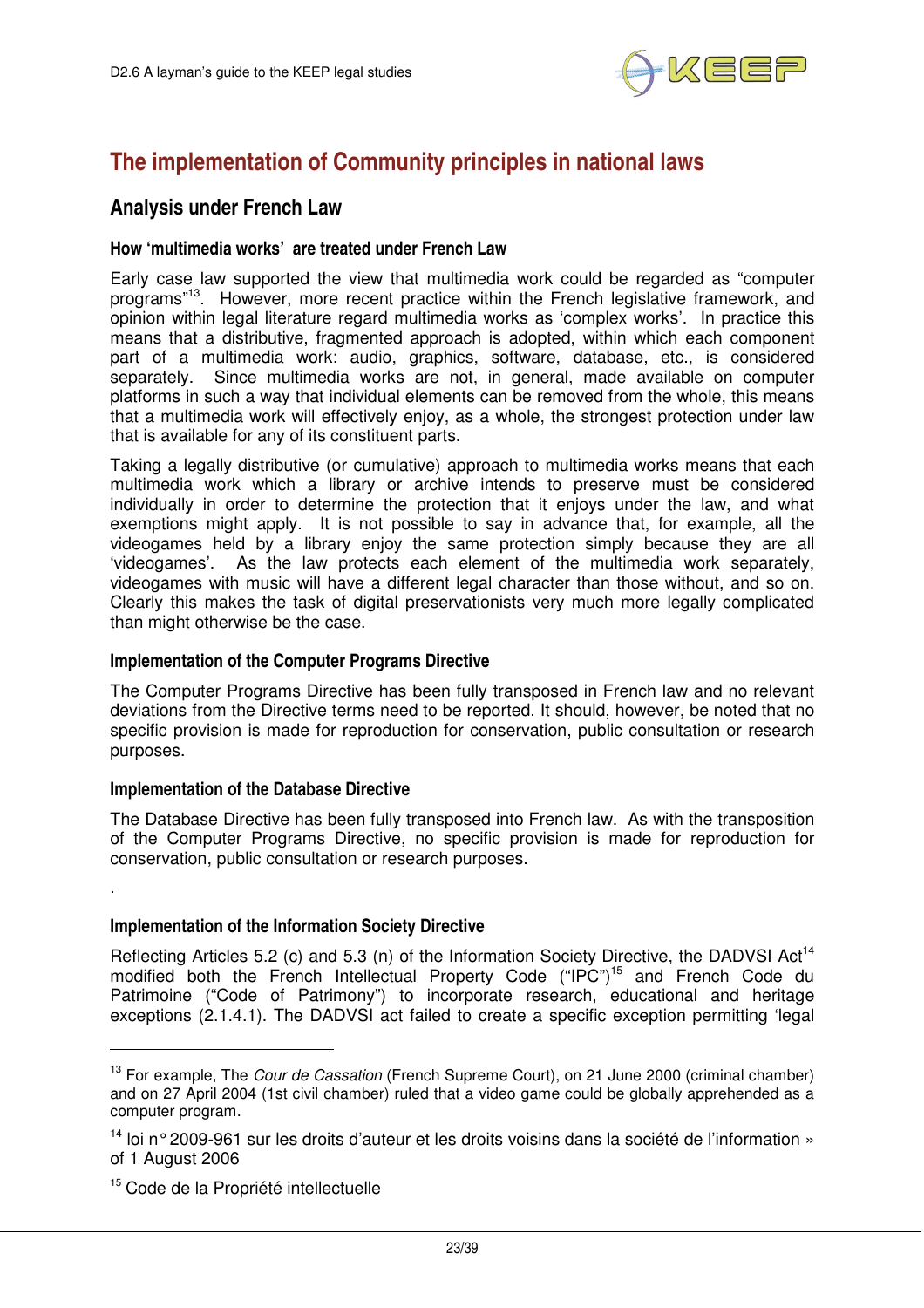

deposit' institutions to circumvent technological measures of protection applied to digital content or media (2.1.4.2). This major lacuna was rectified by the "Creation and Internet Act<sup> $16$ </sup> which amid some controversy<sup>17</sup> established the HADOPI<sup>18</sup>, to control and regulate internet access and encourage compliance with copyright laws. However, because the Information Society Directive does not provide exceptions for software and databases, it reamins doubtful whether the French legal deposit regime complies with the Community Framework - at least with respect to multimedia works.

#### **The implementation of research, educational and heritage exceptions for works other than computer programs and databases**

The IPC permits publicly accessible libraries, museums or archive services, to reproduce works for conservation purposes, or in order to preserve on-site access to them.

There are, however, a number of important limitations placed on this exemption:

- it does not apply to databases and computer programs
- it relates solely to the reproduction of contents legitimately held by the institutions concerned
- it does not cover widespread communication to the public, on-line sharing of information between researchers or even on-line access by researchers
- finally, the institutions concerned do not seek any economic or commercial advantage<sup>19</sup>

#### **Legal deposit requirements as applicable to multimedia works.**

Pursuant to Article L. 131-1 and L. 131-2 of the Code of Patrimony, legal deposit covers the collection and the conservation of :

- documents whether printed, graphical, photographical, sonorous, audiovisual, multimedia<sup>20</sup> when made available to the public
- computer programs and databases made available to the public on a tangible medium
- signs, signals, writings, images, sounds or messages of any kind, through electronic communication to the public
- the constitution and display of national bibliographies

Depositary organisations with legal deposit responsibilities are:

- Bibliothèque Nationale de France
- Centre National de la Cinématographie
- Institut National de l'Audiovisuel
- The Ministry of the Interior

With respect to legal deposit, and pursuant to Article L. 132-4 of the Code of Patrimony, authors cannot prevent depositary institutions from:

 $\overline{a}$ 

 $16$  12 June 2009

<sup>&</sup>lt;sup>17</sup> See http://en.wikipedia.org/wiki/HADOPI\_law

<sup>&</sup>lt;sup>18</sup> Haute Autorité pour la diffusion des oeuvres et la protection des droits sur internet

<sup>&</sup>lt;sup>19</sup> Article 122-5, 8° IPC corresponding to Article 5.2 (c) of the Information Society Directive

 $20$  Irrespective of their technical means of production, means of publishing, or distribution.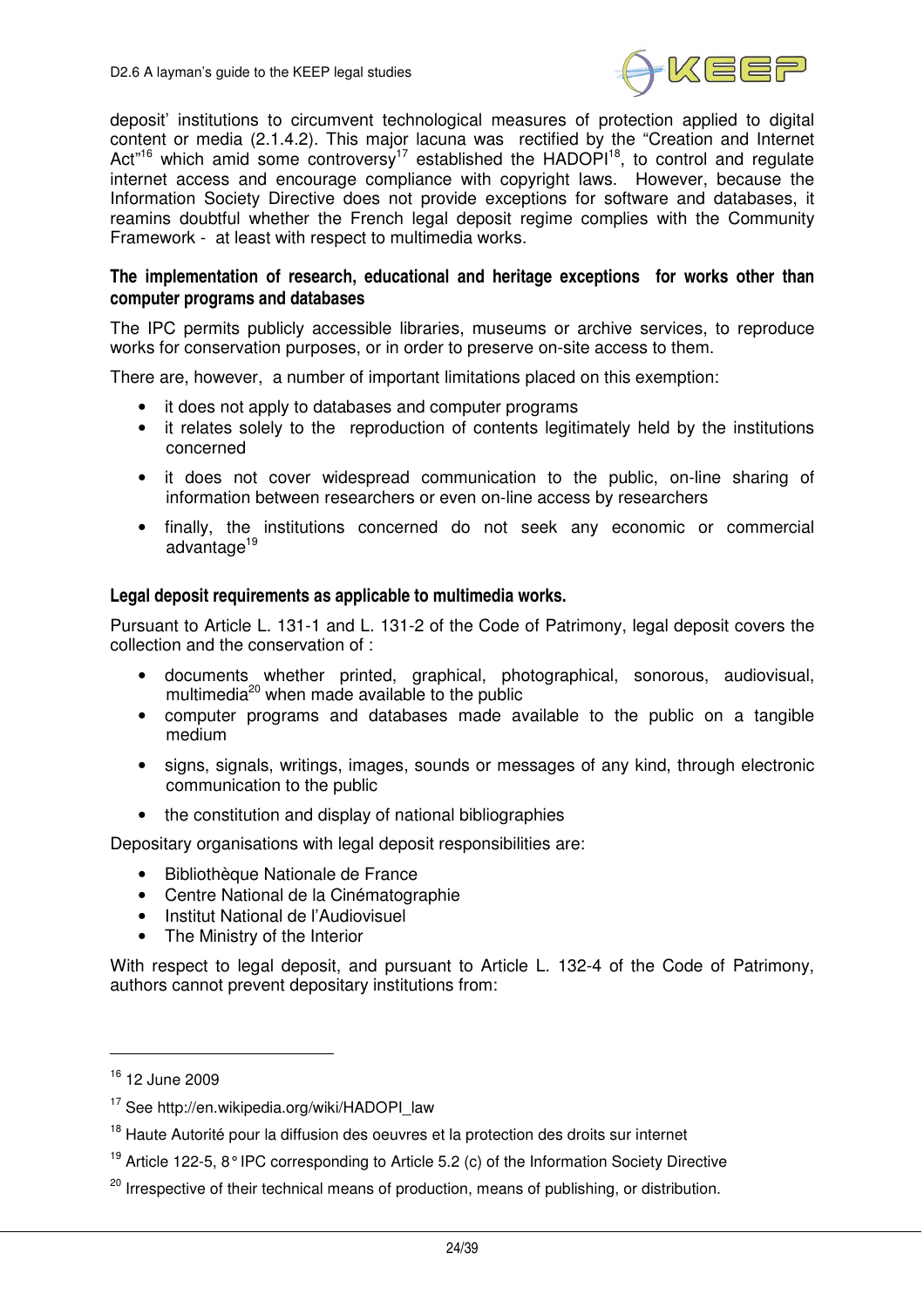

- Allowing on-site access to the deposited works by researchers duly accredited, on individual consultation's device which use is exclusively dedicated to such researchers (Article L. 132-4 para 1).
- Reproducing the deposited works, on any media and by any means, where such reproduction is necessary to the collection, the conservation, and the consultation on site as per conditions specified above (Article L. 132-4 para 2).

#### **The impact of technological measures of protection (TMP)**

Consistent with the provisions of the Information Society Directive, right holders are recognised in French law as being entitled to apply technological measures of protection (TMP) in order to protect their rights (Articles L. 331-5 and 331-22 of the IPC).

The DADVSI Act creates specific criminal offences involving the improper circumvention of TMP or alteration of rights management information, which are punishable in the most serious cases six months imprisonment and a fine of up to €30,000 per offence. Less serious cases are punishable by a fine of up to €3,750 per offence.

Computer programs are outside the scope of the TMP regime set out by the DADVSI Act. Therefore, it seems likely that TMP implemented on software (considered on a standalone basis) can be removed by a legitimate user acting within the scope of the exceptions granted by the Software Programs Directive and implemented into French law in 1994. The rationale behind this opinion is that the above legislation does not provide for any protection of TMP when applied to software programs.

However, circumvention of TMP on multimedia works is not legally permissible.

#### **Recent changes to the research, educational and heritage exceptions: the libraries' privilege**

Article 21 of the French "Creation and Internet" Act of 12 June 2009 amended Article L. 122- 5, 8° of the IPC. Although the new provision adds an exception in favour of libraries, it does not enlarge the scope of the concerned works, multimedia works remain excluded from its scope. Therefore, Article L.122-5, 8° does nothing to help the KEEP project.

The exception now covers "the reproduction of a work and its representation realized for purpose of conservation or in order to preserve the conditions of its access for research or private study by individuals, within the premises of the Establishment and on dedicated devices by libraries, museums or by public archive, provided the said Establishments do not seek for any economic or commercial advantage."

#### **Concluding remarks on French Law**

From a French law perspective, limited media transfer of the sort contemplated within KEEP could be seen as enabled by the second paragraph of Article L 132-4 of the Code of Patrimony but not by Article L.122-5, 8° of the IPC. Significant restrictions remain on the use to which reproduced works may be put, as well as to the nature of access which is legally permissible.

Within France, issues related to TMP might arguably be overcome by a combination of two proceedings: the High Authority's intervention for works other than computer programs, and the right to circumvent computer programs' TMP for lawful acts.

However, the validity of the French legal framework as described above is questionable in terms of compliance with the Community Framework that does not seem to allow reproduction of software and databases for purposes of legal deposit requirements or other purposes related to research or education.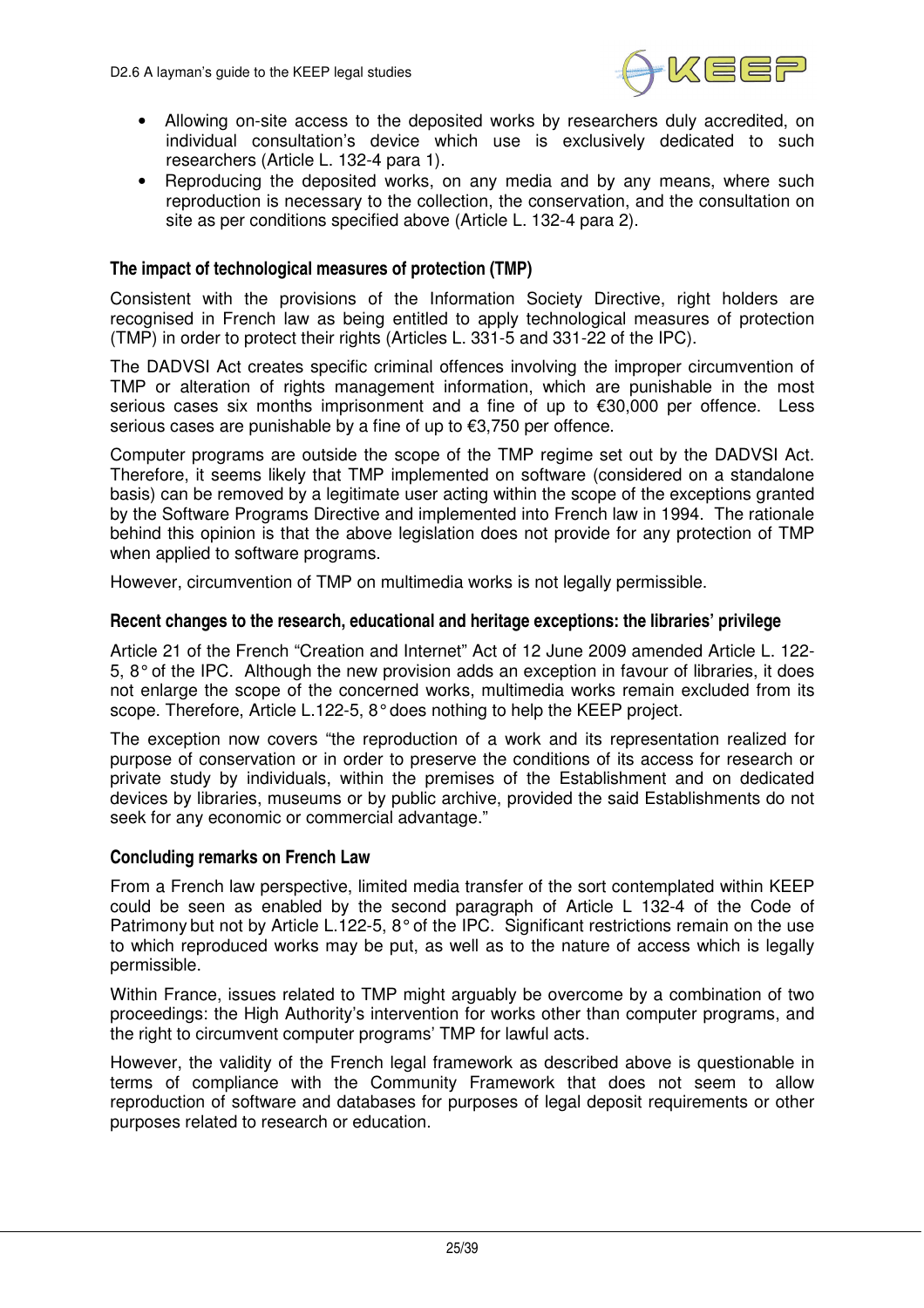$\overline{a}$ 



No specific exceptions regarding legal deposit, research, education or heritage apply to computer programs or databases and, accordingly, to genuine multimedia works such as video games<sup>21</sup>.

In addition, pursuant to Article 6.4 of the Information Society Directive, the exception of Article 5.2 (c) prevails over the protection of TMP, but the protection of TMP prevails over the exception set fort by Article 5.3 (n). Consequently, French law granting the High Authority the right to ensure the effectiveness of both exceptions is questionable, and French legislation could be deemed to breach Article 6.4 of Information Society Directive relating to TMP.

 $21$  See: V.-L. BENABOU, "From the effectiveness of the exception to its confrontation to the technological measures of protection",: Propr. intell. 2007, n° 25, p. 431, considering that the exception resulting from the DADVSI Act introduced in the Code of Patrimony does not correspond to any of the cases foreseen in the Information Society Directive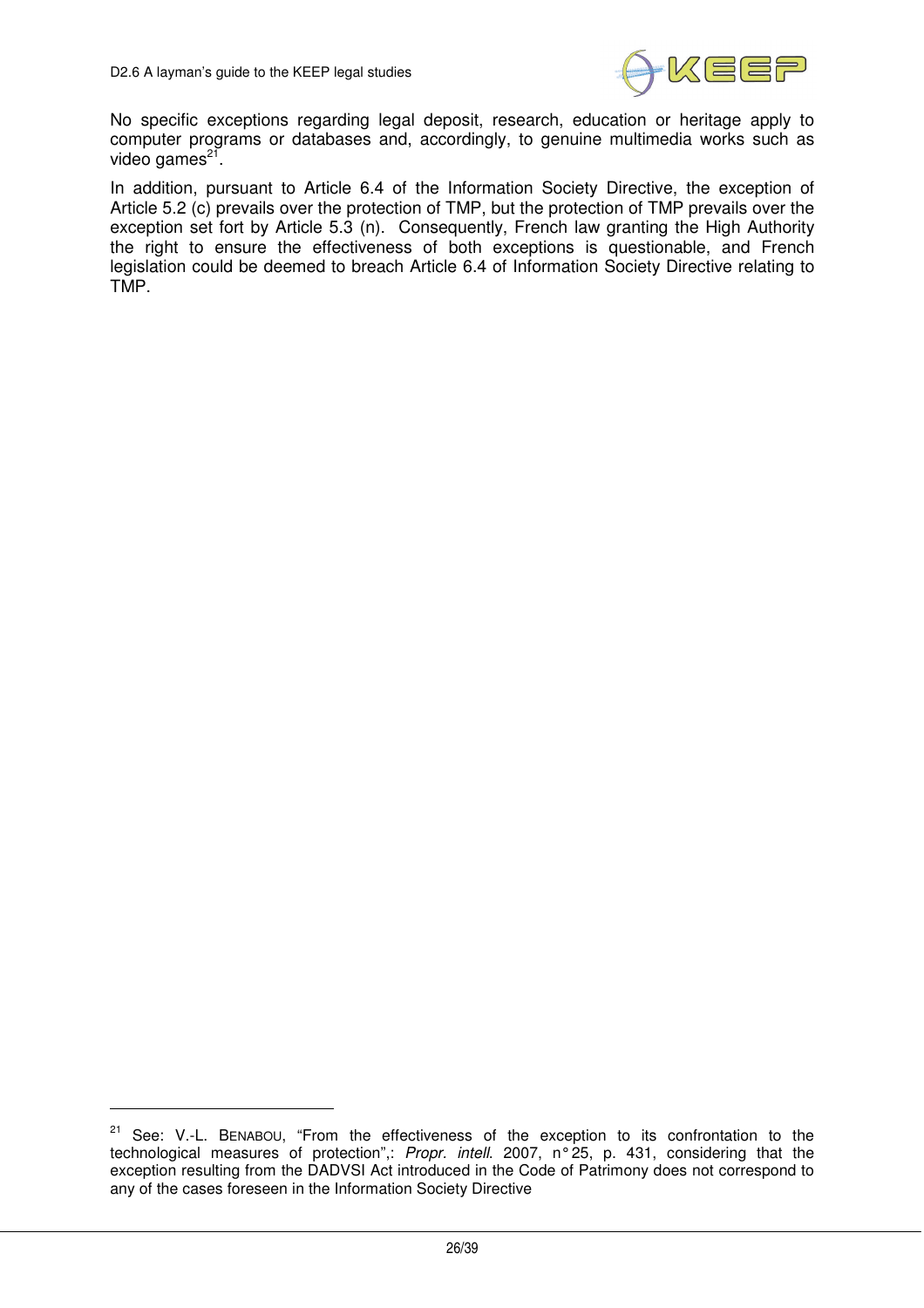

## **Analysis under German Law**

#### **Scope**

In Germany, the legal protection of software is primarily managed by the German Copyright Act (Urheberrechtsgesetz, "GCA").

#### **General**

 $\overline{a}$ 

In line with the Berne Convention, computer programs (including the preparatory material) are treated as literary work, and according to the GCA, only original computer programs are protected under copyright. In practice this means that a computer program needs demonstrably to be an author's "own intellectual creation" in order to qualify for protection. However, it is not necessary to demonstrate a particularly high level of originality - it is sufficient to show merely that the program in question has some non-trivial characteristics.

Section 69 a para. 4 of the GCA provides that, unless explicitly excluded, the provisions relating to literary works shall apply to computer programs.

This is interpreted by some legal scholars so as to also include copyright exceptions, unless the Computer Programs Directive already covers the topic of the exception, and provided that the relevant exception is practically applicable to computer programs<sup>22</sup>.

Based on the above, except for the private copy exception (which is overridden by the more specific reproduction exception provided in Section 69 d para. 1 of the GCA), the general copyright exceptions of the GCA can be invoked to the extent they are technically applicable to computer programs.

In regard to the KEEP project, the most relevant copyright exception is Section 52 b of the GCA, which relates to the digitalization of copyright protected work in libraries, museums and non-commercial archives. Unfortunately, German scholars have not yet come to a settled view on whether or not it may apply to computer programs.

With respect to a software layer in a multimedia work, as opposed to a software application or operating system, the GCA (Section 52 b) might be applicable, as one could imagine a multimedia work being displayed in a reading terminal. However, in the light of the Information Society Directive (Article 1 No. 2), it is questionable whether this interpretation would be in conformance with the Community Framework.

#### **Implementation of the Computer Programs Directive**

The Computer Programs Directive has been fully transposed into German law. Copyright protection for computer programs has been implemented as a set of specific provisions relating only to computer programs, but which are supplemented by the more general provisions of the GCA.

#### **Exception for the enablement of intended purpose**

Reflecting Article 5.1 of the Computer Programs Directive, the GCA (Section 69 d para. 1) authorises a licensee of a software program to reproduce the program where this is required to realize the intended use of the program (including error corrections). Amongst German scholars, this provision is interpreted so as to cover porting and emulation activities where

<sup>&</sup>lt;sup>22</sup> Cf. Wandtke/Bullinger/*Grützmacher*, Urheberrechtsgesetz, 3<sup>rd</sup> edition 2009, § 69d Rn. 74 et seq., Dreier, GRUR 1993, 781 (785).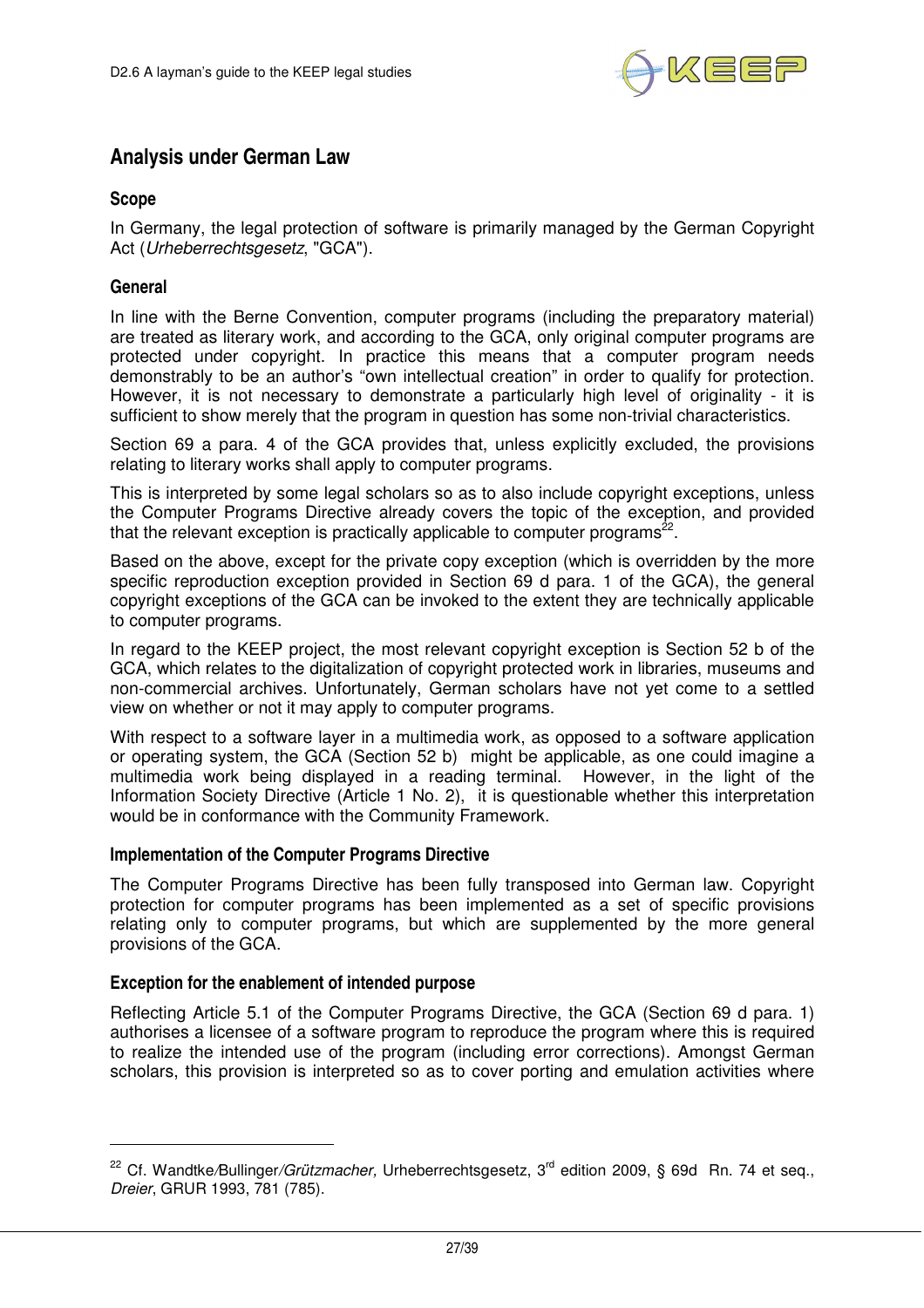

these are required in order to preserve (no more than) the original and intended use<sup>23</sup>. Construed in this way the GCA would appear to permit the transfer of those multimedia works whose original system is outdated and no longer available. However in most cases where transfer is contemplated the original hardware is still available (somewhere), so that transfer to an emulated environment is not strictly necessary from a legal point of view. Therefore it is questionable whether the GCA in fact offers a reliable legal justification for an emulation. Based on the general rule of restrictive interpretation of exceptions from legal principles, such an extensive construction looks unreliable.

#### **Implementation of the Database Directive**

The Database Directive has been fully transposed into German law, and no relevant deviations from the Directive terms need to be reported with respect to the issues at stake.

Where a database element of a multimedia work is protected by copyright, its reproduction is permissible without the copyright holder's consent, where it is necessary for the purpose of access to the contents of the database and for its normal use (Section 55 a of the GCA). In addition, and in accordance with Article 6.2 of the Database Directive, the general copyright exceptions are applicable to database works.

With regard to database elements protected by *sui generis* protection, the exceptions provided in Article 9 of the Database Directive have been implemented in Section 87 c of the GCA. As set forth above in relation to the Community Framework, none of these exceptions cover reproduction in libraries or otherwise for archival purposes.

#### **Implementation of the Information Society Directive with regard to exceptions for reproduction rights and protection of technical measures**

#### **Legal deposit requirements**

According to the Code of the German National Library (Article 16), media works are to be delivered in a 'non limited in time' state and suitable for a long-term archival storage. Thus legal deposits shall be delivered without DRM.

#### **Exceptions from copyright protection under the GCA**

• **"Three steps test"** 

 $\overline{a}$ 

As a general remark, it should be noted that the German Legislature has not implemented the "three steps test" pursuant to Article 5.5 of the Information Society Directive into the GCA. Rather, the German Legislature has taken the view that the scope of the copyright exceptions themselves is in compliance with the tree steps test, so that there is no need for an additional test where either of the provided exceptions applies.

#### • **Copyright exception for libraries, museums, public archives**

The most relevant of the copyright exceptions of the GCA with regard to the KEEP project is Section 52b, which implements Article 5.3 (n) and 5.2 (c) of the Information Society Directive and has been introduced only with effect of 1 January 2008. However, the German implementation of these copyright exceptions is more restrictive than under the Information Society Directive, in that it is strictly limited to the scope of each institution's own collection (so-called Bestandsakzessorietät).

Section 52b of the GCA permits published, copyright protected works contained in publicly accessible libraries, museums and archives which do not directly or indirectly

<sup>&</sup>lt;sup>23</sup> Cf. Wandtke/Bullinger/Grützmacher, Urheberrechtsgesetz,  $3<sup>rd</sup>$  edition 2009, § 69d Rn. 21; Fromm/Nordemann/.Czychowski¸Urheberrechtsgesetz, 10th edition 2008, § 69d Rn. 3.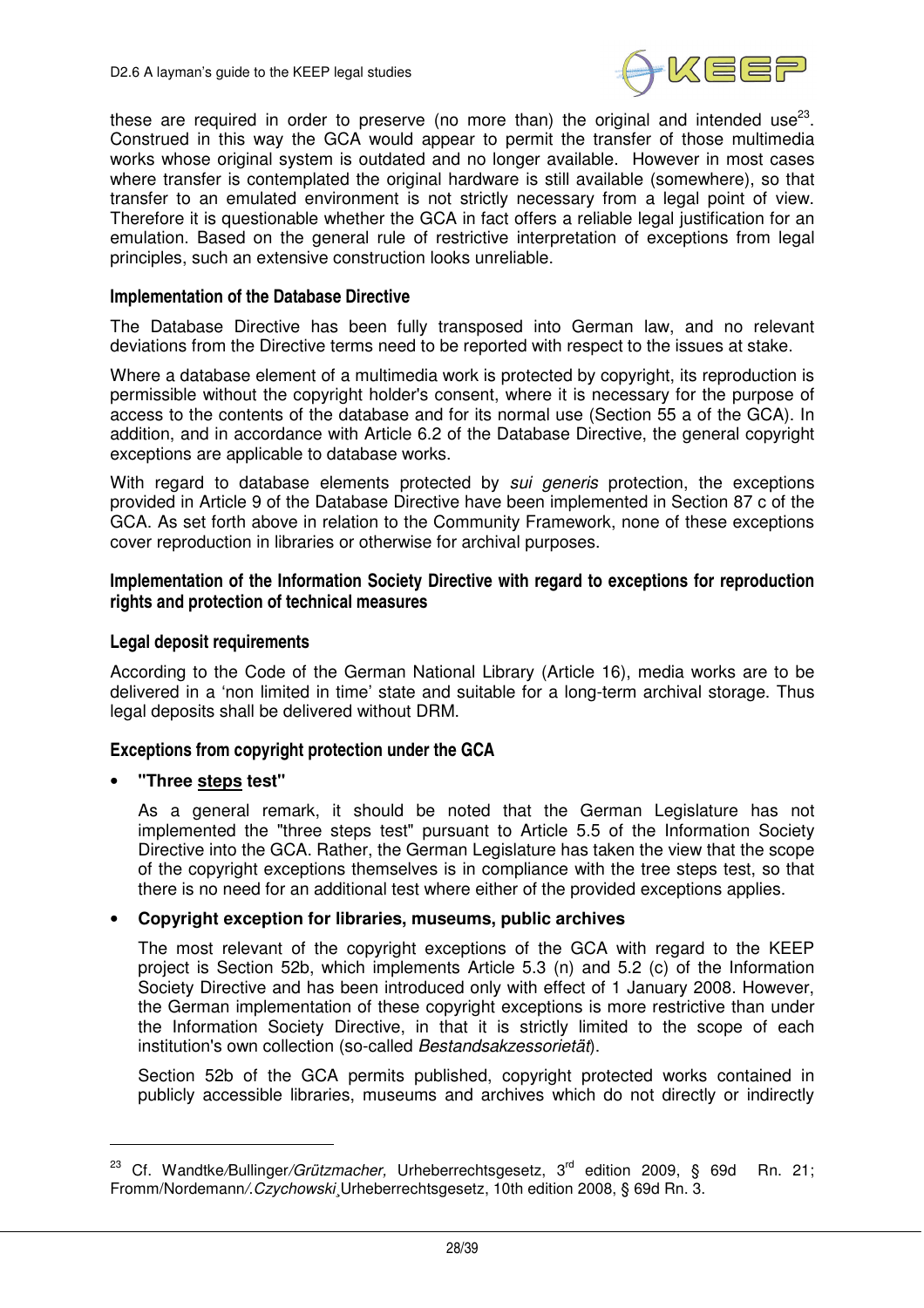

pursue commercial purposes, to be made available for research and private studies. Access to such material is restricted exclusively within the premises of the relevant institution at electronic reading terminals created specifically for this purpose.

Section 52b of the GCA does not expressly mention a right to make the reproductions required in order to digitalise non-digital original works. Nevertheless, as the provision specifically aims at digitalisation scenarios, German scholars have held it to implicitly permit the reproduction measures required for the permitted display<sup>24</sup>.

Beyond its literal meaning, the term "electronic reading terminal" is interpreted broadly in accordance with Article 5.3 (n) of the Information Society Directive, so as to include all terminals enabling the display of any type of copyright protected works. Based on its reference to "works" (rather than only to specific categories of works) the provision is held to cover the display of all kinds of works, including multimedia works $^{25}$ . It is also applicable to copyright protected database works (as opposed to databases which only enjoy sui generis protection).

However, Section 52b of the GCA expressly forbids a specific piece of work being made available at more than one reading terminal simultaneously. Furthermore, the electronic terminals must be located within the premises of the institution whose collection is made available. The provision does not cover any remote internet access or other intranet or internet offering. Rather, users must have to come to the premises of the licence holder of the original work. Taken together these conditions place significant constraints on the 'end use' of duplicated digital material and pose significant problems for the use of networked access solutions in a digital preservation context.

Finally, and in compliance with Article 6.4 of the Information Society Directive, Section 52b of the GCA does not permit the circumvention of technical protection measures<sup>26</sup>. Where reproduction of a work is prevented by way of technical protection measures, it cannot be made available to the public according to Section 52 b of the GCA. This has a direct impact on Work Package 1 of the KEEP project and places significant constraints on the media transfer tools which can be provided within the context of the Transfer Tools Framework (TTF). The design of the TTF has, naturally, been modified in order to be legally compliant.

#### **multimedia works**

 $\overline{a}$ 

The GCA does not provide a specific class of copyright protection for multimedia works but regards interactive software as "complex" works. In practice this means that a distributive, fragmented approach is adopted in which each constituent part: audio, graphics, software, database, etc., is considered separately as long as the creativity level (§ 2 section 2 GCA) has been reached or the requirements of the protection subject of a related law is matched (§§70ff. GCA).

With multimedia (where two or more distinct acts of creation are combined) it is necessary to establish copyright protection by proving that the individual acts of creation combined in the interactive work, qualify in their own right. Each such creative act has a qualification measure of its own. (Dreier/Schulze UrhG, § 2 Rn. 243)

<sup>&</sup>lt;sup>24</sup> Cf. Wandtke/Bullinger /Jani, Urheberrechtsgesetz, 3<sup>rd</sup> edition 2009, § 52 b side note 19; Heckmann, K&R 2008, 284, 287 (who comes to the same conclusion, although based on a different argumentation).

<sup>&</sup>lt;sup>25</sup> Cf. Wandtke/Bullinger /Jani, Urheberrechtsgesetz, 3<sup>rd</sup> edition 2009, § 52 b side note 4.

 $26$  Applicable agreements with professional associations like Association of the Phonographic Economy do not seem to concern Multimedia works or software. See Section 5.2 (pp 52)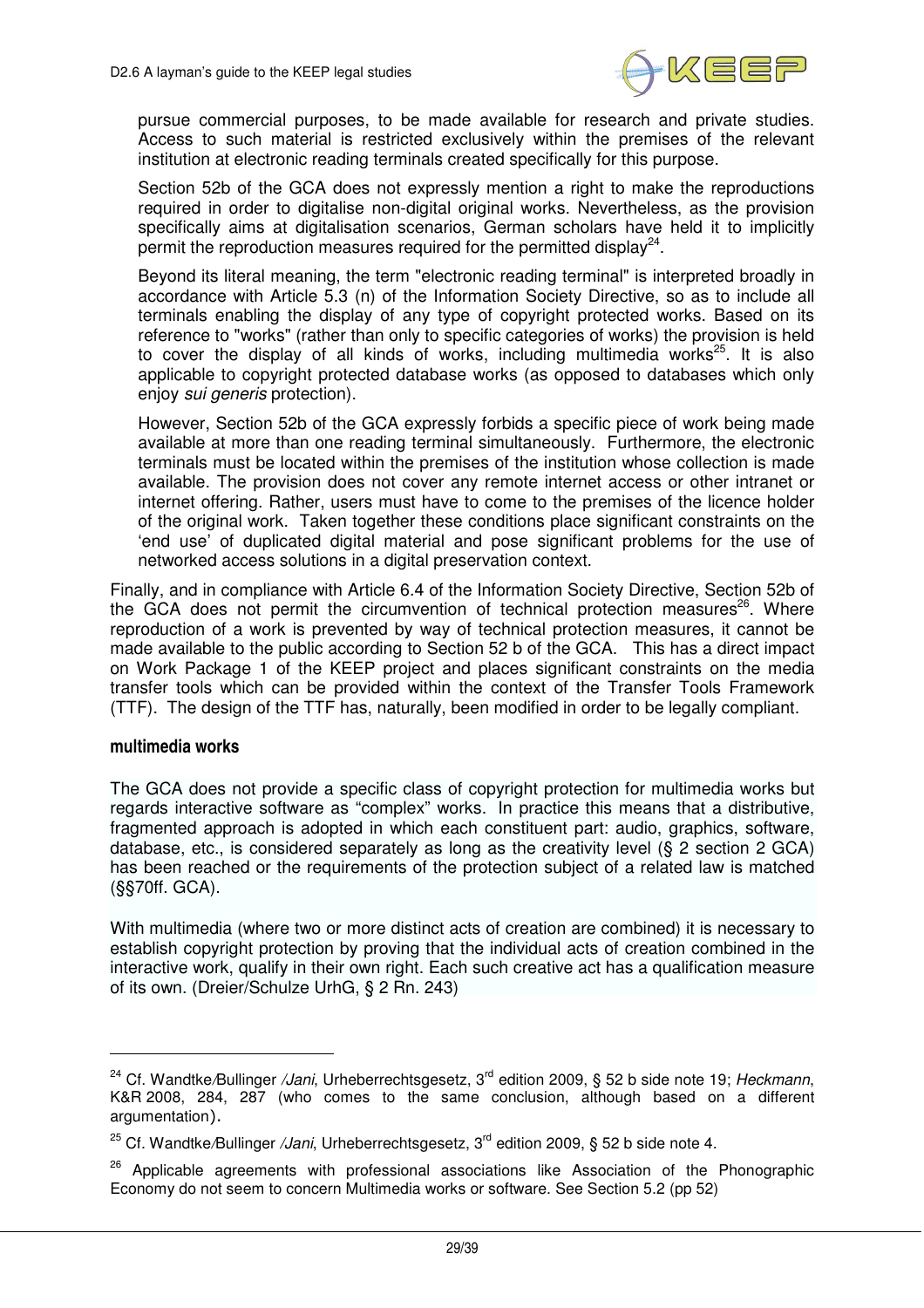

In general therefore only an individual assessment of a multimedia work can determine the applicable exceptions which might legally permit a transfer of a multimedia work from its original carrier medium to an emulation environment.

#### **Protection of the multimedia work as a whole**

German legal opinion and case law have produced a number of suggestions on how multimedia works might be mapped onto the categories of works explicitly protected by the GCA. For example, multimedia has been asserted to involve a unique act of creation enjoying copyright protection if the adaptation, sequence and compilation of the elements show a personal, mental creation of an individual human being. 27

Given the explicit non-comprehensiveness of the work categories listed in the GCA, such an approach would be admissible within the overall system of the GCA. Some discussion has taken place concerning the extent to which they multimedia works can be treated as an "unnamed act of creation" in addition to the unclosing catalogue of § 2 UrhG (legal text preceding the catalogue states: "in particular") $^{28}$ .

However it is generally agreed, that a prior assignment to the known work must have taken place and that this should not be the "digital" layer of programming, but must be on viewer perception<sup>29</sup>. Thus a genuine copyright protection for multimedia can not be granted<sup>30</sup>.

Suggestions of this kind have led some scholars assert that the interactive works qualify for copyright protection. However for the majority and, crucially, for jurisprudence, this remains a matter of "de lege ferenda"<sup>31.</sup>

#### **Interactive works as film and computer programs**

Where an interactive work meets the general creative requirement, it is possible for it to enjoy similar copyright protection to a film work within the meaning of the GCA (§2 para. 1 No. 6). German courts broadly apply this view and in the German legal system, computer games as perceived by the users on screen are usually protected as film works<sup>32</sup>. Computer games are deemed to include figurative pictures, stereoscopic images and scene sequences that match a creative level, which easy meets the demands of a copyright protected work. Although players may have an influence on the sequence in which images appear on the screen by virtue of their actions in the game – in effect creating a unique visual artefact each time the game is played - this is not thought of as having any effect on copyright protection.

30 Landgericht Köln vom 15. Juni 2005– 28 O 744/04

 $\overline{a}$ 

31 i.e., That which the law ought to be (as opposed to what the law is)

<sup>27 § 2</sup> section 2 GCA (LG München I MMR 2005, 267, 268; Heutz MMR 2005, 567, 569; Loewenheim)

<sup>28</sup> Schulze, in: Dreier/Schulze, UrhG, 2004, §2 UrhG Rn. 243 a. E.; Schack, MMR 2001, MMR Jahr 2001 Seite 9, MMR Jahr 2001 Seite 12; Schricker/Loewenheim, § 2 Rn. 76; Bullinger, in: Wandtke/Bullinger, UrhG, 2000, §2 UrhG Rn. 4

<sup>29</sup> Wiebke/Funat, MMR 1998, MMR Jahr 1998 Seite 69, MMR Jahr 1998 Seite 70; Loewenheim, GRUR 1996, GRUR Jahr 1996 Seite 831, GRUR Jahr 1996 Seite 832

<sup>32</sup> GCA § 69 g Rn. 4 f.; § 95 Rn. 12; Vor §§ 88 ff. Rn. 19; OGH ZUM-RD 2005, 11, 13; BayObLG GRUR 1992, 508; OLG Hamburg GRUR 1990, 127, 128 – Super Mario III; OLG Hamburg ZUM 1996, 687, 688 – Mitstörer; OLG Hamm ZUM 1992, 99 f. – Computerspiele; OLG Köln CR 1992, 150, 151; OLG Hamburg GRUR 1983, 436, 437 – Pokemon; Bayrisches OLG GRUR 1992, 508 f.; Schricker/Loewenheim§ 2 Rn. 183; Katzenberger GRUR Int. 1992, 513, 514; Loewenheim/A. Nordemann § 9 Rn. 161; Dreyer/Kotthoff/Meckel/Dreyer § 2 Rn. 247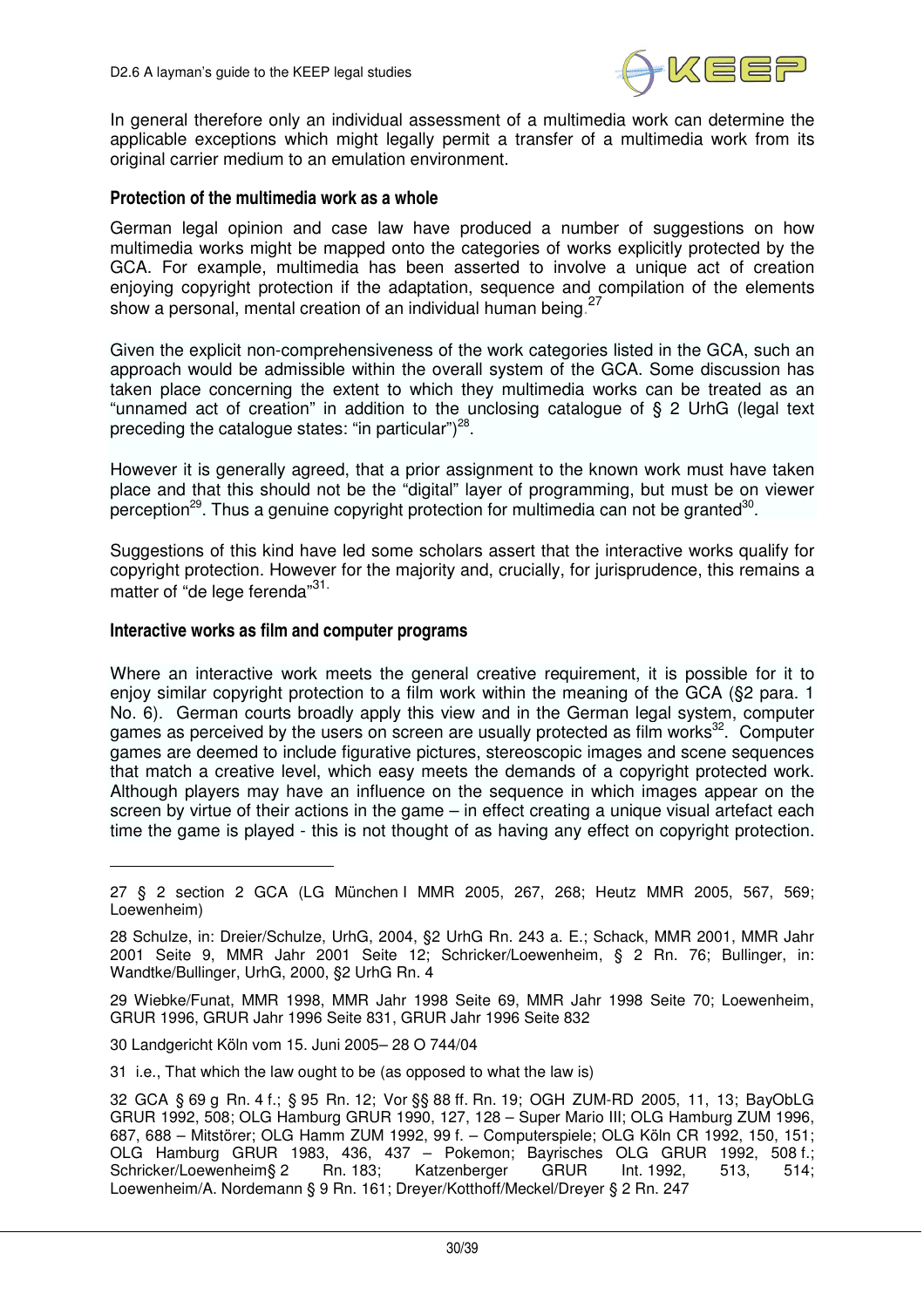

The reason for this is that the author of the game is deemed to have fully determined in advance all the possible outcomes that a player's actions could produce. Therefore, it is the author of the game and not the player, who provides a creative  $act<sup>33</sup>$ . The individual pictures of a computer game may enjoy copyright protection as visual arts within the meaning of § 2 section 1 No. 4 GCA. The same applies to the characters included in the game. They are treated in much the same ways as comic-book figures $^{34}$ .

Where the creative value of an Interactive work specifically consists in the combination of different protected works, data or other elements, the interactive work as a whole may qualify as a database work within the meaning of Section 4 of the GCA. Therefore where an Interactive work is not sufficiently creative in order to qualify for copyright protection, it may still enjoy investment-based *sui generis* protection as a database in accordance with the Database Directive (Sections 87a et seq. of the GCA).

#### **Protection of the elements contained in a multimedia work**

Regardless of whether or not the multimedia work as such qualifies for copyright protection or sui generis protection, some or all of the constituent elements are typically protected independently under the GCA:

- visual arts works
- musical works
- literary works
- computer programs
- databases or performance acts protected under neighbouring rights of artists (e.g. where a multimedia work contains a song or piece of music as performed by an artist).

Typically, in the context of a computer game, the underlying software (game engine) is independently protected as a computer program under § 69a ff GCA, while the visual setting of the game, as well as the characters, are protected as visual arts works, while the music enjoys independent protection. Plainly therefore, anyone intending to preserve a multimedia work such as a computer game, will first have to undertake a complicated and painstaking 'due diligence' process. There is little scope for economy of scale in this activity and each work must be considered on it own individual merits.

#### **Technical Measures of Protection**

 $\overline{a}$ 

The GCA prohibits the circumvention of technical measures of protection and enables the author of copyright protected software to claim for the destruction of any unlawfully created or distributed means that have been solely designed to facilitate the removal or circumvention of technical measures.

It should also be borne in mind that copyright exceptions which cover 'computer programs' will not necessarily extend to all the individual elements of a multimedia work so that even if an exception could successfully be claimed for one part of a multimedia work (in this case the program) it may not cover the work as a whole.

<sup>33</sup> OLG Hamm NJW 1991, 2161; OLG Köln GRUR 1992, 312, 313; BayObLG GRUR 1992, 508, 509; Nordemann GRUR 1981, 891, 893; Loewenheim FS Hubmann, 318 ff.; Schricker/Loewenheim § 2 Rn. 183; Loewenheim/A. Nordemann § 9 Rn. 186 f.; Dreyer/Kotthoff/Meckel/Dreyer § 2 Rn. 259; a. A. OLG Frankfurt 1983, 757 f.

 $34$  G. Schulze ZUM 1997, 77, 78; Schricker/Loewenheim § 2 Rn, 184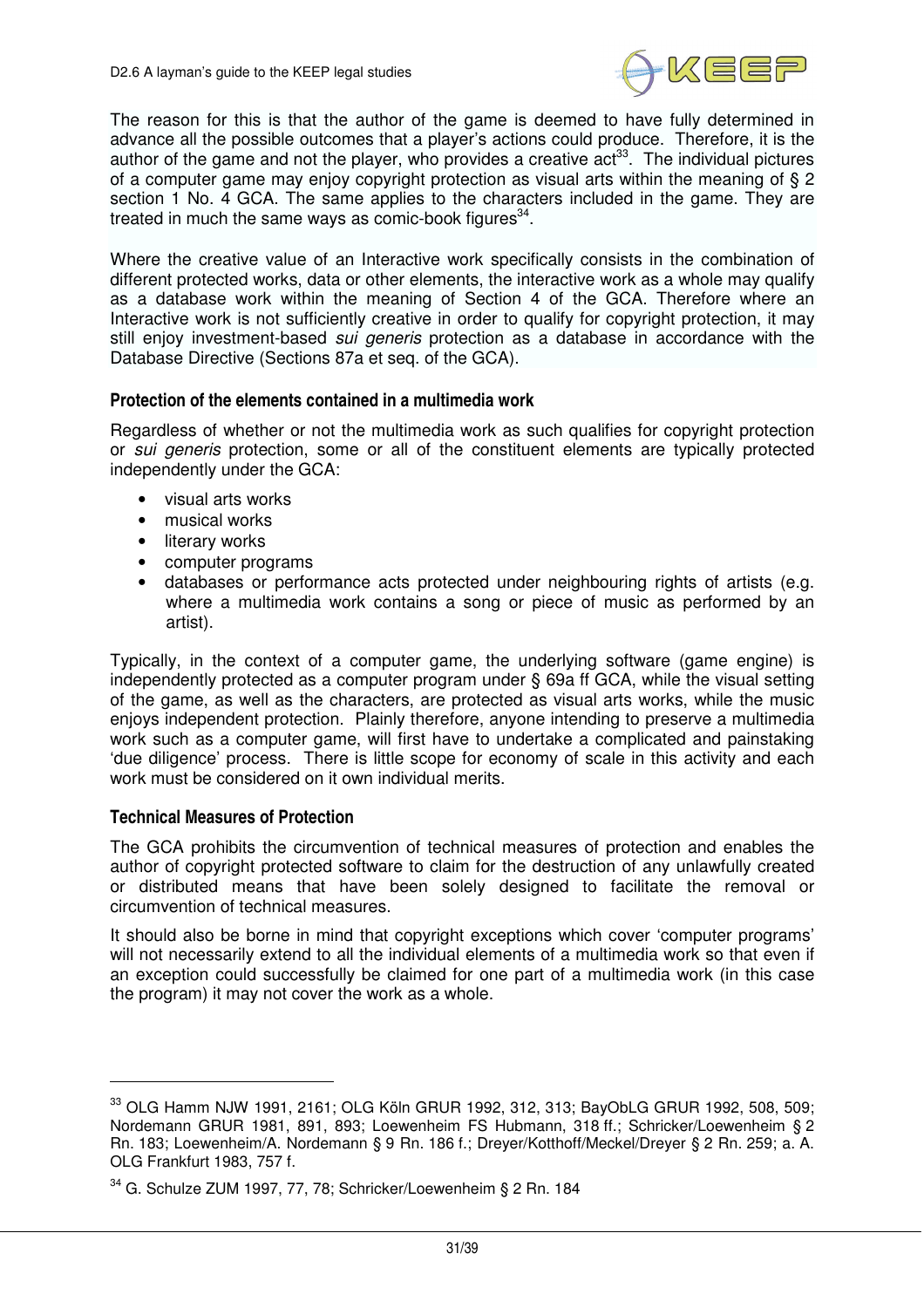

In practice therefore it looks very unlikely that the 'computer programs' exception in Sections 95a et seq. of the GCA, provides a legal way to bypass technical measures of protection in the case of multimedia works or other similarly complex digital objects.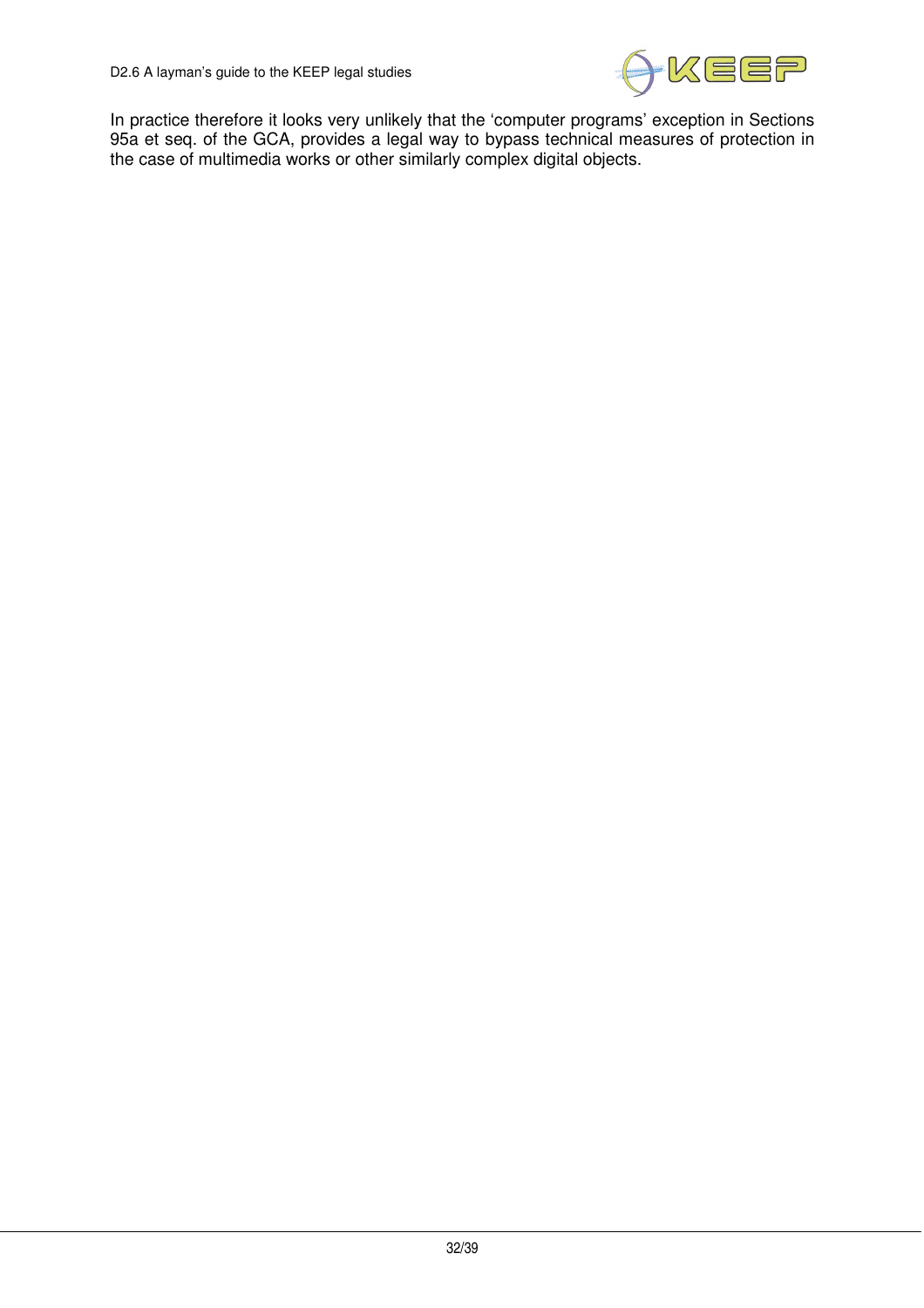

## **Analysis under Dutch Law**

#### **Scope**

 $\overline{a}$ 

In the Netherlands, the protection of software by copyright is regulated in the Dutch Copyright Act ('Auteurswet', hereafter: 'Dutch Copyright Act' or 'DCA'). This law transposes the provisions of Council Directive (91/250/EEC) of 14 May 1991 on the legal protection of computer programs into Chapter VI of the Copyright Act.

All computer programs, including the preparatory material, are subject to the Dutch Copyright  $\mathsf{Act}^{35}$ .

Dutch case law<sup>36</sup> has established that only works having their own, non-derivative, original character and possessing the personal stamp of the author, enjoy copyright protection. The author needs to have made creative choices which are reflected in the work.

Dutch law does not provide for a legal deposit. In consequence, exceptions to exclusive intellectual property rights that apply to multimedia works are central to the activities carried out in the KEEP project. In the absence of an applicable exception, the authorization of the right holders is required to realize the KEEP project.

Dutch law does not provide for a separate or specific legal framework related to the protection of multimedia works. A definition of a genuine 'multimedia work' does not exist. To determine if, and to what extent, multimedia works can be protected under Dutch law, the elements of multimedia works have to be assessed individually. This is exactly similar to the situation with the French and German legislative frameworks.

A genuine multimedia work is likely to be a combination of audiovisual, software and, as the case may be, database elements along with off the shelf software programs and databases considered on a standalone basis<sup>37</sup>. These elements have to be addressed through the Dutch Copyright Act and related legislation as they apply to each or some of the elements of a multimedia work. Furthermore, different EC Directives apply to each or some of the potential elements of a multimedia work.

#### **Implementation of the Computer Programs Directive**

The Dutch legislature sought to fit the protection of computer programs in the traditional system of the Dutch Copyright Act to the greatest extent possible. Nevertheless, the transposition into national law was not intended to deviate from the Computer Programs Directive.<sup>38</sup> In consequence, the implementation had two major results. On the one hand, a number of specific new provisions based on the Directive were introduced in Articles 45h to 45n of the Dutch Copyright Act. On the other hand, a number of general provisions of the Dutch Copyright Act also apply to computer programs.

With regard to new provisions, Article 45j of the Dutch Copyright Act is of particular importance in the context of the KEEP project. It is modelled on Article 5.1 of the Computer

 $35$  It is the expression (in any form) of a computer program which is protected. Underlying ideas and principles are not protected by copyright.

<sup>&</sup>lt;sup>36</sup> "een eigen, oorspronkelijk karakter bezit en het persoonlijk stempel van de maker draagt". Supreme Court of the Netherlands ("HR") 4 January 1991, NJ 1991, 608, AMI 1991, p. 177 (Van Dale v Romme)

 $37$  On the qualification of audiovisual elements as films, please refer to Section 5.2 (pp 52)

 $38$  See the explanations given during the legislative process. W.v. 22.531, MvA, p. 12. Cf. J.H. Spoor/D.W.F. Verkade/D.J.G. Visser, Auteursrecht, 3<sup>rd</sup> ed., Deventer: Kluwer 2007, pp. 590 and 596.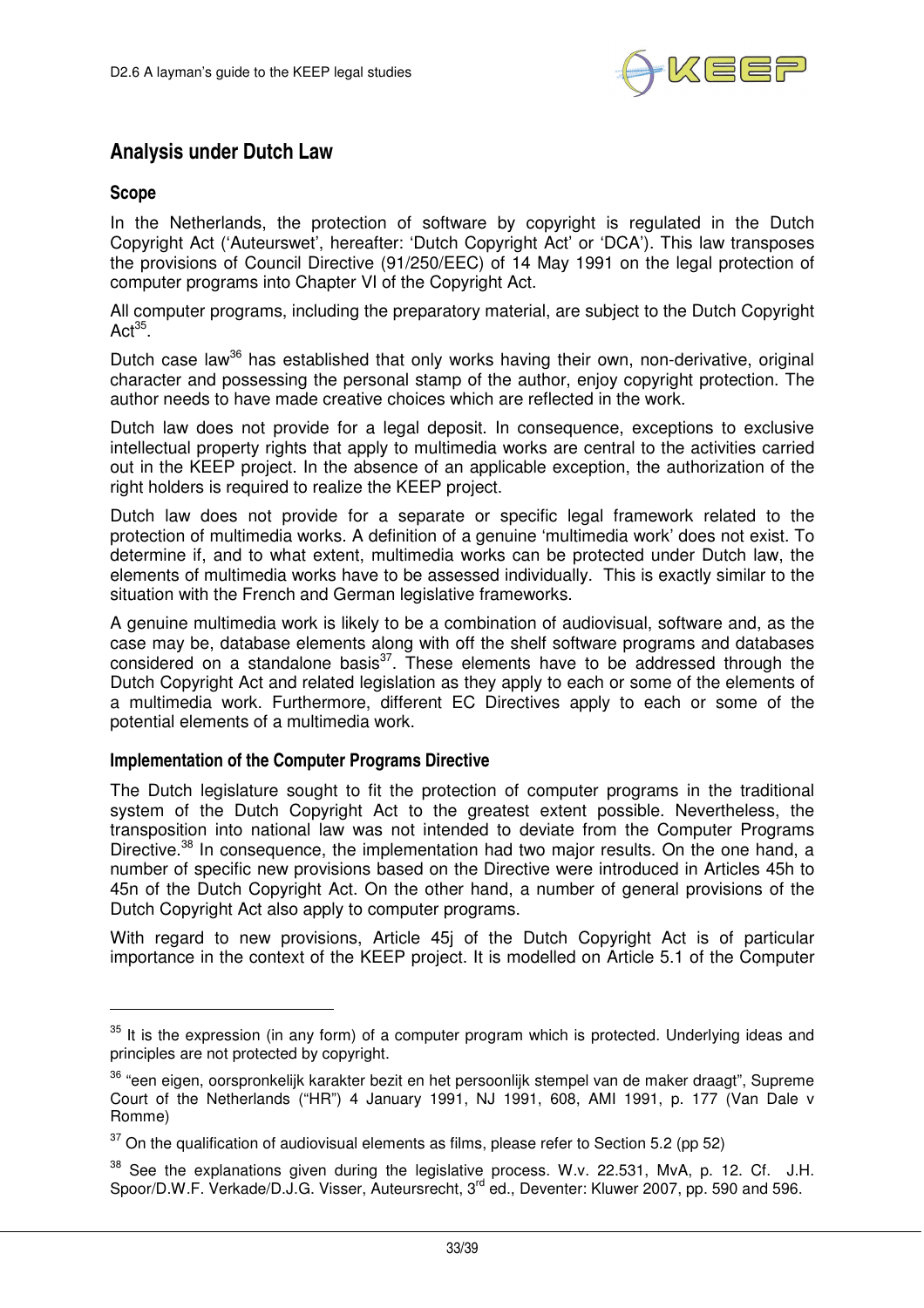

Programs Directive, and permits the reproduction of a lawfully acquired computer program for the intended purpose. The 'correction of mistakes' also falls under the exception.

In Dutch legal doctrine, Article 45 iis understood to cover so-called acts of 'porting' where a computer program is transferred to a new computer configuration.<sup>39</sup> However, this view has not been supported in court decisions. For example, in Bull Netherland N.V. versus Vomar Voordeelmarkt BV, "Vomar had commissioned a party called Datafocus to convert a software package licensed to it by Bull. Vomar was summoned by Bull to stop the conversion but did not respond. Bull argued that the conduct of Vomar constituted a form of use other than private use, as authorised in the licence agreement between Bull and Vomar, and thus amounted to both a breach of contract and a breach of Bull's copyright in the software. Both arguments were accepted by the President and Vomar was ordered to stop further conversion of the source code and return the software to Bull." <sup>40</sup>

In Holland International Computer Services Holding B.V. versus Business Automation Systems B.V. "the defendant, a former employee of the plaintiff decided to market a standard logging file developed by the plaintiff. After investigation by an expert appointed by it, the Court found that even though the programs of plaintiff and defendant were only partially identical those parts which had been found identical were essential to the program. The Court ruled out any possibility that those similarities were coincidental ; therefore an infringement of plaintiff's copyright were found."<sup>41</sup>

In cases where the original operation system has become outdated and is no longer maintained by the producer, however, the exception of Article 45j may be understood to cover the transfer of software to a new environment. In this way, the transfer may conceivably be equated with an act of maintenance.<sup>42</sup> On this interpretation. Article 45i is likely to cover the act of reproduction which takes place when a computer program is taken from an outdated operation system and transferred to a new environment.

In addition, it is clarified in Article 45n of the Dutch Copyright Act that general exceptions to the exclusive rights of copyright holders also apply to computer programs. The provision only excludes private copying exceptions. In subsection 2.3.4, relevant exceptions that become applicable to computer programs on the basis of Article 45n will be discussed in more detail.

#### **Implementation of the Database Directive**

 $\overline{a}$ 

The Database Directive has been implemented in the Netherlands by the Implementation Act of July 8, 1999.<sup>43</sup> With regard to original databases that can be qualified as literary and artistic works under copyright law, the implementation led to amendments to the Dutch Copyright Act. The specific *sui generis* protection regime for non-original databases that has

<sup>&</sup>lt;sup>39</sup> See D.W.F. Verkade, Intellectuele eigendom, in: H. Franken/H.W.K. Kaspersen/A.H. Wild, Recht en computer, 4th ed., Deventer: Kluwer 2001, p. 227.

<sup>40</sup> Oosterbaan D.T.L., & Thole E.P.M., Software Protection in the Netherlands, International Journal of Law and Information Technology Vol.1 No2. P.201. See also see Pres. Rb. Amsterdam, March 23, 1989, and Hof Amsterdam, June 22, 1989, Computerrecht 1989, p. 206 with case comment P. Terporten. Hoge Raad, May 3, 1991, NJ 1991, p. 458, and Hof 's-Gravenhage, May 27, 1993, Computerrecht 1993, p. 166.

<sup>41</sup> Oosterbaan D.T.L., & Thole E.P.M., Software Protection in the Netherlands, International Journal of Law and Information Technology Vol.1 No2. pp200-201

<sup>&</sup>lt;sup>42</sup> See District Court of The Hague, April 23, 2003, BIE 2004, p. 40 with case comment by A.A. Quaedvlieg (Bridge-boekhoud-software). Cf. J.H. Spoor/D.W.F. Verkade/D.J.G. Visser, Auteursrecht, 3 rd ed., Deventer: Kluwer 2007, pp. 597-599.

<sup>&</sup>lt;sup>43</sup> See Wet van 8 juli 1999, houdende aanpassing van de Nederlandse wetgeving aan Richtlijn 96/9/EG, Stb. 1999, p. 303.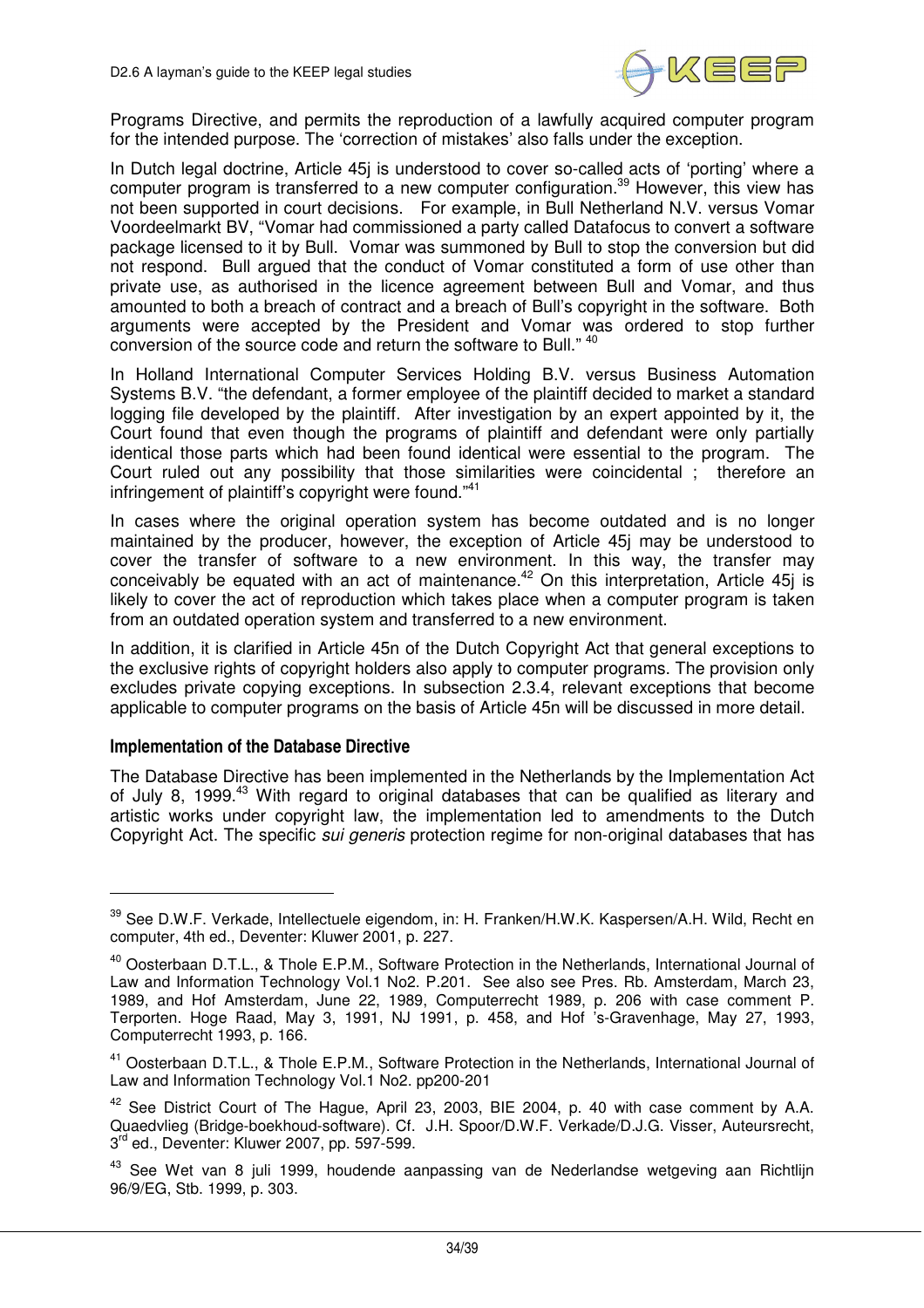

been introduced by the Database Directive was implemented in the Netherlands by adopting a new Databases Act (Databankenwet) that entered into force on July 21, 1999.<sup>44</sup>

Both the amendments to the Dutch Copyright Act and the new Databases Act do not contain deviations from the original terms of the Database Directive that could be relevant in the context of the KEEP project.

With regard to database components that enjoy protection under the Dutch Copyright Act, the library exceptions in Articles 16n and 15h of the Act can be applied to carry out the reproduction necessary for the KEEP project (see the following section 2.3.4). As to database components that enjoy sui-generis protection under the Dutch Databases Act, these exceptions are not available. In line with the Database Directive, the Dutch Databases Act does not provide for specific library exceptions.

As pointed out above, however, it can be assumed that the majority of database components in the KEEP project enjoy copyright protection and, accordingly, are subject to Articles 16n and 15h of the Dutch Copyright Act. In the case of components that fall under the Dutch Databases Act, the much shorter term of protection (15 years) is decisive. In case protection has already expired, these components can be reproduced without the authorization of the right owner."

#### **Implementation of the Information Society Directive with regard to exceptions to reproduction rights and protection of technical measures**

#### **Copyright**

 $\overline{a}$ 

Dutch legislation implementing the Information Society Directive entered into force on September 1, 2004.<sup>45</sup> With regard to limitations and exceptions, the Dutch legislator followed a liberal approach. In the amended Dutch Copyright Act, most of the exceptions that are permissible under Article 5 of the Directive have been transposed into national law.<sup>46</sup> Privileges for libraries, museums, and archives have been based on Articles 5.2 (c) and 5.3 (n) of the Directive. They are laid down in Articles 16n and 15h of the Dutch Copyright Act.

Article 16n of the Dutch Copyright Act concerns the reproduction of copyrighted material for preservation purposes. A publicly accessible library or museum, or an archive may reproduce a work in its own collection if this is necessary to restore the copy, or if there is a risk of decay. Moreover, and of particular interest to the KEEP project, reproduction is permissible to keep copyrighted material accessible when the original enabling technology becomes obsolete.

However, it should be noted that Article 16n only exempts acts of reproduction of material which the museum or archive holds in its *own* collection.<sup>47</sup> Therefore, the exception would not cover the transfer of copyrighted content to a universal platform that is shared with institutions who do not themselves hold a copy of the works concerned. Furthermore, the exception is only applicable if the moral rights of the author are observed. Hence, the reproduction may not lead to changes of the copyrighted content or its distortion, mutilation or other modification. The name of the author must be indicated, and the title of the work may not be altered.

<sup>44</sup> See J.H. Spoor/D.W.F. Verkade/D.J.G. Visser, Auteursrecht, 3rd ed., Deventer: Kluwer 2007, p. 607.

<sup>45</sup> See Wet houdende aanpassing van de Auteurswet 1912, de Wet op de naburige rechten en de Databankenwet ter uitvoering van richtlijn nr. 2001/29/EG of July 6, 2004, Stb. 2004, p. 336.

 $46$  See the explanations given with regard to the Dutch implementation legislation, MvT w.v. 28.482, nr. 3, pp. 16-20. Cf. J.H. Spoor/D.W.F. Verkade/D.J.G. Visser, Auteursrecht, 3rd ed., Deventer: Kluwer 2007, p. 217.

<sup>&</sup>lt;sup>47</sup> See J.H. Spoor/D.W.F. Verkade/D.J.G. Visser, Auteursrecht, 3<sup>rd</sup> ed., Deventer: Kluwer 2007, p. 285.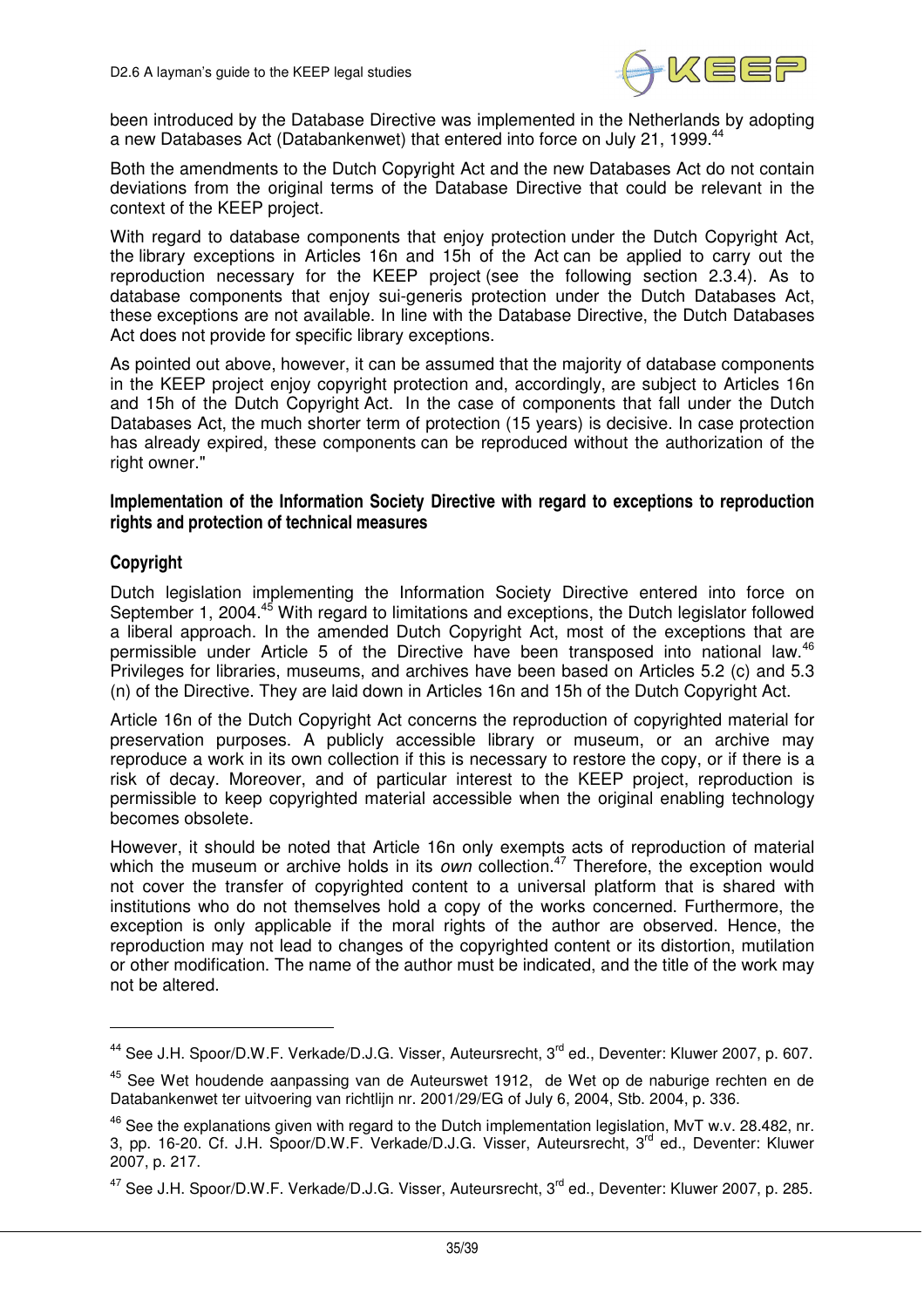

In the course of the deliberations concerning the exception, the Dutch Minister of Justice held the view that the exclusion of any direct or indirect economic or commercial advantage following from Article 5.2 (c) of the Information Society Directive, only applied to archives. In the case of libraries and museums, Article 16n would thus be applicable even if the reproduction served commercial purposes.<sup>48</sup> In fact, the official Dutch text of the Directive is ambiguous in this regard. Against this background, the approach taken by the Minister is supported in leading Dutch commentary literature.<sup>49</sup> Whether it is in line with the Community Framework and likely to be upheld by the courts, will be discussed in the following subsection.

As indicated above, Article 16n of the Dutch Copyright Act is accompanied by a further exception in favour of libraries, museums and archives. Article 15h of the Dutch Copyright Act exempts the making available of copyrighted content, for the purpose of research or private study, to individual members of the public by dedicated terminals on the premises of the aforementioned institutions. In line with Article 5.3 (n) of the Information Society Directive, the Dutch provision only applies to copyrighted content contained in the collection of the library, museum or archive availing itself of the exception. Hence, the provision does not cover the making available on a universal platform that is shared with institutions not holding the works concerned. Moreover, the text of the provision clarifies that the exception only applies to closed, internal networks, and not to external networks or online services. Finally, the provision is understood to exempt only use that neither directly nor indirectly serves commercial purposes.<sup>50</sup>

In the absence of any indications to the contrary, it seems safe to assume that the two exceptions laid down in Articles 16n and 15h of the Dutch Copyright Act may be combined.<sup>51</sup> In the framework of the KEEP project, copyrighted material that has been transferred to a universal platform in compliance with Article 16n may thus subsequently be made available in compliance with Article 15h.

#### **Computer programs**

 $\overline{a}$ 

As pointed out above, the general exceptions permitted under the Dutch Copyright Act also apply to computer programs by virtue of Article 45n. Only private copying exceptions are excluded. Therefore, Articles 16n and 15h DCA can also be invoked with regard to computer programs.<sup>52</sup>

The applicability of Article 16n does not add much when considering the broad interpretation that may be given to the specific provision of Article 45j (modeled on Article 5.1 of the Computer Programs Directive) in the Dutch legal system. Article 15h, however, offers the opportunity of making available computer programs via dedicated terminals on the premises of libraries, museums and archives<sup>53</sup>.

<sup>48</sup> See J.I. Krikke, De Auteurswet gewijzigd: Artikel 15h en 16n Aw (bibliotheekprivilege), Tijdschrift voor auteurs-, media- en informatierecht 2006, pp. 63-64.

<sup>&</sup>lt;sup>49</sup> See D.J.G. Visser in: Ch. Gielen/D.W.F. Verkade (ed.), Intellectuele eigendom, 2<sup>nd</sup> ed., Deventer: Kluwer 2005, p. 45; J.H. Spoor/D.W.F. Verkade/D.J.G. Visser, Auteursrecht, 3<sup>rd</sup> ed., Deventer: Kluwer 2007, p. 285.

<sup>&</sup>lt;sup>50</sup> See J.H. Spoor/D.W.F. Verkade/D.J.G. Visser, Auteursrecht, 3<sup>rd</sup> ed., Deventer: Kluwer 2007, p. 283.

<sup>51</sup> See J.I. Krikke, De Auteurswet gewijzigd: Artikel 15h en 16n Aw (bibliotheekprivilege), Tijdschrift voor auteurs-, media- en informatierecht 2006, p. 64.

<sup>&</sup>lt;sup>52</sup> See J.H. Spoor/D.W.F. Verkade/D.J.G. Visser, Auteursrecht, 3<sup>rd</sup> ed., Deventer: Kluwer 2007, p. 595.

 $53$  However, contractual limitations would apply and prevail over Article 15h (see Section 5.2 p 52).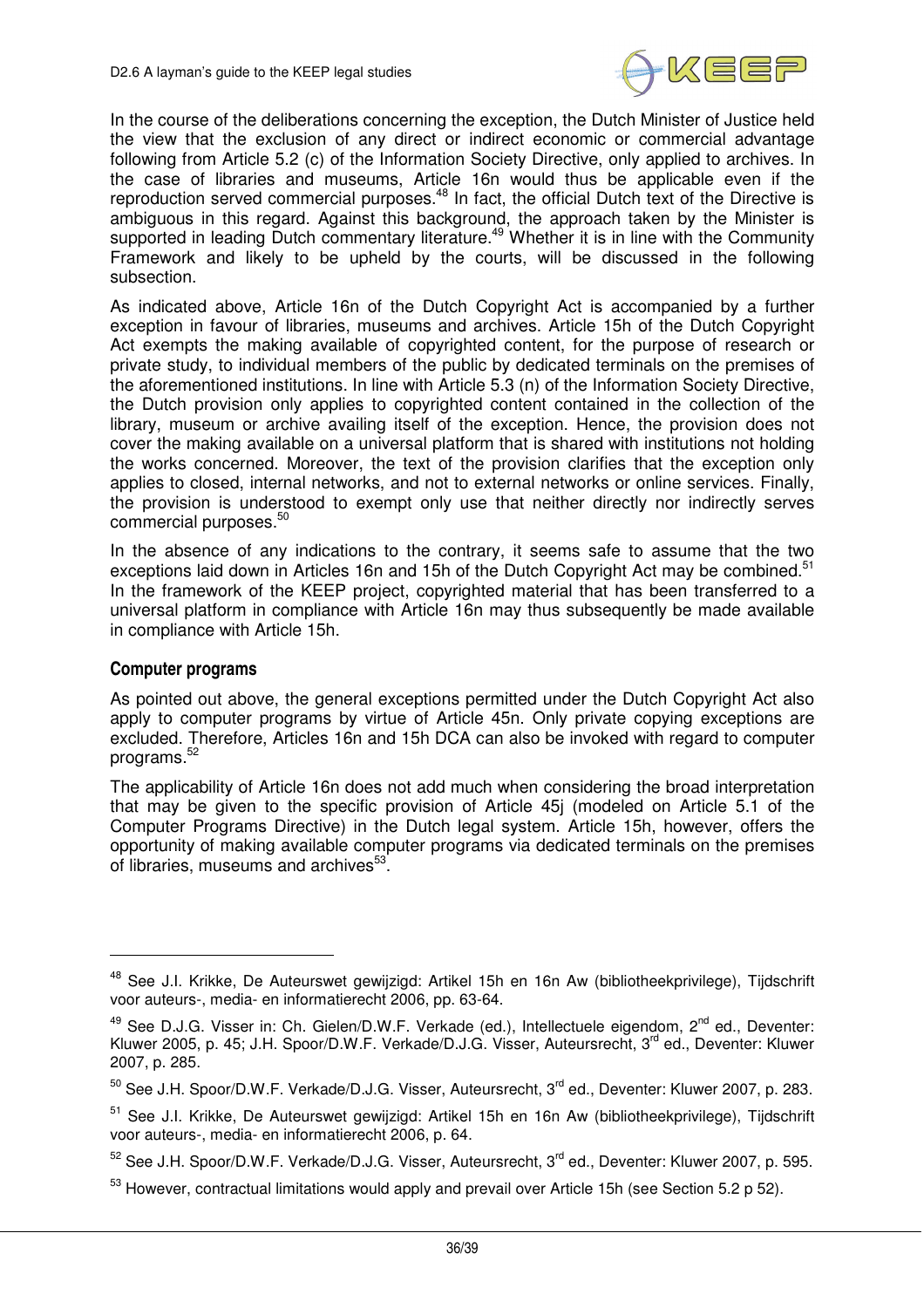

#### **Technological protection measures**

 $\overline{a}$ 

With regard to the interface between copyright exceptions and the protection of technological measures, Article 6.4 of the Information Society Directive stipulates that, in the absence of voluntary measures taken by the right holders and other parties concerned, Member States may take appropriate measures to ensure that users can benefit from the exceptions laid down in Articles 5.2 (a), (c), (d), (e) and 5.3 (a), (b) and (e) of the Directive.

The Dutch legislator followed this approach. According to Article 29a.4 DCA, an administrative obligation can be imposed on right holders to offer users of copyrighted material the opportunity to benefit from the Dutch exceptions that correspond to those enumerated in Article 6.4 of the Information Society Directive. Under this provision, an administrative order may in principle be issued to ensure that Article 16n DCA – the Dutch exception corresponding to Article 5.2 (c) of the Directive – prevails over conflicting technological protection measures. However, such an administrative order has never been adopted. The possibility to strengthen Article 16n DCA, therefore, has not been used. Technological protection measures prevail over the exception instead.

The second Dutch exception for the benefit of libraries, museums and archives – Article 15h – corresponds to Article 5.3 (n) of the Information Society Directive. The latter exception is not among the exceptions listed in Article 6.4 of the Information Society Directive. Therefore, the Community Framework does not leave room for the Dutch legislator to adopt measures that would give the exception a stronger position than the protection of technological measures. Hence, technological protection measures also prevail over this exception<sup>54</sup>.

For the purposes of the KEEP project, it would thus not be permissible under Dutch law to bypass technological protection measures that are applied to copyrighted material in the collections of the institutions involved in the project.

#### **Compliance of Dutch law exceptions with the Community Framework**

Doubt has been cast on the compliance of the exceptions laid down in the Dutch Copyright Act with the Community Framework because the three-step test of Article 5.5 of the Directive has not been implemented into national law in the Netherlands.<sup>55</sup> Dutch courts, however, applied the three-step test already prior to the Copyright Directive.<sup>56</sup> The adoption and implementation of the Directive even led to more frequent references to the three-step test.<sup>57</sup>

 $54$  Except with regard to software programs (See Study for Work Package 2 Section 4)

<sup>&</sup>lt;sup>55</sup> See H. Cohen Jehoram, Nu de gevolgen van trouw en ontrouw aan de Auteursrechtrichtlijn voor fair use, tijdelijke reproductie en driestappentoets, AMI 2005, p. 153.

<sup>&</sup>lt;sup>56</sup> In the case 'Zienderogen Kunst', dating back to the year 1990, the Dutch Supreme Court invoked the three-step test of Art. 9(2) of the Berne Convention to support its holding that the quotation of a work may not substantially prejudice the right holder's interest in the exploitation of the work concerned. See Hoge Raad, June 22, 1990, no. 13933, NJ 1991, p. 268 with case comment by J.H. Spoor; Informatierecht/AMI 1990, p. 202 with case comment by E.J. Dommering; AA 40 (1991), p. 672 with case comment by H. Cohen Jehoram.

 $57$  In 2003, the Amsterdam Court of Appeals found that a parody did not harm the normal exploitation of the parodied work because it concerned a different market. See Gerechtshof Amsterdam, January 30, 2003, AMI 2003, p. 94 with case comment by K.J. Koelman. In a 2006 decision concerning online advertisements reproducing the so-called 'TRIPP TRAPP chair', the Court of Zwolle-Lelystad referred to the three-step test of Art. 5(5) of the Directive in the context of Art. 23 of the Dutch Copyright Act – a limitation permitting the use of certain artistic works for the purpose of advertising their public exhibition or sale. The Court found that the use in question prejudiced the exploitation interest of the right holder. This was one of the reasons for denying compliance with Art. 23. See Rechtbank Zwolle-Lelystad, May 3, 2006, case no. 106031, LJN: AW 6288, AMI 2006, p. 179 with case comment by K.J. Koelman; Mediaforum 2006/9 with case comment by B.T. Beuving.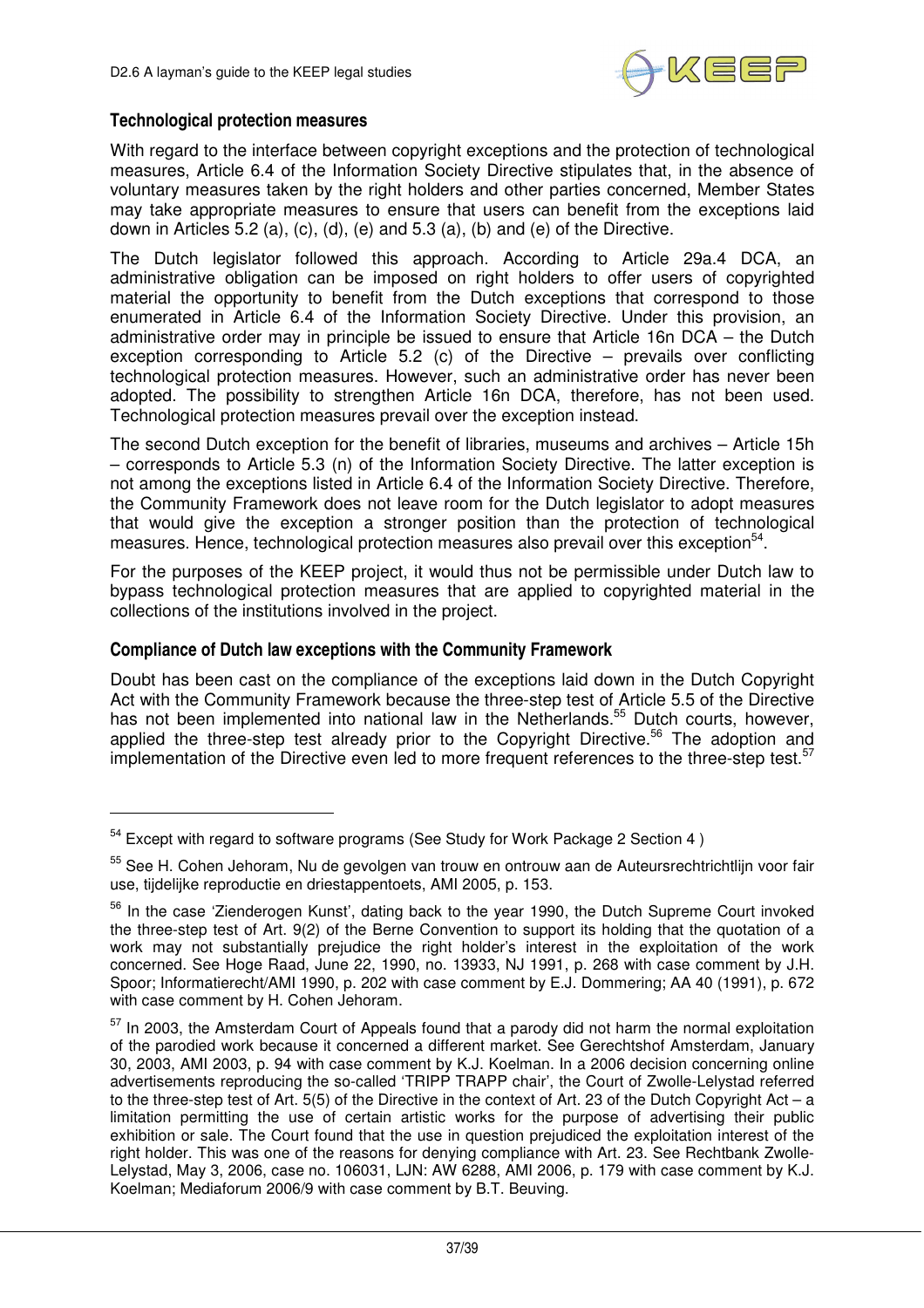

Given the approach taken by the courts, the Dutch legal framework, therefore, can hardly be deemed not to be in line with the Directive.

The application of the three-step test, however, may lead to a more restrictive interpretation of the exceptions laid down in the Dutch Copyright Act. In a ruling of March 2, 2005, the District Court of The Hague, for instance, held that the long-standing Dutch exception for press reviews came into conflict with the three-step test in the digital environment.<sup>58</sup> In a more recent decision of June 25, 2008, the District Court of The Hague invoked the threestep test to clarify that private copying from an illegal source did not meet the requirements of the three-step test.<sup>59</sup> This decision was taken even though the detailed regulation of private copying in Art. 16c of the Dutch Copyright Act does not contain any indication to the effect that private copying from an illegal source is to be deemed impermissible. The drafting history of the provision, moreover, reflects the clear intention of the Dutch legislator to exempt private copying irrespective of whether a legal or illegal source is used.<sup>60</sup>

Against this background, Dutch courts are likely to find that, in light of the three-step test, the exception in Article 16n of the Dutch Copyright Act (reproduction in case of disappearing technology) only applies to reproductions non-commercial purposes.

The application of Articles 16n and 15h of the Dutch Copyright Act to computer programs, on the other hand, is generally considered consistent with the Community Framework. Recital 19 of the Computer Programs Directive clarifies that the Directive does not affect derogations provided for under national legislation in accordance with the Berne Convention on points not covered by the Directive.<sup>61</sup>, Note that this Recital is a cornerstone of the Dutch implementation. On the basis of this Recital, the Dutch legislator decided that - apart from private copying exceptions - ALL general exceptions in the Dutch Copyright Act, including the exceptions serving library purposes, also apply to computer programs. As the Computer Programs Directive does not specifically deal with user privileges for libraries, museums and archives, it can be held that Articles 16n and 15h of the Dutch Copyright Act do not interfere with the Computer Programs Directive.

 $\overline{a}$ 

<sup>&</sup>lt;sup>58</sup> See Rechtbank Den Haag, March 2, 2005, case no. 192880, LJN: AS 8778, Computerrecht 2005, p. 143 with case comment by K.J. Koelman

 $59$  See Rechtbank Den Haag, June 25, 2008, case no. 246698, LJN BD5690, AMI 2008, p. 146 with case comment by C.B. van der Net.

 $60$  See the material quoted by the Rechtbank Den Haag, ibid., para. 4.4.1.

 $61$  See L. Bently, Commentary on the Computer Programs Directive, in: Th. Dreier/P.B. Hugenholtz (eds.), Concise European Copyright Law, New York: Kluwer Law International 2006, p. 225.